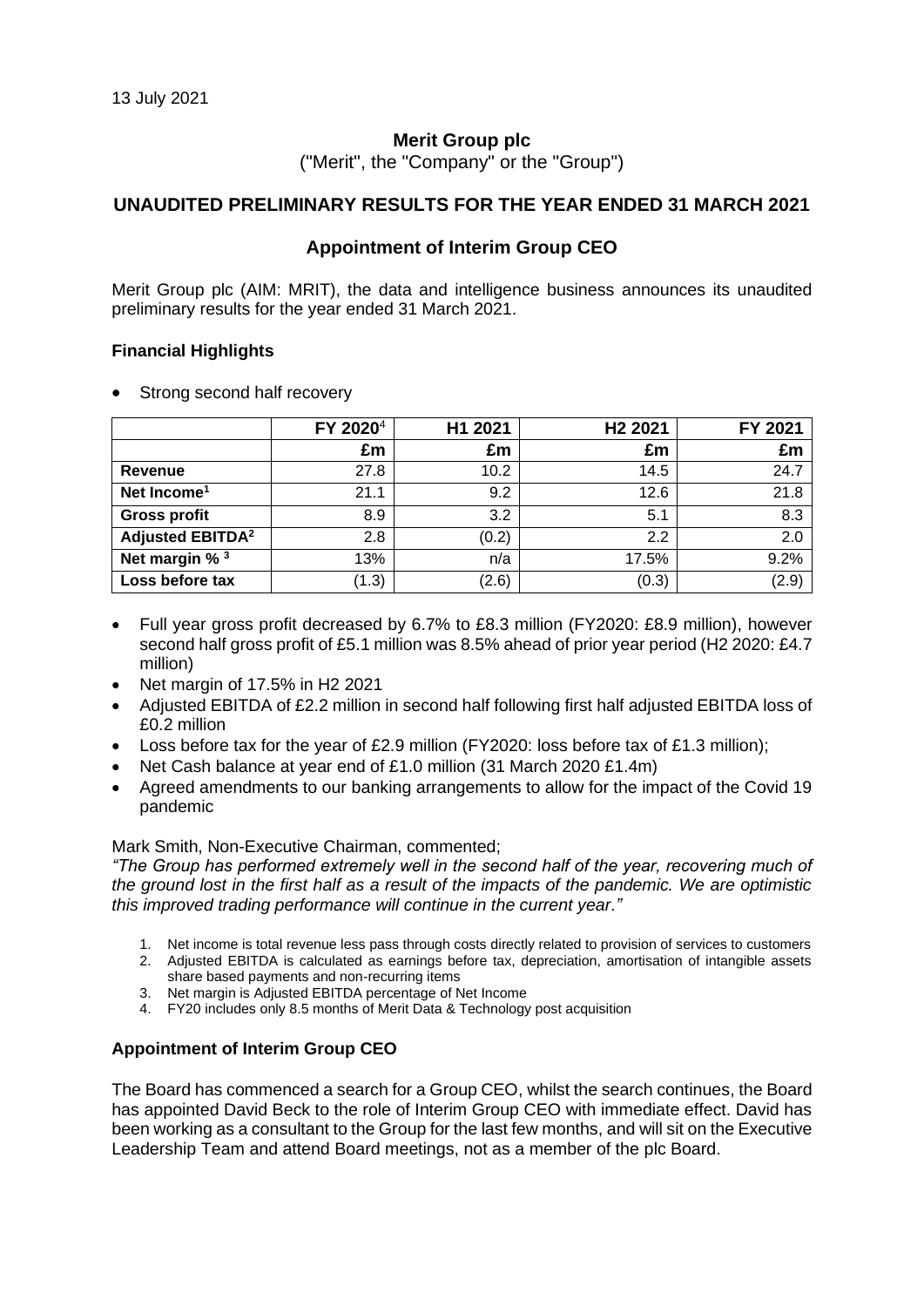# **Operational Highlights**

Key operational highlights in the year include:

- The Group continues to generate strong levels of recurring revenues with approximately two thirds of net income coming from clients on contracts of more than one year's duration
- The Group has been investing in its own proprietary technology; Dods will relaunch its business intelligence platform later in the year with significantly enhanced capabilities. The new platform is being built with the support of Merit Data and Technology
- A move to virtual delivery of events in the second half helped net margins to recover strongly
- The focus on winning higher margin business has been helped by a move away from delivering large events that had high revenue but low margin
- Tight control of costs has been maintained with headcount reduced to 1,044 at the year end, a 17% reduction on the prior year
- The Group benefited from furlough income of £0.6 million, of which £0.5 million was in the first half when the Group was loss making at the EBITDA level. The largest number of furloughed staff worked in the Dods events division, a sector heavily impacted by lockdown restrictions
- The Group serviced over 1,250 customers in the year and attracted new customers in all its business segments

### **Current Trading and Outlook**

The new financial year has started well and we expect the improvement seen in the second half of last year to continue. Whilst the ongoing pandemic restrictions continue to restrict some of the Group's activities, the changes to working practices and the fact that we are, in almost all cases, able to work from home puts us in a much stronger position than we were a year ago.

We are optimistic that as more restrictions are relaxed we will continue to see a robust recovery in performance across all parts of the Group.

We maintain tight cost controls and are now actively seeking to halve our London property footprint which, if achieved, would represent a significant saving on current Group overheads.

We continue to invest in technology to drive growth. We are in the advanced stages of building a new technology platform for our political intelligence offering that we will launch later in the year. This will put us at a competitive advantage in a market in which we are already a wellestablished leader. Our recent investment in, and commercial arrangements with, DataWorks a new business with ground-breaking technology focused on the fast growing e-commerce market also provides opportunities with a compelling data offering. DataWorks fits perfectly within our strategy to invest in technology that enables us to provide our customers with the best quality data and intelligence.

The excellent data technology solutions acquired with Merit combined with the data and content analysis strengths within Dods are a powerful combination and provide a strong base to build revenue and profitability to drive value for our shareholders.

For further information contact:

**Merit Group plc** Mark Smith - Non-Executive Chairman **1988** 100 100 100 100 1593 5500 David Beck – Interim Group CEO [www.meritgroupplc.com](http://www.meritgroupplc.com/)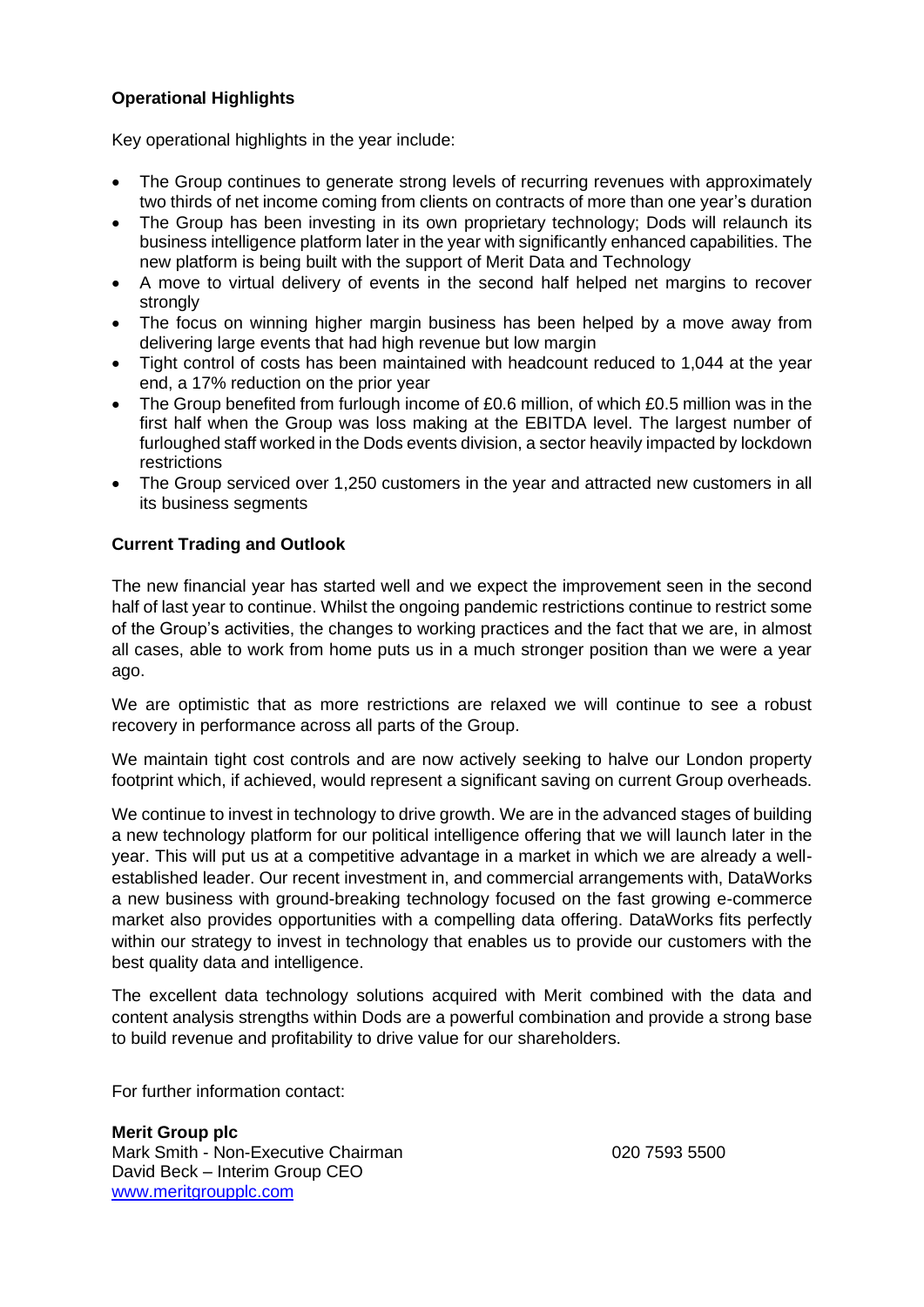**Canaccord Genuity Limited** (Nomad and Broker) Bobbie Hilliam 020 7523 8150 Georgina McCooke

# **Strategic Report**

# **Chairman's statement**

#### **An exceptional year**

The 2020/2021 financial year was exceptional for businesses large and small, more importantly it was a difficult and challenging time for individuals. I would like to start by paying tribute to all of the people impacted by the pandemic; colleagues, investors, suppliers, partners and customers. We are very grateful for your support through difficult times and we recognise the hardships and challenges that the last year has brought to so many of you. As I write the impacts of the pandemic are being particularly hard felt in India where we employ over eight hundred people, we continue to do what we can to support our colleagues and their families in India.

The pandemic has disrupted the way we work, I am pleased to be able to report that our staff have proved themselves both agile and flexible in the way they approached the necessary changes. The first half of the financial year was particularly tough but the recovery we saw in the second half is a demonstration of the resilience of our staff and the loyalty of our customers, for both of which we are extremely grateful.

#### **Results for the financial year**

Whilst in the full year the Group's revenue from continuing operations decreased by 11% to £24.7million (2020: £27.8 million) and gross profit decreased by 7% to £8.3 million (2020: £8.9 million), we experienced a significant turnaround from the first half to the second half. The table below shows the performance of each half:

|                                      | <b>Full Year</b><br>FY2020 <sup>4</sup> | H1<br>FY2021 | H <sub>2</sub><br>FY2021 | <b>Full year</b><br>FY2021 |
|--------------------------------------|-----------------------------------------|--------------|--------------------------|----------------------------|
|                                      | £m                                      | £m           | £m                       | £m                         |
| <b>Revenue</b>                       | 27.8                                    | 10.2         | 14.5                     | 24.7                       |
| Net Income <sup>(1)</sup>            | 21.1                                    | 9.2          | 12.6                     | 21.8                       |
| <b>Gross profit</b>                  | 8.9                                     | 3.2          | 5.1                      | 8.3                        |
| <b>Adjusted EBITDA<sup>(2)</sup></b> | 2.8                                     | (0.2)        | 2.2                      | 2.0                        |
| Net Margin % <sup>(3)</sup>          | 13%                                     | n/a          | 17.5%                    | 9.2%                       |
| Loss before tax                      | (1.3)                                   | (2.6)        | (0.3)                    | (2.9)                      |

(1) Net income is total revenue less pass through costs directly related to provision of services to customers

 $(2)$  Adjusted EBITDA is calculated as earnings before tax, depreciation, amortisation of intangible assets, share based payments and non-recurring items

(3) Net margin is adjusted EBITDA percentage of Net Income

(4) FY20 includes only 8.5 months of Merit Data & Technology post acquisition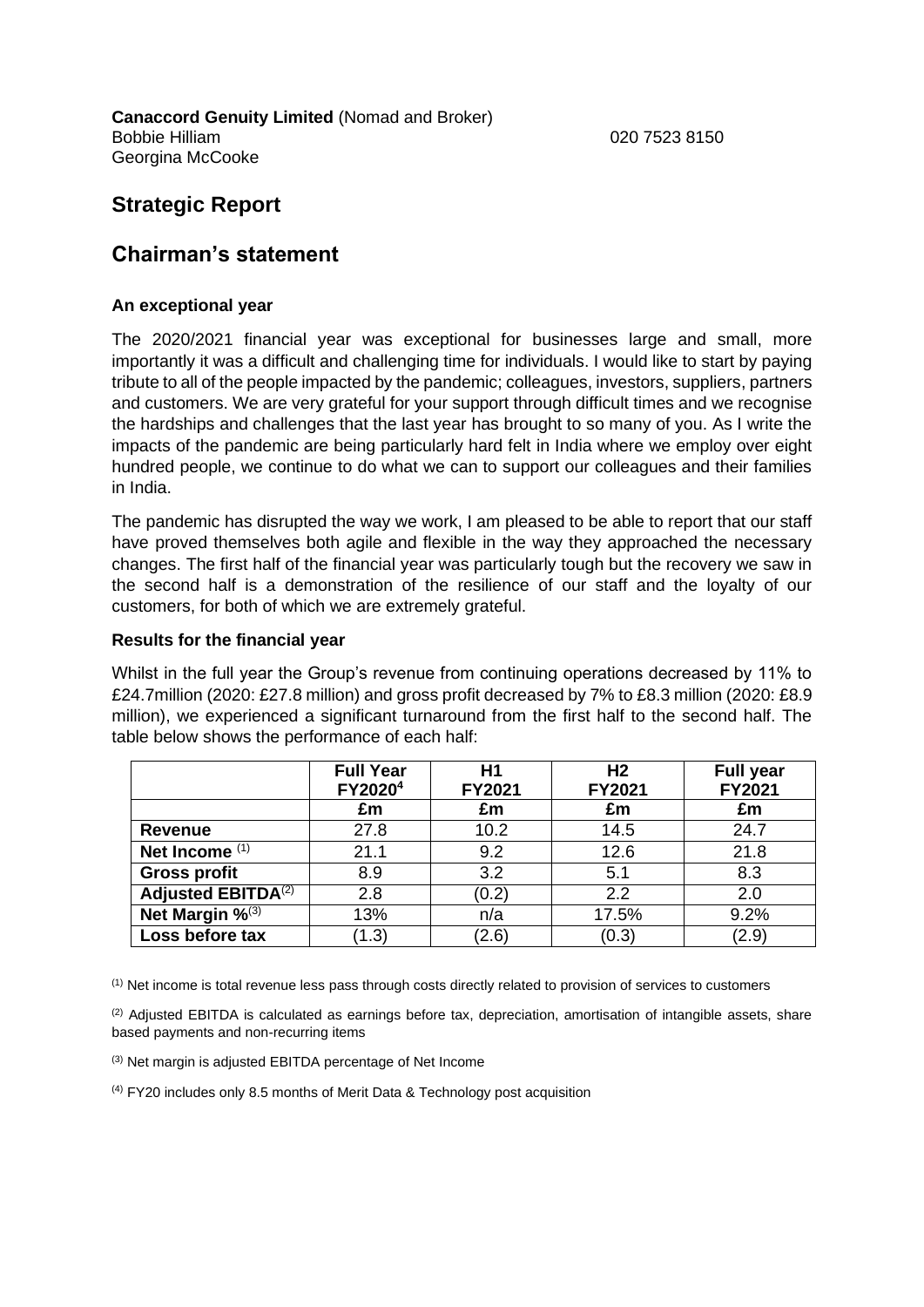#### **Net Income**

The Board believes that Net Income is a better measurement of the Group's top line performance than total revenue. The Group's total revenue includes an element of pass through costs (for example venue hire in the events part of the business) which are not included in Net Income. To keep the business focussed on revenue that delivers attractive margins it is more relevant to look at Net Income, and this is the Board's focus going forward.

Merit Data and Technology achieved net income growth of 9% in the second half when compared to the first – with increased spend from existing clients, new project wins and a rebound in some tactical revenue which had been impacted by Covid-19 in the earlier part of the year. The business benefits from strong levels of recurring revenue from long term contracts.

Dods, which was heavily impacted by the inability to hold physical events and training in the first half, has recovered by moving much of its operations online; net income in this division has grown very strongly half on half, from £4.7 million to £7.8 million.

### **Profitability**

Whilst the Group is reporting a loss before tax of £2.9 million in the year the Board is encouraged by the recovery in the second half. Adjusted EBITDA for the full year was £2.0 million, with £2.2 million EBITDA in H2 compared with an adjusted EBITDA loss of £0.2 million in the first half and shows impressive resilience against £2.8 million EBITDA achieved in the prior year, pre-Covid.

Going forward, the Board is focused on building on the net income growth in the second half and delivering further efficiencies to improve margins to drive profitability. A key expenditure challenge for the Group is the costs of our London offices; we are in discussions with our landlord with the ambition to reduce these costs. Headcount across the Group has been tightly managed and is down from 1,252 to 1,044 at the year-end; a 17% reduction.

#### **Cash**

The Group has come through a difficult year with a robust balance sheet and year-end net cash (cash less bank debt) of £1.0 million (31 March 2020 £1.4 million). At the year end the Group had £5.6 million of cash available, including its fully drawn debt facility of £4.6 million. The Group generated £2.6 million of cash from operating activities during the year.

The Group benefited during the year from deferring the payments of operating liabilities of £1.7 million, of which VAT (£1.4 million) is the most significant element. This will unwind during the course of the current financial year. There are no other temporary Covid-19 relief measures that are impacting the company's balance sheet. Due to the positive cash flow of the Group, the Board has already resumed debt repayments.

#### **Change of name and share capital reorganisation**

At the end of the financial year the Board sought approval from shareholders for the change of the parent company's name to Merit Group plc and the reorganisation of its share capital. All the resolutions were passed at a general meeting held on 16 April 2021. The Board believes the changes to the Group's strategic direction and ambition have been emphasised and enhanced by changing the parent company's name to Merit Group plc.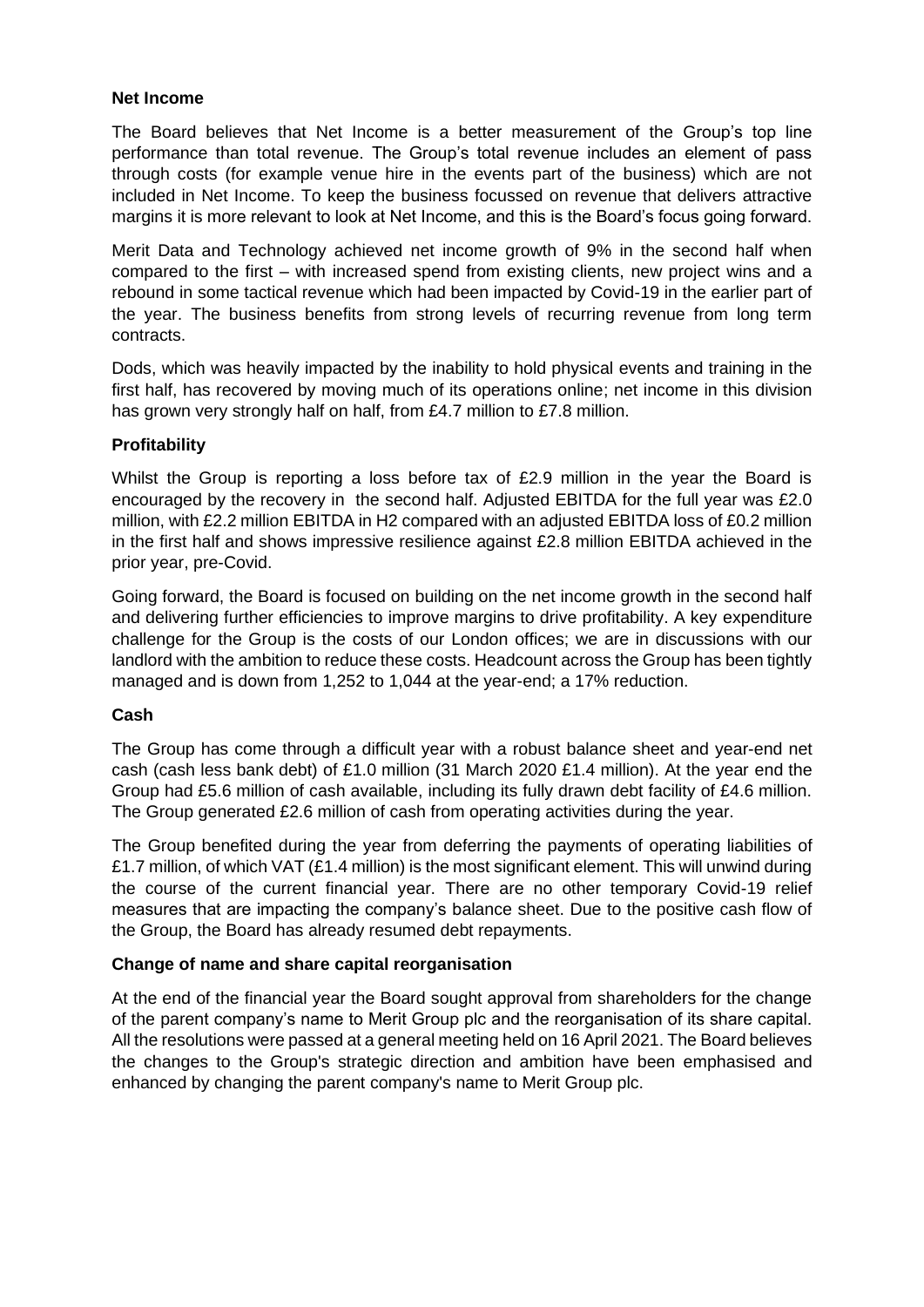#### **Board Changes**

On the 26 November 2020, we welcomed Vijay Vaghela, who joined the Board as a Non-Executive Director. Vijay took over my role as chair of the Audit Committee as I moved from Interim Chairman to Non-Executive Chairman.

The Board has commenced a search for a Group CEO, whilst that search continues it has appointed David Beck to the role of Interim Group CEO. David has been working as a consultant to the Group for the last few months. As an interim appointee David is not joining the plc Board but he will be attending the Group's Board meetings. David is an experienced Managing Partner, COO and Board adviser having previously worked in the investor relations and communications industry.

# **Merit Data & Technology Operational Review**

Even though the trading environment was extremely challenging due to the Covid-19 pandemic, Merit Data & Technology traded well during the 2020/2021 financial year. We saw our recurring revenue hold up extremely well in very difficult circumstances and this enabled us to deliver strong margins across the business. Our model of servicing largely UK based clients with a highly skilled staff base located in India continues to be successful. 97% of our developers are graduates of which 27% have a Master's degree or equivalent. Three quarters of them have at least 5 years' experience working with us.

A skilled and stable workforce helps deliver a loyal customer base producing repeat revenue. We are proud of the length of our client relationships. Of our four largest clients, who collectively represent a little over half of our total revenue, three have been working with us for ten years or more. In the year we also secured new project wins from RBI, Wilmington, Lexis Nexis and others.

We continue to focus on business efficiency, in the year we engineered a cost reduction plan of c.100 employees with a combination of automation and process re-engineering enabling annualised payroll savings of £0.5 million. This helped us to mitigate some revenue reductions in our non-recurring clients, predominantly in the hard-hit events and conference space.

# **Industry Intelligence**

Merit Data & Technology is expert at gathering data from thousands of diverse sources and transforming raw data into highly valuable information. We use proprietary data collection platforms and Machine Learning tools to extract, classify and refine raw data, across industries ranging from healthcare, to finance, automotive, metals, advertising and construction.

With teams of data engineers, software developers and machine learning professionals, the solutions we provide are industry agnostic and can easily adapt to a wide range of unique user cases.

We are confident that we can continue to grow strongly in this sector; data is critical to decision making in almost every industry sector and demand for a flow of comprehensive, clean and refined data is likely to remain robust.

We continue to develop new ways to capture data from unstructured narrative content (which is an increasingly important source of news and insight), as well as scaling our technology to harness high volumes of structured data.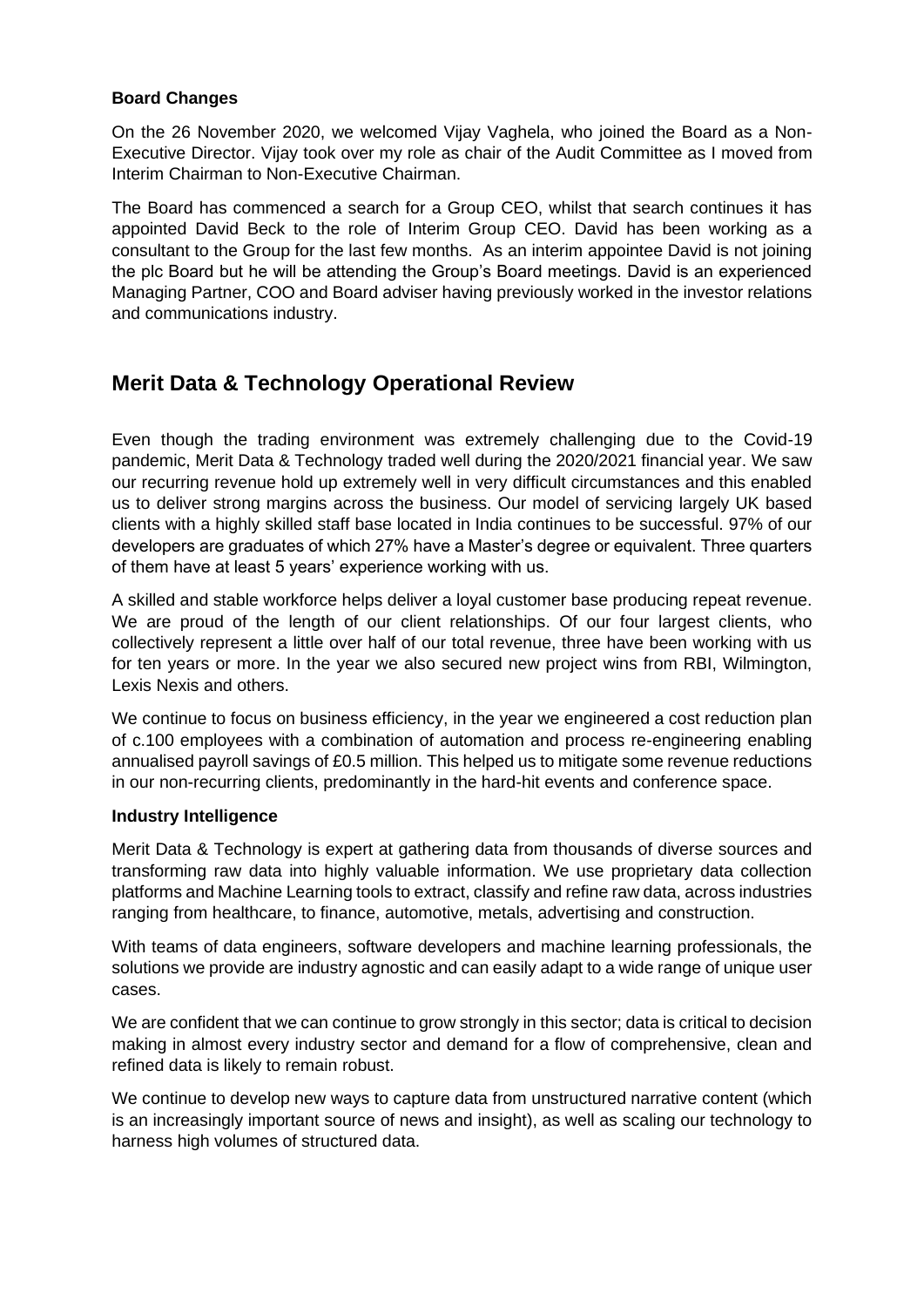#### **DataWorks**

Since the year end we have announced an investment in DataWorks, one of the most exciting data gathering businesses to emerge in recent years. The investment, and an additional trading agreement with DataWorks, gives us access to market leading technology focused on the very fast growing eCommerce sector.

DataWorks has the only platform where new eCommerce sources of data can be added with little or no additional underlying software code. The unique and real time data quality and data completeness dashboards will enable us to manage eCommerce data collection at scale, to a very high level of quality, along with complete category coverage.

Merit has the reputation, domain knowledge and sales capability to effectively sell the DataWorks technology, giving us a unique opportunity to develop additional revenue from existing clients and to expand our client portfolio.

### **Marketing Data**

We are a leading supplier of marketing data to the events and conferences industry in the UK.

We help our clients run more effective marketing campaigns and to optimise their ROI by providing highly qualified contact and company data. We acquire extremely specific and niche audience data for events that can range from large, three day conferences, down to very small, hyper specific gatherings with an audience of less than one hundred attendees.

Our proprietary solution combines a cutting edge tech toolset to source and qualify data from thousands of online sources, allied to augmented manual research to create accurate lists that will multiply conversion rates.

We have accreditations for adhering to the strictest compliance norms around GDPR, and other relevant regulatory frameworks, and we focus on B2B (not consumer) data only. We are not list brokers; we produce immediate, up to date and very bespoke data sets.

We expect to see strong growth in this segment, arising from a number of factors:

- A rebound in attendance at events is likely to emerge towards the end of 2021 and 2022 in particular;
- Clients' data sets may well have deteriorated over the past 18 months given the pandemic and changes in the labour market in this time;
- Digital marketing as a route to market (for both online and in person events), continues to dominate.

# **Software and Technology Resourcing**

We have a ten year record in delivering software solutions and assigning technical staff to clients in the UK. We have access to a very rich seam of talent on the Indian subcontinent, but we embody a number of characteristics and a distinct approach which translate into strong USPs in this industry.

• We use expatriate management in our offshore locations to oversee project delivery.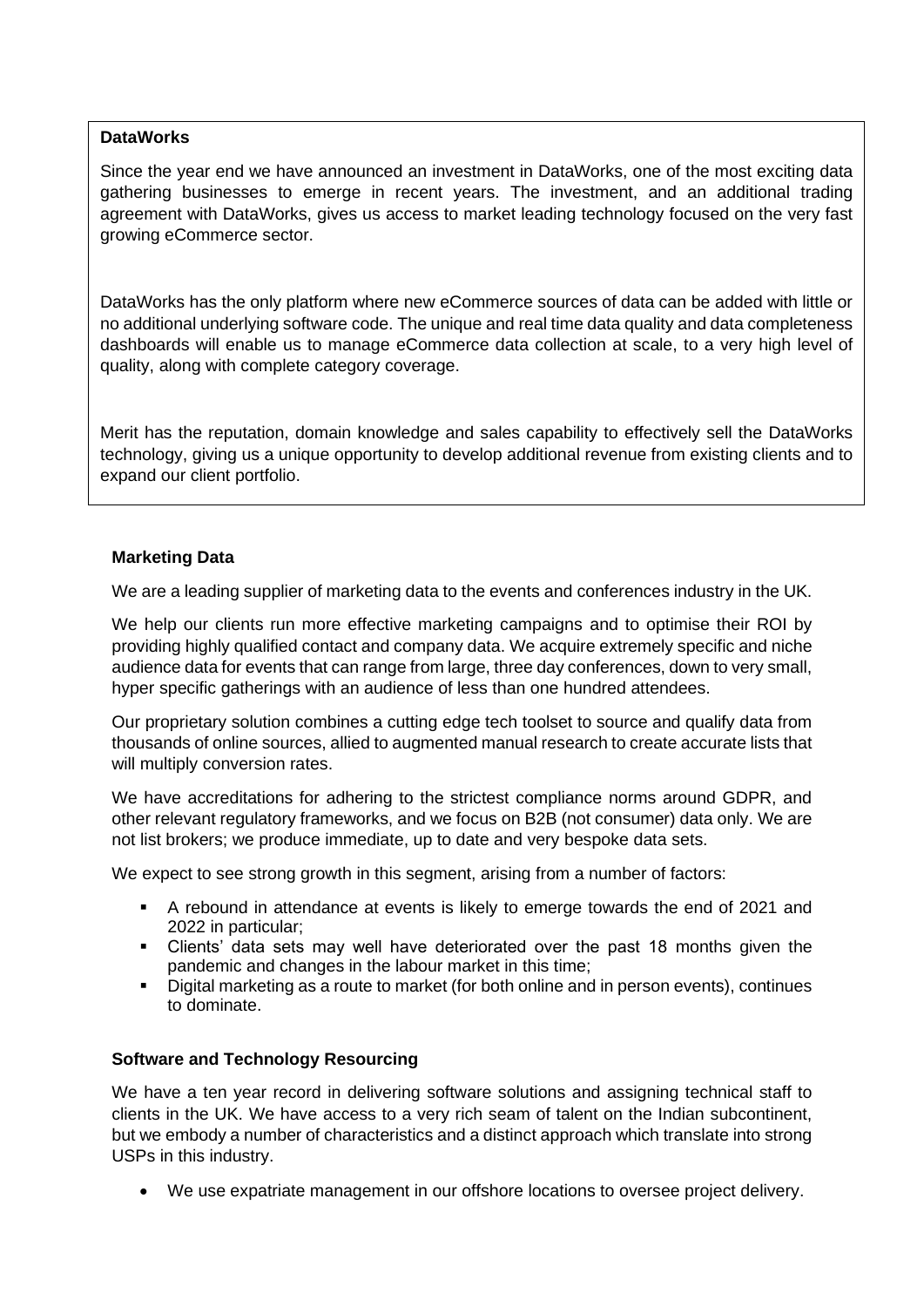- We have a distinct and unique approach to assessing, hiring, and retaining talent.
- We only focus on SME and mid-market clients, where sales lead times are shorter (and lower risk) and client acquisition is quicker and easier to start.

There is wage inflation in India which will impact margins, but we think we can improve significantly from the current level as we build more growth into our fixed cost base.

We have seen Covid-19 shift UK companies towards an increased digitisation of how they conduct business – from customer interaction to supplier management and employee work habits. This in addition to an already underway shift to cloud platforms leading to strong demand for technically qualified staff to assist in the delivery of these programmes.

We believe this presents us with a vibrant market into which we are expanding our sales and marketing spend and we anticipate this will yield double digit growth in our net revenues in this segment.

#### **Business Process Outsourcing (BPO)**

Merit has a long history of excellent delivery around customer services and back office administrative activities mainly to the publishing sector.

The BPO sector will be more exposed to automation and technical innovation, as Robotic Process Automation and customer self-service techniques continue to develop and come to dominate. Growth in the segment is likely to be challenged by these factors, although this may be counterbalanced by a remote working culture which now makes offshoring more attractive, with lower perceived risk and much lower implementation costs.

We will continue to pursue new opportunities and manage our clients in this space where recurring revenues and long term contracts are attractive characteristics.

# **Dods Operational Review**

The 2020/2021 financial year came with a unique set of challenges which we believe the Dods business has risen to and overcome. In the pre pandemic world a significant part of what we offered our clients was delivered physically whether that be at events, training sessions or media. The first lockdown that came almost simultaneously with the start of the new financial year had a significant impact on the first half trading in parts of our business.

That we have been able to recover strongly in the second half is down to the strength of our client relationships, the value of what we offer and the fact that we have been very innovative in delivering remote engagement opportunities. The adaptability and agility of our people has allowed us to maintain and grow relationships both with our partners, like the Cabinet Office, and clients.

Whilst clients have of course needed to look at the costs of all the services they buy and we have seen some pricing pressure, we have lost very few clients and are pleased to have expanded our client list overall. In the year we serviced over 1,200 clients across the four business streams that make up our income.

We have taken the necessary action to adjust our own cost base and end the year with a leaner team (headcount down 15%) more focused on client delivery and the higher margin parts of our business.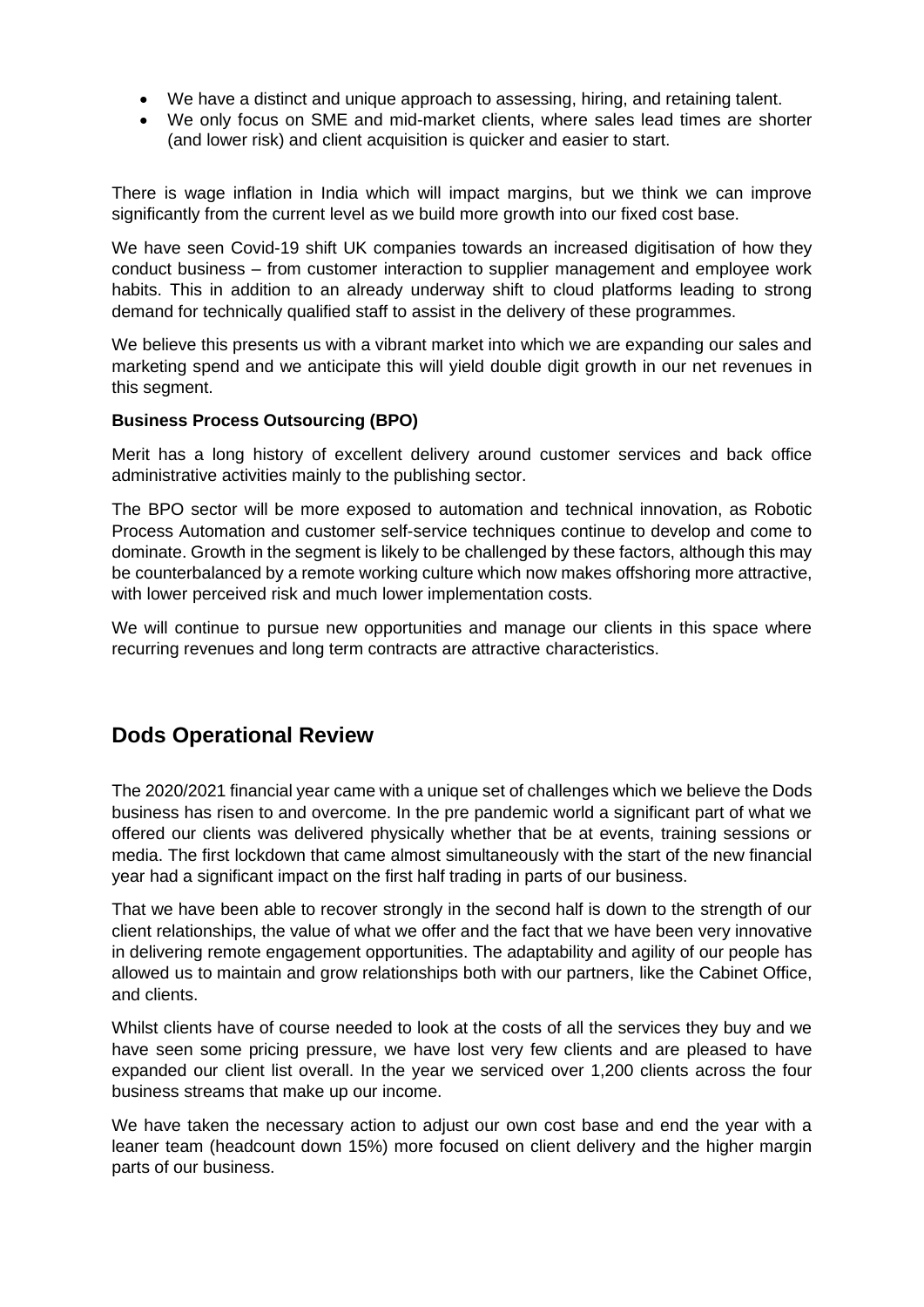#### **Business Intelligence**

Business intelligence is our most significant business stream representing approximately half of Dods' net income. We are a leading provider of business-critical political intelligence and analysis, helping clients to engage more effectively with policy makers and understand the impact of upcoming legislative and regulatory changes. Our expert insights and analysis bring clients right into the heart of government, helping to generate opportunities and educate the key decision makers on the issues that matter.

### *Monitoring*

Bespoke, up-to-the-minute alerts, providing clients with the intelligence they need when they most need it. Dedicated consultants provide contextual analysis and advice to support public affairs planning.

#### *Research*

Deep analysis and insight, giving clients the intelligence needed to be able to plan effective engagement with government or the wider public sector.

### *Stakeholder Intelligence*

Comprehensive source of stakeholder intelligence offering unparalleled access to upto-date information on political representatives, civil servants and stakeholders across the UK and EU.

Our Political Intelligence offering is typically provided to clients on long term contracts giving us very high levels of recurring revenue and strong margins.

With the support of the Merit Data and Technology team we are in the advanced stages of a major investment in the technology that supports this business stream. Dods is a respected leader in this field and with our new and significantly enhanced platform, which will be launched later in the year, we will be able to stay ahead of our competition. We are confident that the investment we are making will allow us to grow our customer base, improve the data we capture about how our clients use our services and improve margins.

#### **Media**

Dods is the publisher of respected and independent titles in the policy, regulatory and political sector. The publications are important in maintaining the Dods brand and help drive income in all our other business sectors. We publish **Civil Service World** and **Training Journal** aimed at those working in the civil service. We also publish respected titles around the working of different parliaments in both the UK and Europe, best known are **The House** and **Holyrood**  which focus on Westminster and the workings of the Scottish Parliament respectively. Covering the European Union, we have **The Parliament** which is growing its status and influence.

In the field of breaking political news, the **Politics Home** website is a popular destination attracting half a million unique users per month.

Our media titles are all funded through advertising and branded content and we work with a wide range of corporates and other bodies wishing to target the influential readerships of our titles. They also help promote our business intelligence, training and events and in that regard are an important part of our marketing effort. In the year we improved margins by reducing the frequency of print editions and converting some of the smaller titles to digital only.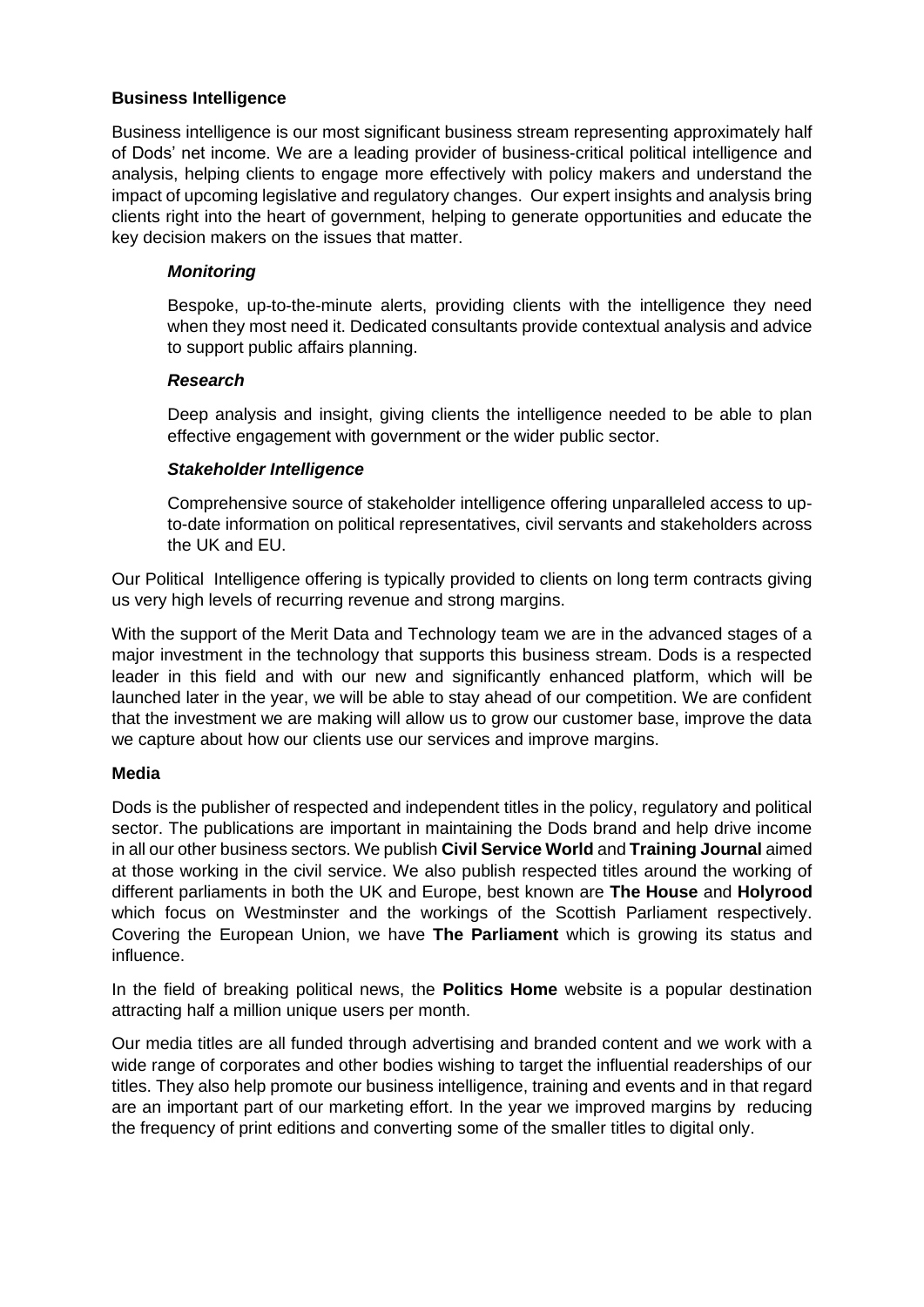# **Events**

Our events business was the most heavily impacted by the pandemic as face to face events were cancelled. In the second half of the year we were able to launch a series of online events which enabled us to recover strongly. Without the physical costs associated with a face to face event, such as venue hire and catering, we are able to achieve better margins from online events albeit off lower revenues as delegate numbers are lower online.

Going forward, whilst we see a return to some physical events in the latter part of the current year, we will be continuing our focus on higher margin small events rather than large EXPO types of events which do not deliver the necessary margins. We have had considerable success in delivering events that are topical and tailored to an identifiable audience – for example our Diversity & Inclusion portfolio.

We have also undertaken a thorough review of internal processes which has led to a 40% fall in permanent headcount in this business. With this newly restructured cost base and pent up demand following a fallow period we are budgeting for significant net income growth from events in the current year.

### **Training**

Training is the smallest of our four revenue streams. Over the full year it was only slightly impacted by the pandemic restrictions as we were able to transition to digital more quickly than in the events segment. At the core of our training business, we benefit from working with partners EY and KPMG on long term contracts to deliver Civil Service Learning contracts.

With the return of in person events, we are focused on strengthening our relationships with NGOs such as the UN, WHO and World Bank amongst others to provide more international training focused on Policy.

The training segment of our business has low central costs and uses flexible freelance resources who are experts in their fields. The combination of these two factors delivers good margins.

#### **Conclusion**

Dods had a strong second half to the 2020/2021 financial year and is well positioned to continue that growth in the current year.

# **Financial Report**

Whilst 2020/2021 was a challenging year with the devastating impact of Covid-19, the successful integration of Meritgroup into the Group and the quick manoeuvrability of the teams into a digital working world and product catalogue allowed the Group to minimise the overall decline in revenue.

As expected, the Group was impacted by a decrease in the Dods business revenue, although we saw a recovery of revenue in the second half of the year as lockdowns began to ease in the UK.

Merit Data and Technology business revenue remained consistent.

On 18 May 2021, the Group successfully completed tranche 1 of its €600K investment into DataWorks with tranche 2 due by the end of September 2021.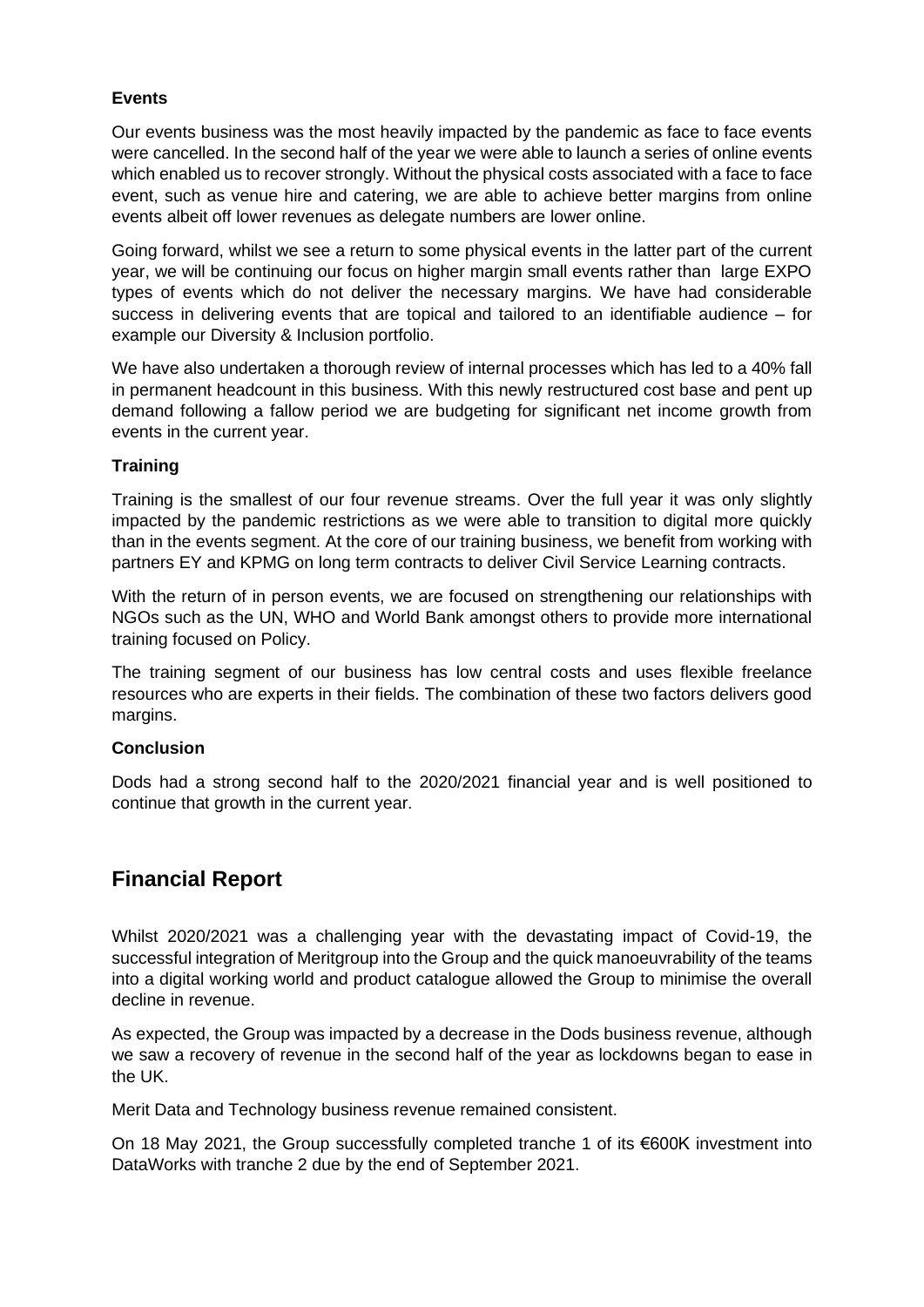Adjusted results are prepared to provide a more comparable indication of the Group's core business performance by removing the impact of certain items including exceptional items (material and non-recurring), and volatile items predominantly relating to investment activities and other separately reported items.

In addition, the Group also measures and presents performance in relation to various other non-GAAP measures including adjusted EBITDA. Adjusted results are not intended to replace statutory results. These have been presented to provide users with additional information and analysis of the Group's performance, consistent with how the Board monitors results.

### **Revenue and operating results**

Primarily as a result of the Covid-19 pandemic the Group's revenue from continuing operations decreased by 11% to £24.7 million (2020: £27.8 million) and gross profit decreased by 7% to £8.3 million (2020: £8.9 million). Despite the challenging revenue environment, a focus on efficiencies enabled Gross margin to improve from 32% to 34%. The increase in gross margin was largely due to a change in product delivery following the transition to digital.

Adjusted EBITDA decreased to £2.0 million (2020: £2.8 million), largely impacted by the decrease in Revenue due to the pandemic. Operating loss was £2.3 million (2020: loss of £0.9 million), after non-cash items including an amortisation charge of £0.9 million (2020: £0.7 million) for business combinations and a charge of £0.5 million (2020: £0.2 million) for intangible software assets. The depreciation charge in the year increased slightly to £0.6 million (2020: £0.5 million) and a right-of-use depreciation charge was £1.3 million (2020: £1.2m). Non-recurring acquisition related costs, impairment expense, people-related costs and other costs were £1.0 million (2020: £1.0 million).

The statutory loss before tax for the year was £2.9 million (2020: loss before tax of £1.3 million).

#### **Taxation**

The Group has a tax credit of £0.4 million for the year resulting from the current year loss (2020: credit of £0.1 million).

#### **Earnings per share**

Adjusted earnings per share, both basic and diluted, from continuing operations in the year were a loss of 0.10 pence (2020: profit of 0.12 pence) and were based on the adjusted loss for the year of £0.6 million (2020: profit of £0.6 million) with a basic weighted average number of shares in issue during the year of 574,357,445 (2020: 492,696,964).

Earnings per share, both basic and diluted, from continuing operations in the year were a loss of 0.44 pence (2020: loss of 0.24 pence) and were based on the loss after tax for the year of £2.5 million (2020: loss of £1.2 million).

On 16 April 2021 the Group's shareholders approved a share consolidation and sub-division.

- 582,071,380 ordinary shares of £0.01 upon consolidation became 166,307 ordinary shares of £35.00;
- These were then sub-divided into 20,788,375 new shares of £0.28 nominal.

Accordingly the earnings per share, using the newly consolidated shares, would be:

- Adjusted, basic & diluted, continuing operations loss of £0.03 per share;
- Basic & diluted, continuing operations loss of £0.12 per share.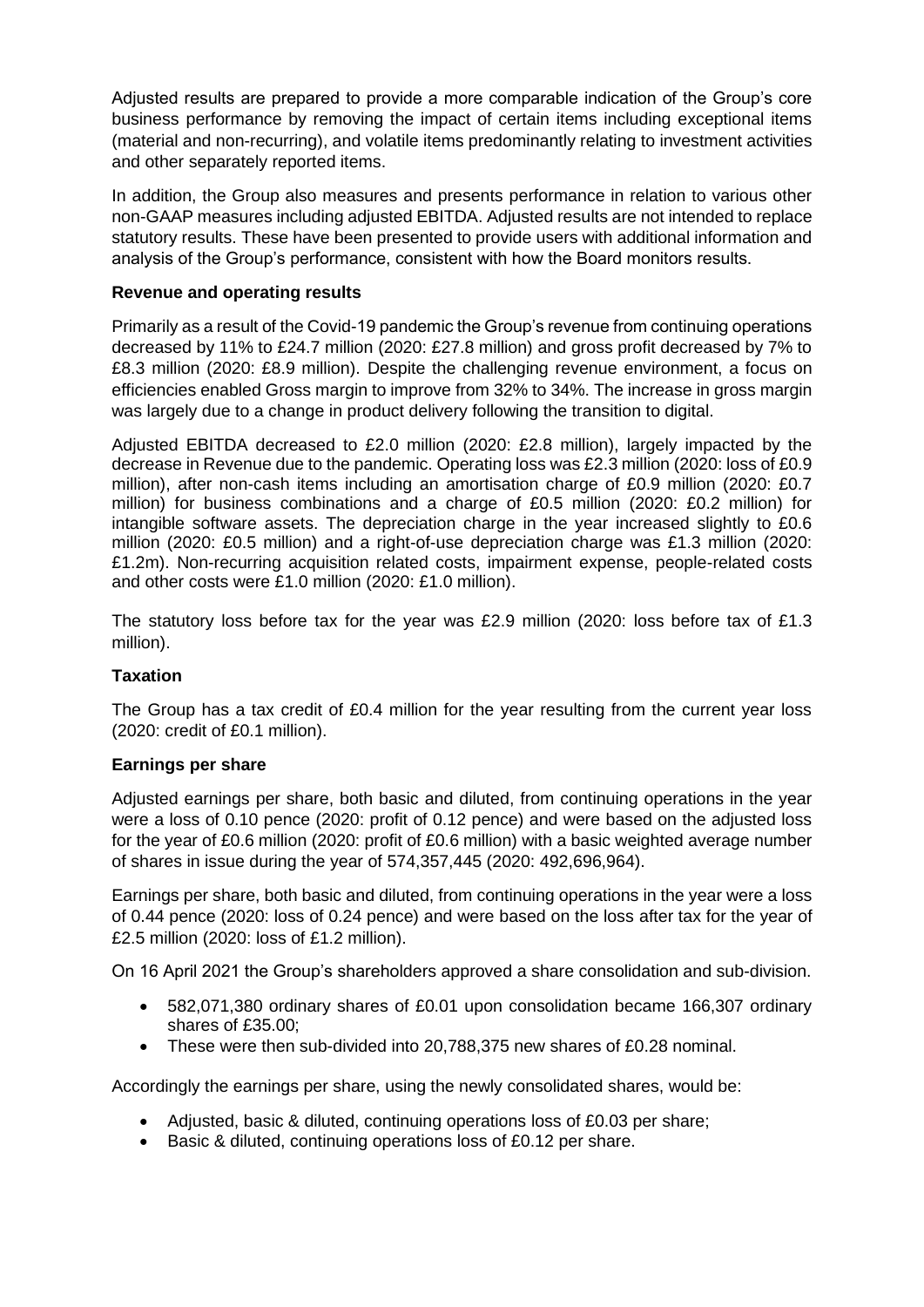# **Dividend**

The Board is not proposing a dividend (2020: £nil).

# **Assets**

Non-current assets of £48.9 million comprise goodwill of £28.9 million (2020: £28.9 million), intangible assets of £10.4 million (2020: £11.2 million) and property, plant and equipment of £2.2 million (2020: £2.1 million), IFRS 16 right of use assets of £6.7 million (2020: £7.9 million), Investment and loan to associates of £0.7 million (2020: £1.2 million).

The Investment in associates incudes a 40% equity in Sans Frontières Associates (SFA) and the Group has also loaned SFA £0.6 million (2020: £0.6 million). The loan is unsecured and carries no interest charge. The carrying value of this investment increased by £0.1 million during the year (2020: £0.2 million) reflecting the Group's share of profit for the year. The Group also holds a 30% equity in Social 360 which it held at £0.5 million (2020: £0.5 million).

Trade and other receivables decreased by £1.6 million to £6.2 million (2020: £7.8 million) due to a combination of reduced revenue and improved debtor collections during the year.

### **Liabilities**

Current liabilities fell marginally by £0.4 million to £17.5 million (2020: £17.9 million) primarily due to a fall in amounts payable under the bank facility of £0.7 million to £2.3 million (2020: £3.0 million).

Non-Current liabilities fell by £0.6 million to £9.6 million (2020: £10.2 million). Key changes in the year were a fall in deferred consideration for the acquisition of Meritgroup of £1.0 million which is now included in current liabilities, bank debt of £2.4 million (2020: £nil) and a reduction in lease liabilities of £1.2 million.

# **Capital and Reserves**

Total equity decreased by £1.5 million to £34.3 million (2020: £35.8 million), reflecting the loss for the year partially offset by the issue of shares in July 2020 (26,141,667 shares were issued, priced at 4 pence per share, in relation to deferred consideration payable for the acquisition of Meritgroup).

#### **Liquidity and capital resources**

The Group has a term loan of £2.6 million (2020: £3.0 million) over a 5-year period with interest at 3.25% over LIBOR, the loan was taken out during FY20. In addition, the Group also drew down on a revolving credit facility (RCF) during the year of £2.0 million the full balance was outstanding at end of year (2020: £nil).

The Group has a cash and cash equivalents balance of £5.6 million (2020: £4.4 million) and a net cash position of £1.0 million (2020: £1.4 million).

# **Updated banking facilities**

On the 30 June 2021 the Group formally agreed amendments to the bank facilities with Barclays Bank:

- Term Loan: reduced payments in the current year with offsetting increases in subsequent years although no increase in overall duration of the loan; a change in pricing from 3.25% above LIBOR to 3.75% above the Bank of England interest rate;
- RCF: a change in pricing, effective January 2022; from 3.50% above LIBOR to 4.00% above the Bank of England interest rate;
- Covenants: revised leverage and debt service covenants with effect from 1 April 2021 for the balance of the facility (June 2024);
- Cash: the requirement to maintain a minimum cash balance, across the Group, of £0.5m.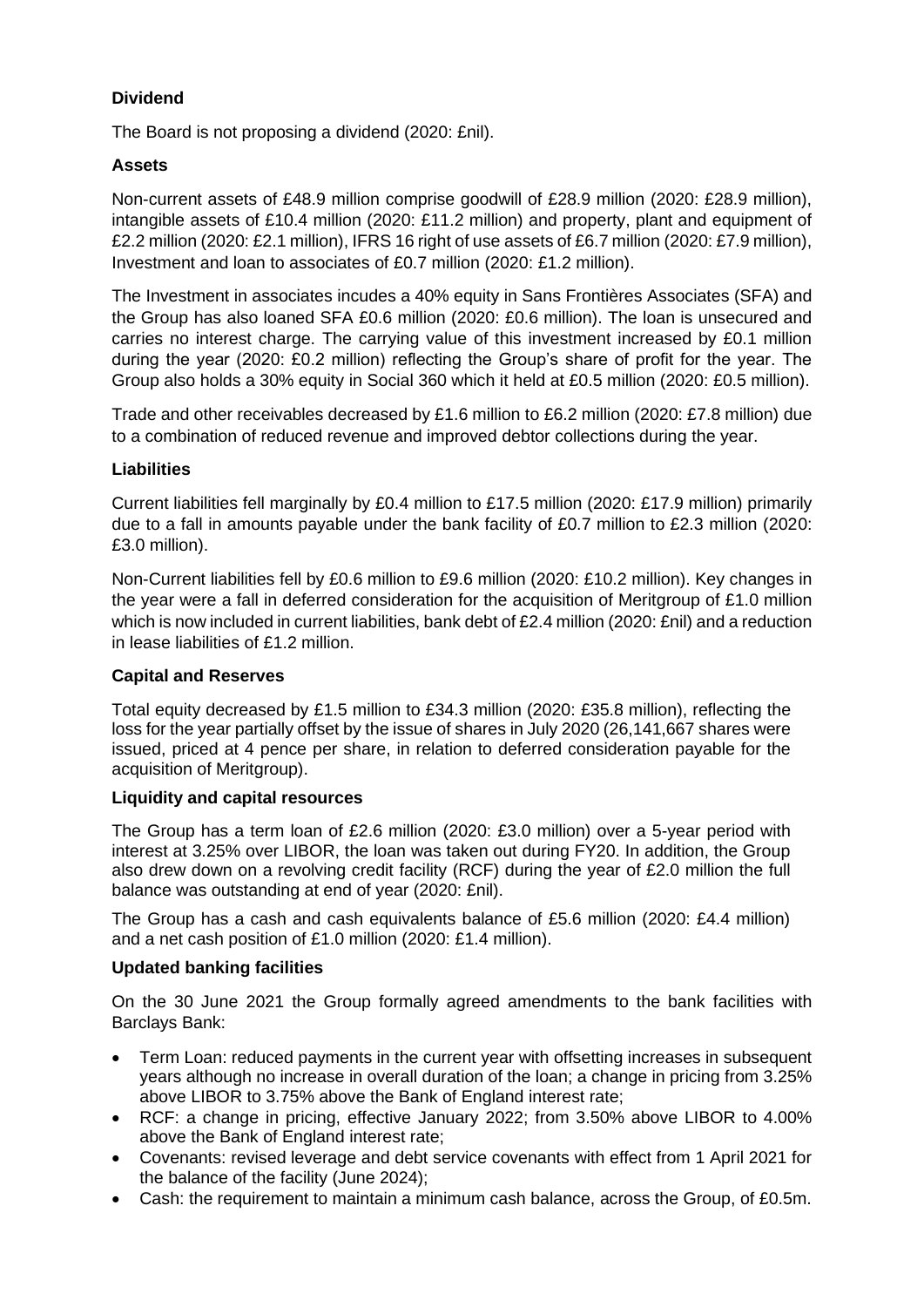In the 12 month period from the balance sheet date capital repayments of £2.3 million are due with the remaining £2.3 million due in subsequent periods.

These revised facilities and covenants provide strong support in the aftermath of the Covid-19 pandemic and we are thankful for the continued support of Barclays Bank.

# **Unaudited consolidated income statement**

|                                                                              | <b>Note</b> | 2021<br>£'000 | 2020<br>£'000 |
|------------------------------------------------------------------------------|-------------|---------------|---------------|
| <b>Revenue</b>                                                               | 3           | 24,690        | 27,796        |
| Cost of sales                                                                |             | (16, 402)     | (18, 852)     |
| <b>Gross profit</b>                                                          |             | 8,288         | 8,944         |
| Adjusted Administrative expenses*                                            |             | (6,979)       | (6, 154)      |
| Other operating income                                                       | 4           | 688           |               |
| <b>Adjusted EBITDA</b>                                                       |             | 1,997         | 2,790         |
| Depreciation of tangible fixed assets*                                       | 15          | (612)         | (537)         |
| Depreciation of right-of-use assets*                                         | 25          | (1, 330)      | (1,210)       |
| Amortisation of intangible assets acquired through business<br>combinations* | 14          | (862)         | (711)         |
| Amortisation of software intangible assets <sup>*</sup>                      | 14          | (488)         | (158)         |
| Total Administrative expense <sup>1</sup>                                    |             | (10, 271)     | (8,770)       |
| Non-recurring items                                                          |             |               |               |
| Non-recurring acquisition costs and professional fees                        | 5           |               | (171)         |
| People-related costs                                                         | 5           | (771)         | (785)         |
| Other non-recurring items                                                    | 5           | (210)         | (80)          |
| <b>Operating loss</b>                                                        |             | (2, 276)      | (862)         |
| Net finance costs                                                            | 9,10        | (669)         | (555)         |
| Share of profit of associate                                                 | 17          | 56            | 158           |
| Loss before tax                                                              | 6           | (2,889)       | (1,259)       |
| Income tax credit                                                            | 11          | 389           | 76            |
| Loss for the year                                                            |             | (2,500)       | (1, 183)      |
| Loss per share (pence)                                                       |             |               |               |
| Basic                                                                        | 12          | (0.44p)       | (0.24p)       |
| <b>Diluted</b>                                                               | 12          | (0.44p)       | (0.24p)       |

1. Total of all line items marked "\*"

100% of the loss is attributable to owners of the parent.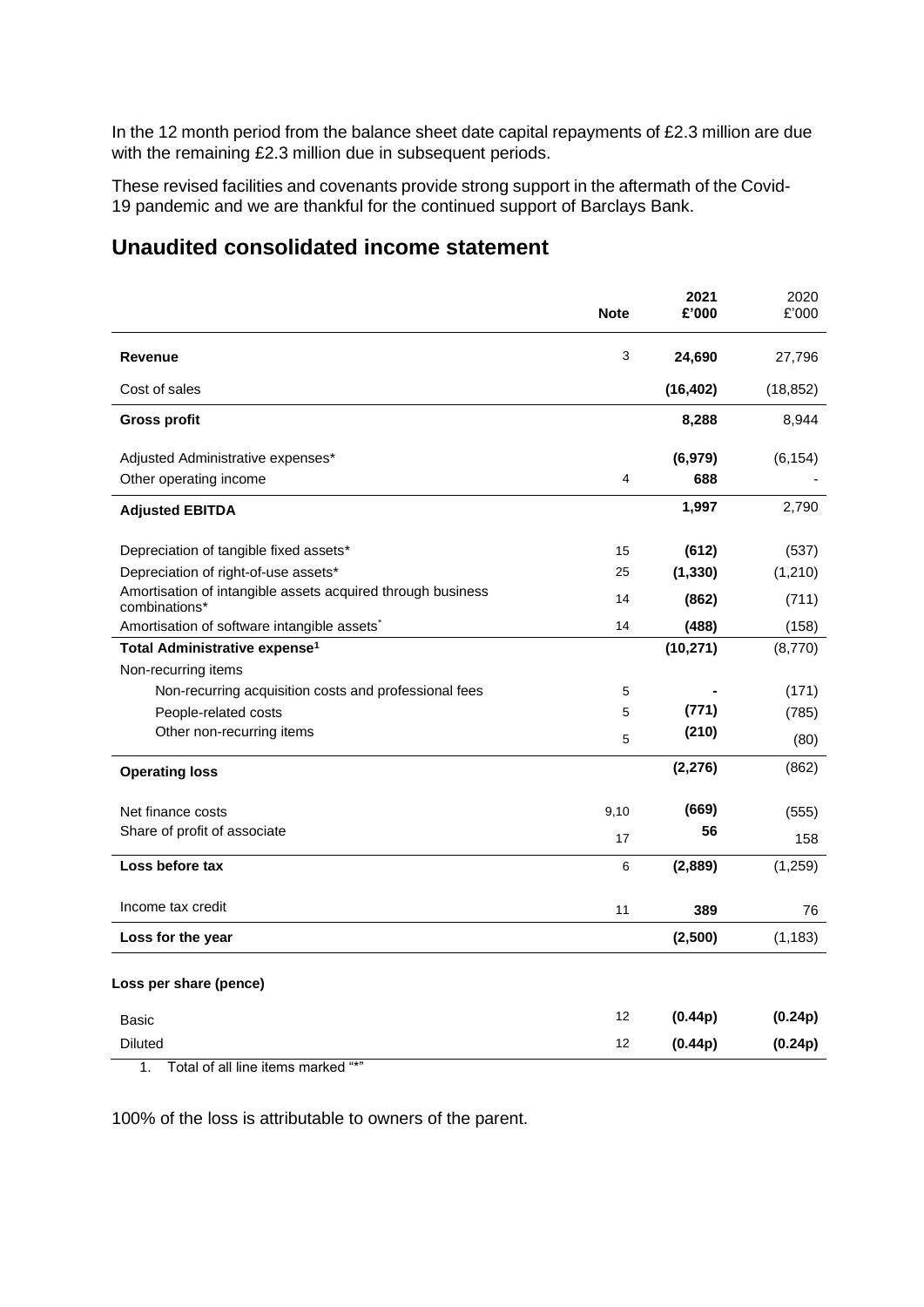# **Unaudited consolidated statement of comprehensive income**

|                                                                |    | 2021     | 2020     |
|----------------------------------------------------------------|----|----------|----------|
|                                                                |    | £'000    | £'000    |
| Loss for the year                                              |    | (2,500)  | (1, 183) |
| Items that may be subsequently reclassified to Profit and loss |    |          |          |
| Exchange differences on translation of foreign operations      |    | (19)     | 6        |
| Remeasurement of defined benefits obligations                  | 27 | (45)     |          |
| Other comprehensive income / (loss) for the year               |    | (64)     | 6        |
| Total comprehensive loss for the year                          |    | (2, 564) | (1.177)  |

# **Unaudited consolidated statement of financial position**

As at 31 March 2021

|                                  |             |          | Restated |
|----------------------------------|-------------|----------|----------|
|                                  | 2021        |          | 2020*    |
|                                  | <b>Note</b> | £'000    | £'000    |
| <b>Non-current assets</b>        |             |          |          |
| Goodwill                         | 13          | 28,911   | 28,911   |
| Intangible assets                | 14          | 10,449   | 11,238   |
| Property, plant and equipment    | 15          | 2,184    | 2,134    |
| Right-of-use assets              | 25          | 6,688    | 7,926    |
| Investment in associates         | 17          | 717      | 661      |
| Long-term loan receivable        | 17          |          | 560      |
| <b>Total non-current assets</b>  |             | 48,949   | 51,430   |
| <b>Current assets</b>            |             |          |          |
| Work in progress and inventories | 18          | 36       | 273      |
| Trade and other receivables      | 20          | 6,217    | 7,819    |
| Loan receivable                  | 17          | 560      |          |
| Cash and cash equivalents        | 20          | 5,565    | 4,368    |
| <b>Total current assets</b>      |             | 12,378   | 12,460   |
| <b>Total assets</b>              |             | 61,327   | 63,890   |
|                                  |             |          |          |
| <b>Capital and reserves</b>      |             |          |          |
| Issued capital                   | 24          | 19,501   | 19,239   |
| Share premium                    |             | 20,866   | 20,082   |
| Merger reserves                  |             | 409      | 409      |
| <b>Retained loss</b>             |             | (6, 447) | (3,991)  |
| <b>Translation reserve</b>       |             | (80)     | (61)     |
| Other reserves                   |             | (45)     |          |
| Share option reserve             |             | 58       | 75       |
| <b>Total equity</b>              |             | 34,262   | 35,753   |
| <b>Current liabilities</b>       |             |          |          |
| Trade and other payables         | 21          | 12,674   | 12,285   |
| Pension obligation               | 27          | 73       | 54       |
| Deferred consideration           | 16          | 1,046    | 1,046    |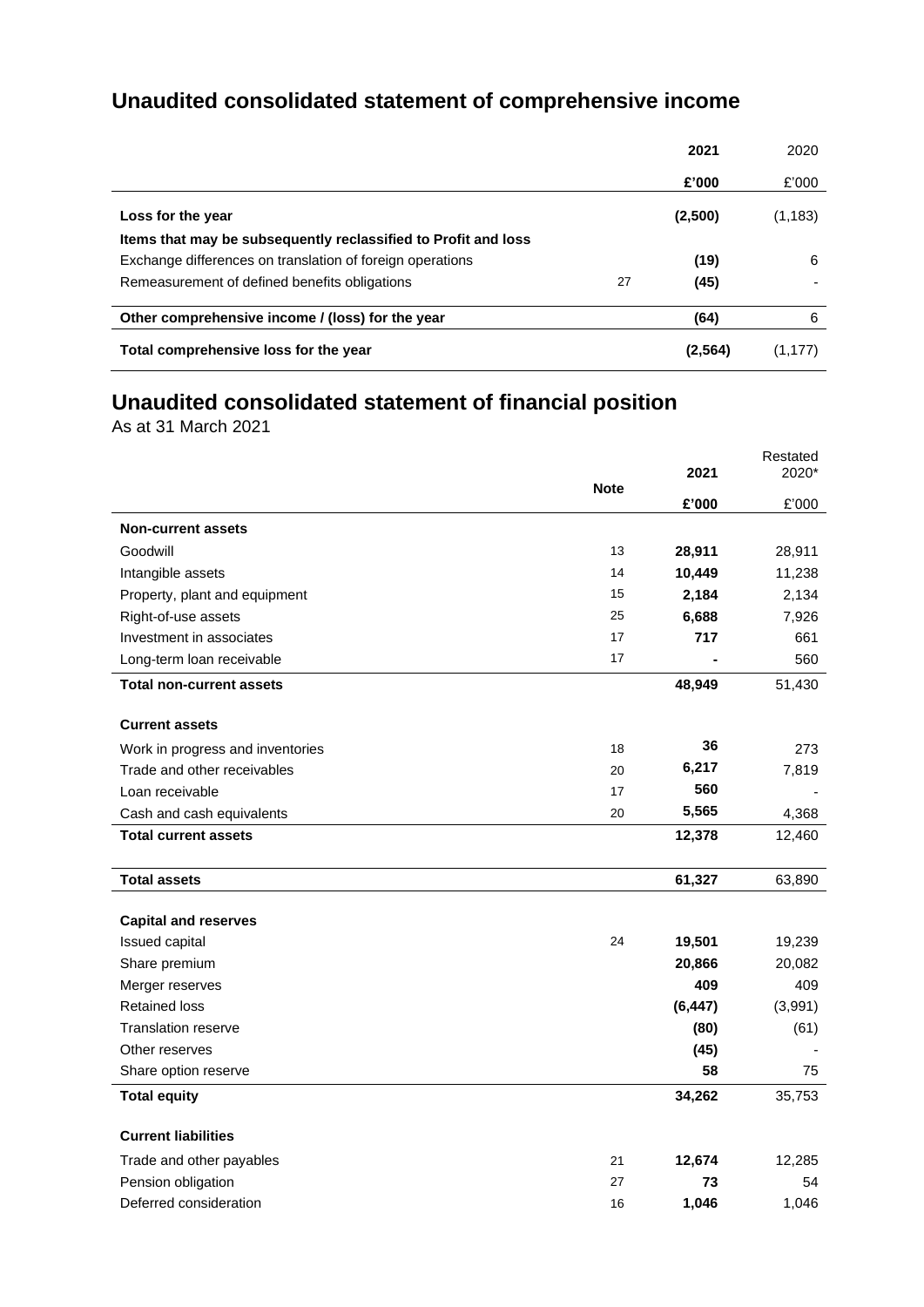| Bank loan / RCF                      | 22 | 2,253  | 3,000  |
|--------------------------------------|----|--------|--------|
| Lease liability                      | 25 | 1,467  | 1,515  |
| <b>Total current liabilities</b>     |    | 17,513 | 17,900 |
|                                      |    |        |        |
| <b>Non-current liabilities</b>       |    |        |        |
| Deferred tax liability               | 23 | 222    | 862    |
| Pension obligation                   | 27 | 166    | 84     |
| Deferred consideration               | 16 |        | 1,045  |
| Other payables                       | 21 | 317    | 545    |
| Bank Loan                            | 22 | 2,378  |        |
| Lease liability                      | 25 | 6,469  | 7,701  |
| <b>Total non-current liabilities</b> |    | 9,552  | 10,237 |
| <b>Total equity and liabilities</b>  |    | 61,327 | 63,890 |

\*Refer to note 27 regarding prior year restatement.

# **Unaudited consolidated statement of changes in equity**

|                                                                                     | Share<br>capital<br>E'000 | Share<br>premium<br>reserve <sup>1</sup><br>£'000 | Merger<br>reserve <sup>2</sup><br>£'000 | Retained<br>earnings<br>£'000 | Translation<br>$r$ eserve $3$<br>£'000 | Other<br>reserves<br>£'000 | Share option<br>reserve <sup>4</sup><br>£'000 | <b>Total</b><br>shareholders<br>' funds<br>£'000 |
|-------------------------------------------------------------------------------------|---------------------------|---------------------------------------------------|-----------------------------------------|-------------------------------|----------------------------------------|----------------------------|-----------------------------------------------|--------------------------------------------------|
| At 31 March 2019                                                                    | 17,096                    | 8,142                                             | 409                                     | (2,616)                       | (67)                                   |                            | 55                                            | 23,019                                           |
| Effect of adoption of<br>IFRS 16 Leases (see<br>note 25)                            |                           |                                                   |                                         | (192)                         |                                        |                            |                                               | (192)                                            |
| At 1 April 2019                                                                     | 17,096                    | 8,142                                             | 409                                     | (2,808)                       | (67)                                   |                            | 55                                            | 22,827                                           |
| Total comprehensive<br>income<br>Loss for the year<br>Other comprehensive<br>income |                           |                                                   |                                         | (1, 183)                      |                                        |                            |                                               | (1, 183)                                         |
| Currency translation<br>differences                                                 |                           |                                                   |                                         |                               | 6                                      |                            |                                               | 6                                                |
| Share-based payment                                                                 |                           |                                                   |                                         |                               |                                        |                            | 20                                            | 20                                               |
| Transactions with<br>owners<br>Issue of ordinary<br>shares                          | 2,143                     | 11,940                                            |                                         |                               |                                        |                            |                                               | 14,083                                           |
| At 31 March 2020                                                                    | 19,239                    | 20,082                                            | 409                                     | (3,991)                       | (61)                                   |                            | 75                                            | 35,753                                           |
| <b>At 1 April 2020</b>                                                              | 19,239                    | 20,082                                            | 409                                     | (3,991)                       | (61)                                   | $\blacksquare$             | 75                                            | 35,753                                           |
| Total comprehensive<br>income                                                       |                           |                                                   |                                         |                               |                                        |                            |                                               |                                                  |
| Loss for the year<br>Currency translation                                           |                           |                                                   |                                         | (2,500)                       | (19)                                   |                            |                                               | (2,500)<br>(19)                                  |
| differences<br>Remeasurement of<br>defined benefits<br>obligation                   |                           |                                                   |                                         |                               |                                        | (45)                       |                                               | (45)                                             |
| <b>Lapsed Share Options</b>                                                         |                           |                                                   |                                         | 44                            |                                        |                            | (44)                                          |                                                  |
| Share-based payment                                                                 |                           |                                                   |                                         |                               |                                        |                            | 27                                            | 27                                               |
| Transactions with<br>owners<br>Issue of ordinary<br>shares                          | 262                       | 784                                               |                                         |                               |                                        |                            |                                               | 1,046                                            |
| At 31 March 2021                                                                    | 19,501                    | 20,866                                            | 409                                     | (6, 447)                      | (80)                                   | (45)                       | 58                                            | 34,262                                           |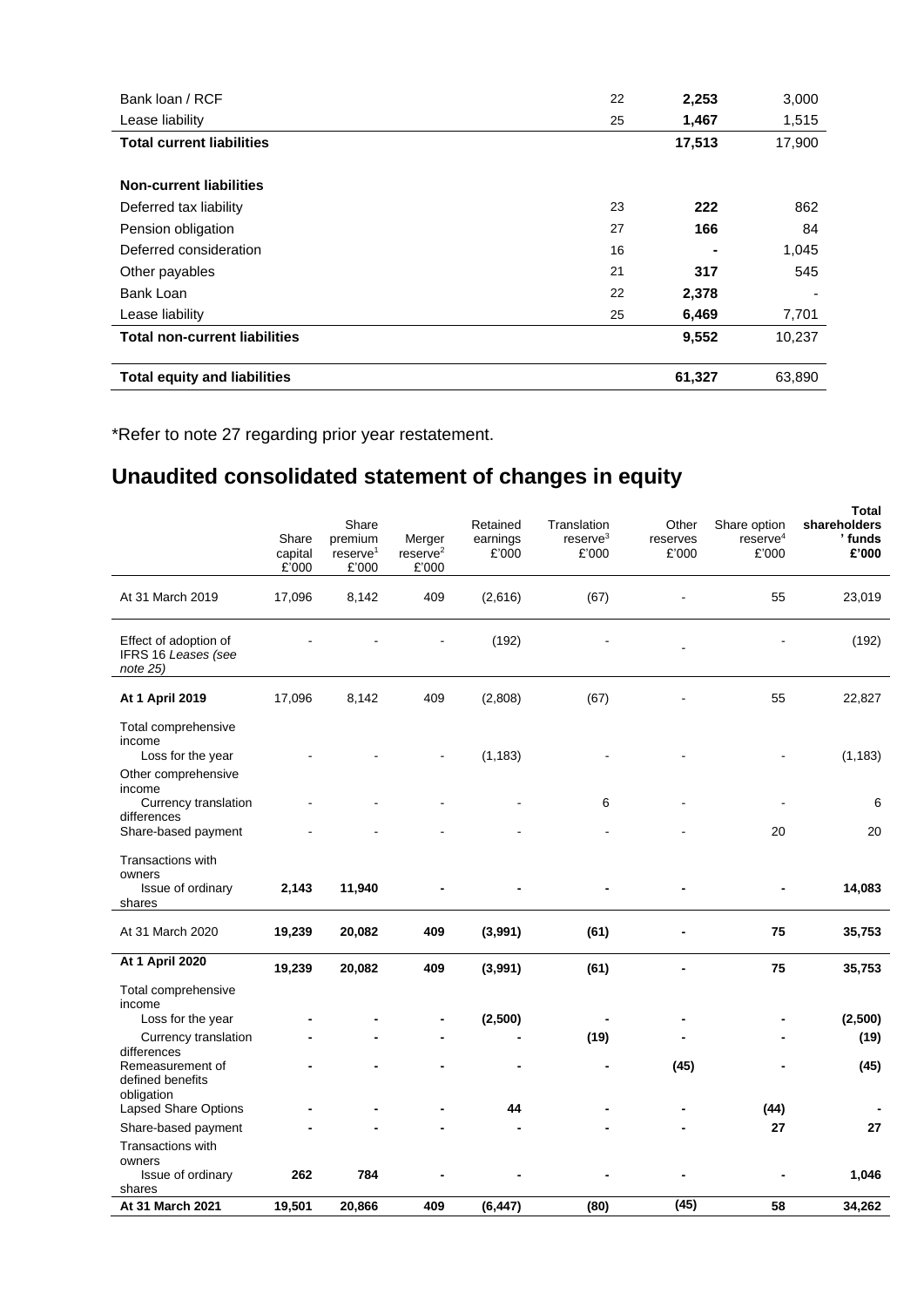1 The share premium reserve represents the amount paid to the Company by shareholders above the nominal value of shares issued.

2 The merger reserve represents accounting treatment in relation to historical business combinations.

3 The translation reserve comprises foreign currency translation differences arising from the translation of financial statements of the Group's foreign entities into sterling.

4 The share option reserve represents the cumulative expense recognised in relation to equity-settled share-based payments.

# **Unaudited consolidated statement of cash flows**

|                                                                                     | <b>Note</b> | 2021<br>£'000 | 2020<br>Restated*<br>£'000 |
|-------------------------------------------------------------------------------------|-------------|---------------|----------------------------|
| Cash flows from operating activities                                                |             |               |                            |
| Loss for the year                                                                   |             | (2,500)       | (1, 183)                   |
| Depreciation of property, plant and equipment                                       | 15          | 612           | 537                        |
| Depreciation of right-of-use assets                                                 | 25          | 1,330         | 1,210                      |
| Amortisation of intangible assets acquired through business                         | 14          | 862           | 711                        |
| combinations                                                                        |             |               |                            |
| Amortisation of other intangible assets                                             | 14<br>26    | 488           | 158                        |
| Share-based payments charge                                                         | 17          | 27            | 20                         |
| Share of profit of associate                                                        | 25          | (56)<br>422   | (158)<br>420               |
| Lease interest expense<br>Net finance costs                                         | 9,10        | 247           | 135                        |
| Income tax credit                                                                   | 11          | (389)         | (76)                       |
|                                                                                     |             | 1,043         |                            |
| Operating cash flows before movement in working capital                             |             | 237           | 1,774                      |
| Change in inventories                                                               | 18          | 852           | (257)                      |
| Change in trade and other receivables                                               |             | 446           | (1,013)                    |
| Change in trade and other payables                                                  |             | 2,578         | (282)                      |
| <b>Cash generated by operations</b>                                                 |             |               | 222                        |
| <b>Taxation paid</b>                                                                |             | 2,578         | (193)                      |
| Net cash from operating activities                                                  |             |               | 29                         |
| Cash flows from investing activities<br>Interest and similar income received        | 9           | 16            | 5                          |
|                                                                                     | 15          | (662)         | (187)                      |
| Additions to property, plant and equipment<br>Additions to intangible assets        | 14          | (561)         | (1,400)                    |
| Investment in subsidiaries (net of cash acquired)                                   | 16          |               | (17, 055)                  |
| Repayment of long-term loan by associate                                            | 17          |               | 140                        |
|                                                                                     |             | (1, 207)      |                            |
| Net cash received from investing activities<br>Cash flows from financing activities |             |               | (18, 497)                  |
|                                                                                     |             |               |                            |
| Proceeds from issue of share capital                                                | 10          | (262)         | 13,037<br>(140)            |
| Interest and similar expenses paid<br>Payment of lease liabilities                  |             | (1, 181)      | (1,067)                    |
| Payment of lease interest                                                           |             | (362)         | (420)                      |
| Net proceeds from bank loan                                                         | 22          | 2,000         | 3,000                      |
| Repayment of bank loan                                                              |             | (369)         |                            |
| Net cash used in financing activities                                               |             | (174)         | 14,410                     |
| Net increase in cash and cash equivalents                                           |             | 1,197         | (4,058)                    |
| Opening cash and cash equivalents                                                   |             | 4,368         | 8,426                      |
| Closing cash at bank                                                                |             | 5,565         | 4,368                      |
| <b>Comprised of:</b>                                                                |             |               |                            |
| Cash and cash equivalents                                                           |             | 5,565         | 4,368                      |
| <b>Closing cash at bank</b>                                                         | 20          | 5,565         | 4,368                      |
|                                                                                     |             |               |                            |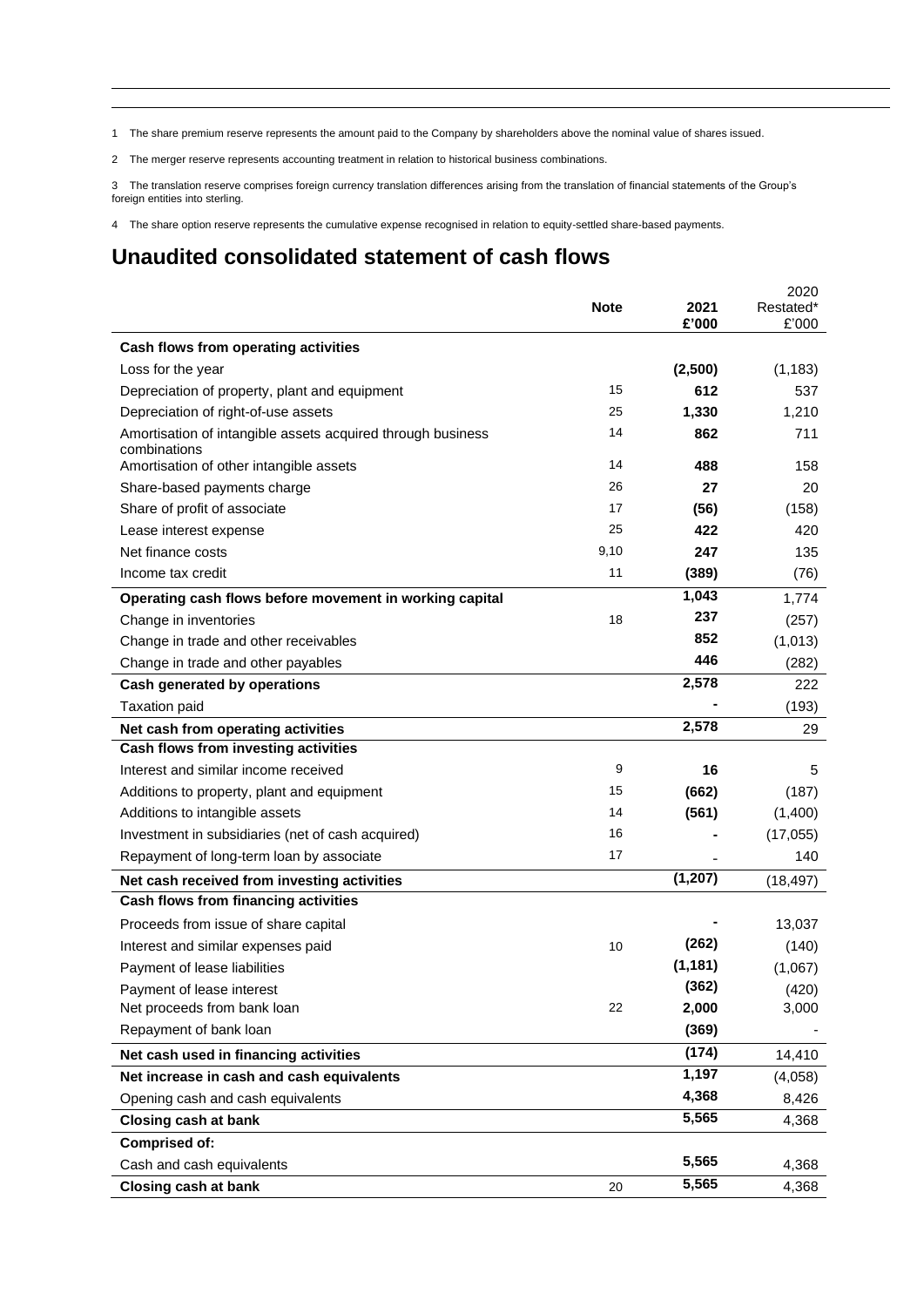\*Reclassification of 2020 "Non-recurring acquisition costs and professional fees" reclassed from investing activities to operating activities, where they eliminate. Net Cash from Operating Activities restated from £2,039k to £29k.

Reclassification of 2020 "Net proceeds from bank loan" and "Repayment of long-term loan by associate" from cash flow from investing activities to cash flow from financing activities. Net cash used in investing activities restated from £17,507k outflow to £18,497k outflow. Net cash used in financing activities restated from £11,410k to £14,410k.

# **Notes to the consolidated financial statements**

# **1. Statement of significant accounting policies and judgements**

Merit Group plc (formerly Dods Group plc) is a Company incorporated in England and Wales.

The consolidated financial statements of Merit Group plc have been prepared and approved by the directors in accordance with international accounting standards in conformity with the requirements of the Companies Act 2006. The Company has elected to prepare its parent company financial statements in accordance with FRS 102; these are presented after the notes to the consolidated financial statements.

The consolidated financial statements consolidate those of the Company and its subsidiaries (together referred to as the "Group"). The parent company financial statements present information about the Company as a separate entity and not about its group.

The accounting policies set out below have, unless otherwise stated, or as outlined in the 'Standards adopted' section below, been applied consistently to all periods presented in these Group financial statements.

Judgements made by the directors in the application of these accounting policies that have a significant effect on the financial statements and estimates with a significant risk of material adjustment in the next year are discussed in note 2.

#### **Accounting developments**

This report has been prepared based on the accounting policies detailed in the Group's financial statements for the year ended 31 March 2021 and is consistent with the policies applied in the previous financial year.

There are no other new standards, amendments and interpretations which are effective for periods beginning on or after 1 April 2020, which had any impact on the Group's accounting policies and disclosures in these financial statements.

None of the new standards, amendments and interpretations, which are effective for periods beginning after 1 April 2020 and which have not been adopted early, are expected to have a significant effect on the consolidated financial statements of the Group.

#### **Standards adopted**

There are IFRS or IFRIC interpretations that are not yet effective for the first time for the financial year beginning on or after 1 April 2020. The Group expect no material impact.

#### **Basis of preparation**

The financial statements have been prepared in accordance with applicable accounting standards, and under the historical cost accounting rules, except for goodwill which is stated at the greater of its value in use and fair value less costs to sell, forward contracts stated at fair value at year end and gratuity stated at fair value at year end.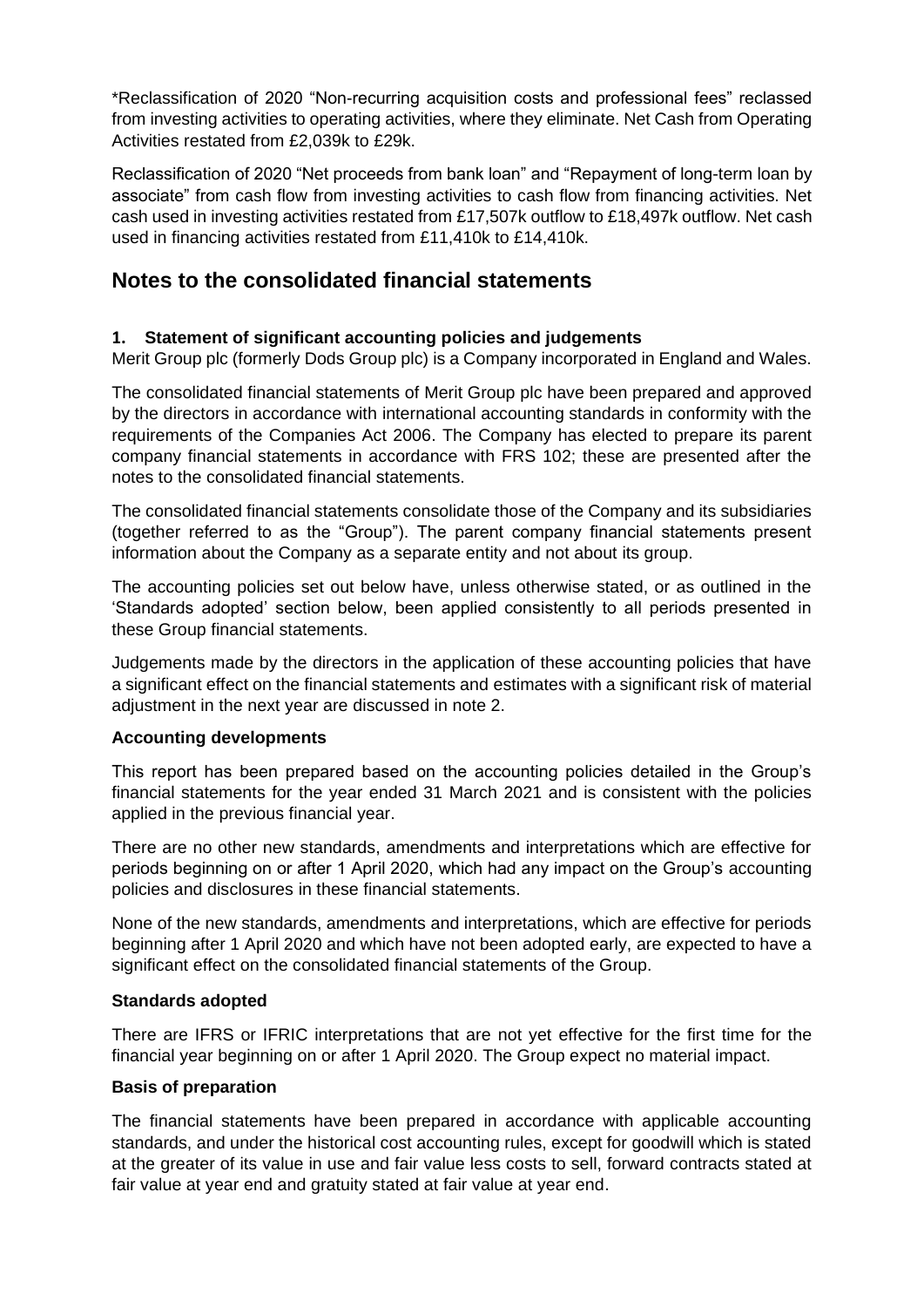The following Group entities are exempt from audit by virtue of Section 479A of the Companies Act 2006. Merit Group plc has provided statutory guarantees to the following entities in accordance with Section 479C of the Companies Act 2006:

- Fenman Limited
- Total Politics Limited
- Holyrood Communications Limited
- Training Journal Limited
- Monitoring Services Limited

### **Going Concern**

The Directors have considered the implications for going concern below, for a period of at least twelve months from the signing of these accounts.

The Directors had approved the budget for a period of 12 months from the date of approving these accounts, under which they had assessed the future funding requirements of the Group and compared them with the level of available borrowing facilities and had assessed the impact of them on the Group's cash flow, facilities and headroom within its future banking covenants. Additionally, the Group had prepared a 3-year forecast, which has been adjusted to take account of the current trading environment. The Directors consider the forecasts to be reasonable. Based on this work, and in light of the mitigating actions undertaken by the Group to respond to the impact of Covid-19, the Directors are satisfied that the Group has adequate resources to continue in operational existence for the foreseeable future. For this reason, they continue to adopt the going concern basis in preparing the financial statements.

In the 12 month period from the balance sheet date capital repayments of £2.3 million will be due to the bank with the remaining £2.3 million due in subsequent periods.

The Group continues to have the support of Barclays Bank plc and agreement has been reached on revised covenants and a rephased term loan to support the Group going forward.

#### **Basis of consolidation**

Subsidiaries are entities controlled by the Group. Control is achieved where the Group is exposed to, or has rights to, variable returns and has the ability to affect those returns. The results of subsidiaries acquired or sold are included in the consolidated financial statements from the date control commences to the date control ceases. Where necessary, adjustments are made to the results of the acquired subsidiaries to align their accounting policies with those of the Group. All intra-group transactions, balances, income and expenditure are eliminated on consolidation.

#### **Business combinations**

Business combinations are accounted for using the acquisition method at the acquisition date, which is the date on which control is transferred to the Group. In assessing control, the Group takes into consideration potential voting rights that currently are exercisable.

The Group measures goodwill as the fair value of the consideration transferred (including the fair value of any previously-held equity interest in the acquiree) and the recognised amount of any non-controlling interest in the acquiree, less the net recognised amount (generally fair value) of the identifiable assets acquired and liabilities assumed, all measured as at the acquisition date. When the excess is negative, a bargain purchase gain is recognised immediately in the income statement.

Any contingent consideration payable is recognised at fair value at the acquisition date. If the contingent consideration is classified as equity, it is not remeasured and settlement is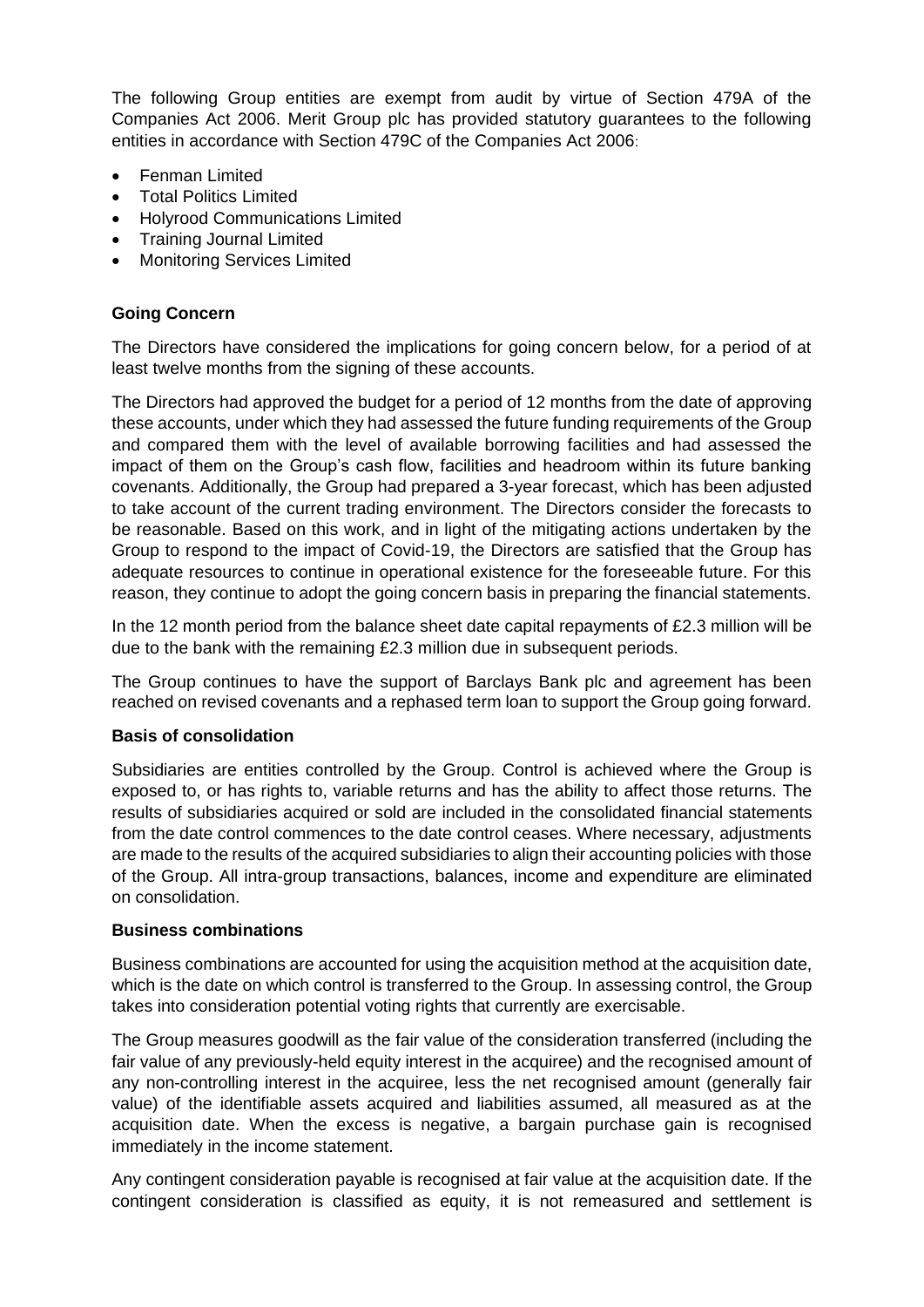accounted for within equity. Otherwise, subsequent changes to the fair value of the contingent consideration are recognised in the income statement.

#### **Revenue policy**

Revenue is the total amount of income generated by the sale of goods or services relating to the Group's primary operations. The Group has multiple revenue streams being revenue from Business Intelligence, Events, Training, Media, Industry Intelligence, Marketing Data, Software & Technology Resourcing and BPO.

Business Intelligence is a subscription-based service, the revenue is recognised on a straightline basis over the life of the subscription.

The performance obligation is the provision and availability of the subscription platform; the obligation is deemed to be satisfied as the client has ongoing access to the subscription platform.

Events is a delivery-based service, the revenue is recognised upon the delivery of the event.

The performance obligation is the delivery of the booked event, the obligation is deemed to be satisfied upon the delivery of the event.

Training is a delivery-based service, the revenue is recognised upon the delivery of the training event.

The performance obligation is the delivery of the booked training course, the obligation is deemed to be satisfied upon the delivery of the training course.

Our media business comprises both on-line (website advertising) and off-line (printed magazines) offerings.

The performance obligation for on-line is deemed to be satisfied upon publication onto the relevant website; revenue is recognised at the point of publication.

Off-line obligations are satisfied upon the distribution (typically mailing) of the magazine or publication; revenue is recognised at the point of distribution. Where a campaign runs over a number of print issues / editions revenue is recognised equally across the period of the campaign.

Merit Data and Technology offer multiple services to clients; Industry Intelligence, Marketing Data, Software & Technology Resourcing and BPO. A detailed breakdown of these streams is given in the Operational Review for Merit Data & Technology.

Across the multiple services offered by Merit the performance obligation is the delivery of the service or projects as agreed with the client in the contract. The performance obligation is satisfied over time hence the revenue of the service or project is recognised on a time and materials basis over the duration of the contract as agreed with the client.

Revenue is recognised when the service is provided to the client in accordance with the stage of completion of the contract when all the following conditions are met:

- The amount of revenue can be measured reliably;
- It is probable that the Company will receive the consideration due under the contract;
- The stage of completion of the contract at the end of the reporting period can be measured reliably; and
- The costs incurred and the costs to complete the contract can be measured reliably.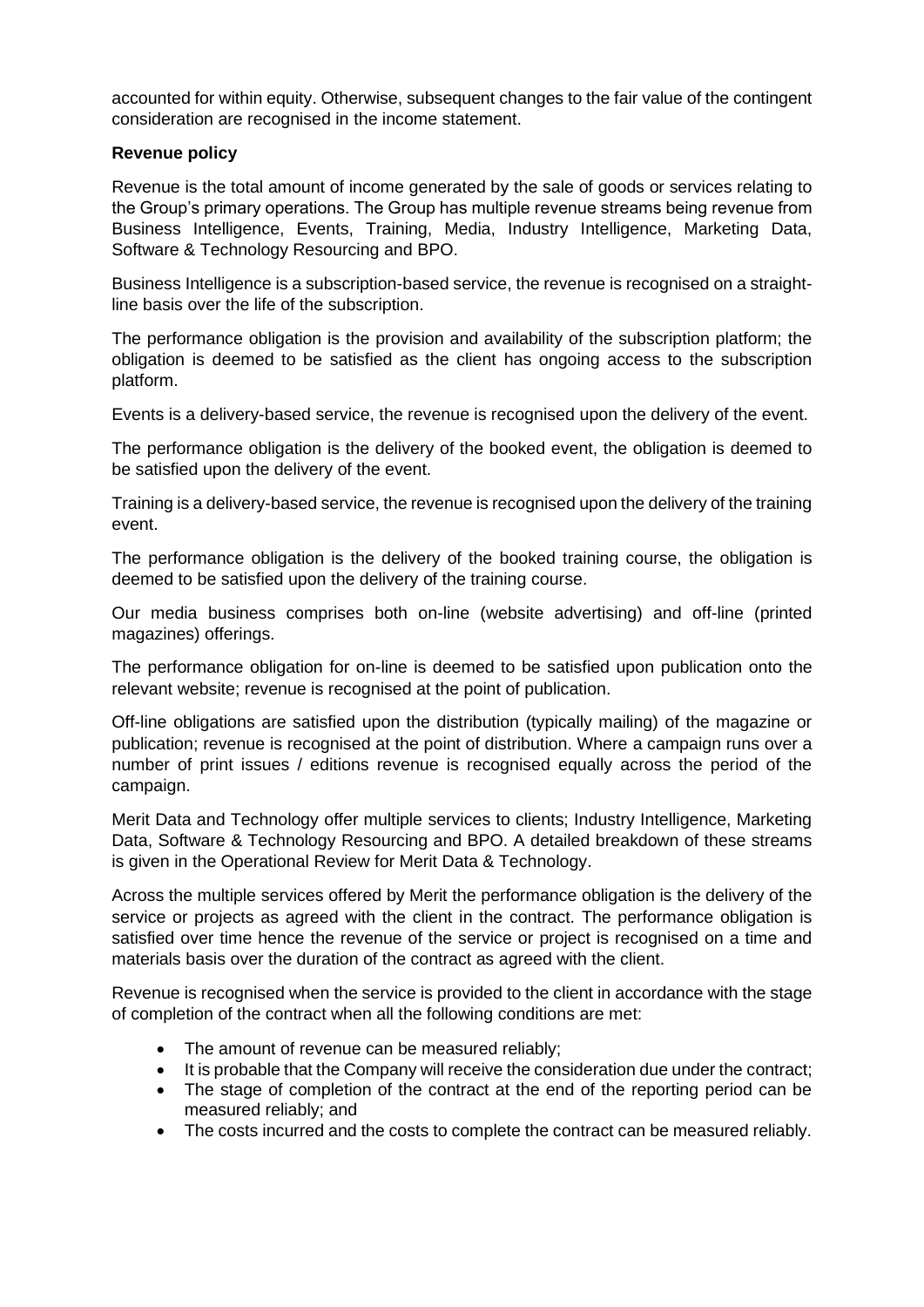#### **Leases**

A contract contains a lease if the contract gives a right to control the use of an asset for a period of time in exchange for consideration. Leases which meet the criteria of "short-term," for which the lease term is less than 12 months, or "low-value assets" are exempt from IFRS

16. Lease payments associated with "short-term" and "low-value assets" are expensed on a straight-line basis over the life of the lease.

For all other leases, at the lease commencement date, a right-of-use asset and corresponding lease liability are recognised in the Statement of financial position. The lease liability is initially measured at the present value of the remaining lease payments, discounted using the Group's incremental borrowing rate. Right-of-use assets are measured at the value of the associated lease liability plus any initial direct costs incurred, adjusted for any prepaid or accrued lease payments. The right-of-use asset is initially recognised at cost, and subsequently measured at cost less accumulated depreciation and impairment losses. Rightof-use assets are depreciated over the shorter of the asset's useful life and the lease term on a straight-line basis. The lease liability is increased by the interest cost and decreased by the lease payments made.

During the year, in response to the Covid-19 pandemic, the Group negotiated a revised payment profile relating to one of its property leases.

#### **Post-retirement benefits - defined contribution**

The Group contributes to independent defined contribution pension schemes. The amount charged to the profit and loss account represents the contributions payable to the schemes in respect of the accounting period.

#### **Defined benefits pensions**

The Group operates a defined benefit pension plan for eligible employees based in India. The assets of the scheme are held separately from those of the Group.

Pension scheme assets are measured using market values. Pension scheme liabilities are measured using the projected unit credit method.

Past service cost and settlement gains are recognized immediately in the Income Statement. Remeasurements comprising of actuarial gains and losses as well as the difference between the return on plan assets and the amounts included in net interest on the net defined benefit liability (asset), are recognized in other comprehensive income (OCI) , net of income taxes.

The pension scheme surplus (to the extent that it is recoverable) or deficit is recognized in full.

#### **Non-recurring items**

Non-recurring items are items which in management's judgement need to be disclosed by virtue of their size, incidence or nature. Such items are included on the income statement on an independent line to which they relate and are separately disclosed either in the notes to the consolidated financial statements or on the face of the consolidated income statement.

Non-recurring items are not in accordance with any specific IFRS definition and therefore may be different to other companies' definition of non-recurring items.

#### **Taxation**

The tax expense represents the sum of the tax currently payable and deferred tax.

Current tax is based on taxable profit for the year and any adjustment to tax payable in respect of previous years. Taxable profit differs from net profit as reported in the income statement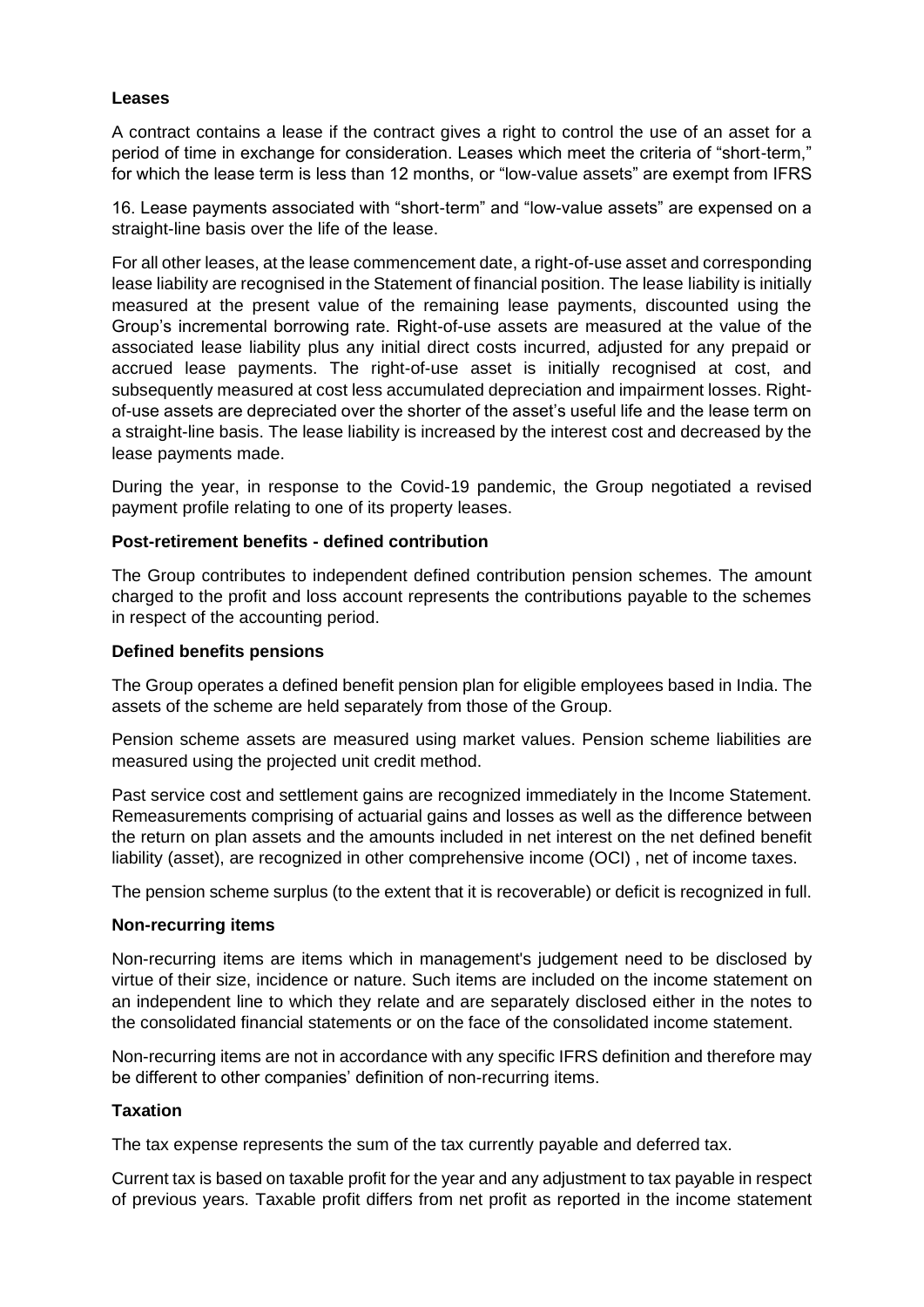because it excludes items of income or expense that are taxable or deductible in other years and it further excludes items that are never taxable or deductible.

The Group's assets and liabilities for current tax are calculated using tax rates that have been enacted or substantively enacted by the balance sheet date.

Deferred tax is tax expected to be payable or recoverable on differences between the carrying amounts of assets and liabilities in the financial statements and the corresponding tax bases used in the computation of taxable profit, and is accounted for using the balance sheet liability method. Deferred tax liabilities are generally recognised for all taxable temporary differences and deferred tax assets are recognised to the extent that it is probable that taxable profit will be available against which temporary differences can be utilised. Such assets and liabilities are not recognised if the temporary difference arises from the initial recognition of goodwill or from the initial recognition of other assets and liabilities in a transaction that affects neither the tax nor the accounting profit other than in a business combination.

Deferred tax liabilities are recognised for temporary differences arising on investments in subsidiaries except where the Group is able to control the reversal of the temporary difference and it is probable that the temporary difference will not reverse in the foreseeable future.

The carrying amount of the deferred tax asset is reviewed at each balance sheet date and reduced to the extent that it is no longer probable that sufficient taxable profits will be available to allow all or part of the asset to be recovered.

Deferred tax is calculated at the tax rates enacted or that are expected to apply (substantively enacted) at the balance sheet dated when the liability is settled or the asset is realised. Deferred tax is charged or credited to the income statement, except when it relates to items charged or credited directly to equity, in which case the deferred tax is also dealt with in equity.

#### **Goodwill**

Goodwill represents the difference between the cost of acquisition of a business and the fair value of identifiable assets, liabilities and contingent liabilities acquired. Identifiable intangibles are those which can be sold separately or which arise from legal rights regardless of whether those rights are separable. Goodwill is stated at cost less any accumulated impairment losses. Goodwill is allocated to cash generating units and is tested annually for impairment. Any impairment is recognised immediately in profit or loss.

#### **Intangible assets**

Intangible assets acquired by the Group are stated at cost less accumulated amortisation and impairment losses, if any. Intangible assets are amortised on a straight-line basis over their useful lives in accordance with IAS 38 Intangible Assets. Assets are not revalued. The amortisation period and method are reviewed at each financial year end and are changed in accordance with IAS 8 Accounting Policies, "Changes in Accounting Estimates and Errors" if this is considered necessary, there were no changes from last year. The estimated useful lives are as follows:

| Publishing rights      | 20-75 years (one specific right is deemed to<br>have a useful economic life of 75 years) |  |  |  |
|------------------------|------------------------------------------------------------------------------------------|--|--|--|
| Brand names            | 15-20 years                                                                              |  |  |  |
| Customer relationships | 1-8 years                                                                                |  |  |  |
| <b>Customer list</b>   | 4-8 years                                                                                |  |  |  |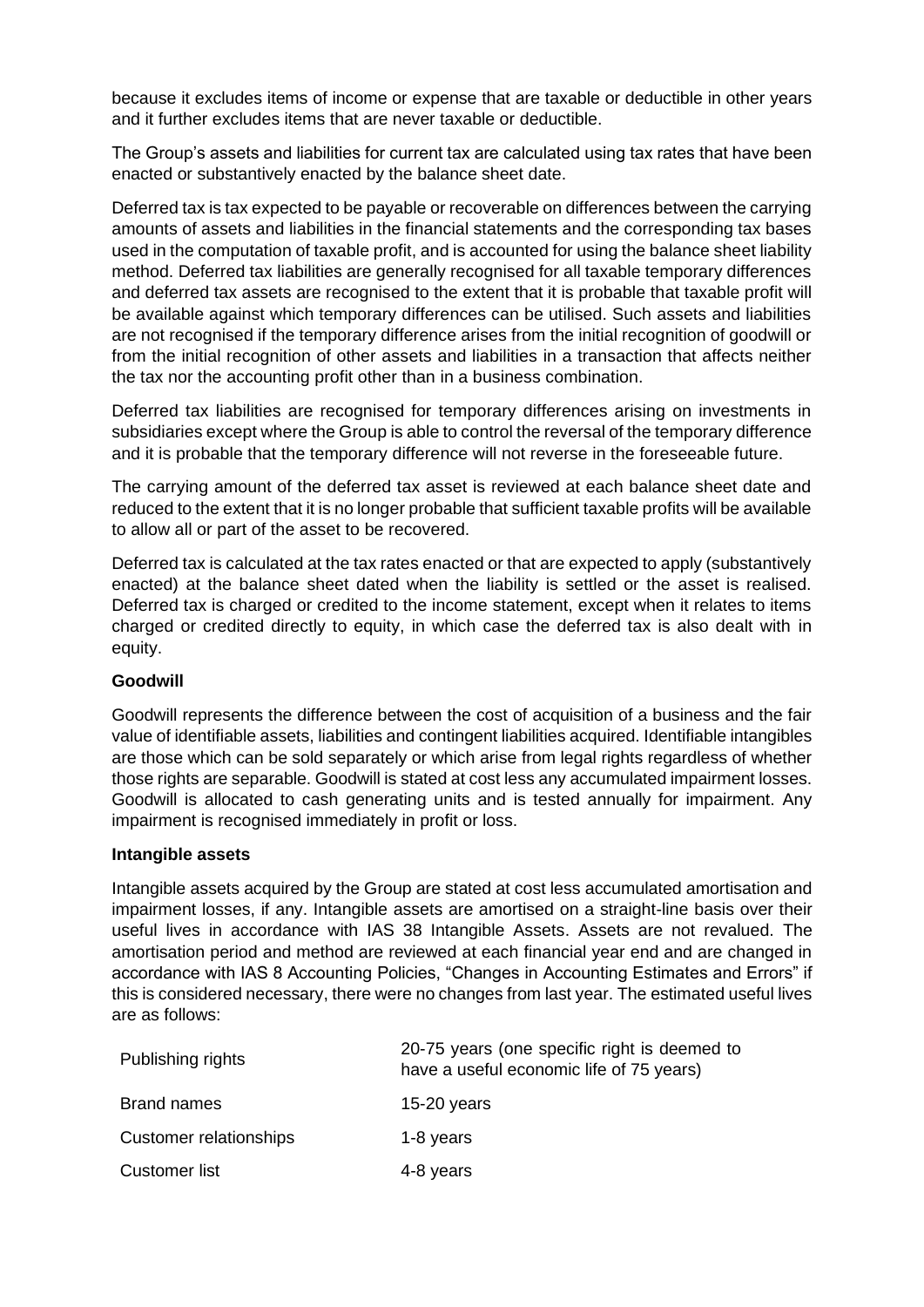| Order books | 1 year |
|-------------|--------|
|             |        |

Other assets 1 year

Software which is not integral to a related item of hardware is included in intangible assets and amortised over its estimated useful lives of between 3-6 years. The salaries of staff employed in the development of new software relating to the Group's information services products and salaries of staff employed in building our digital platform architecture within the Group are capitalised into software.

#### **Intangible assets – research and development**

Research costs are expensed as incurred. Development expenditure on an individual project is recognised as an intangible asset when the Group can demonstrate:

- The technical feasibility of completing the intangible asset so that the asset will be available for use;
- Its intention to complete and its ability and intention to use the asset;
- How the asset will generate future economic benefits;
- The availability of resources to complete the asset; and
- The ability to measure reliably the expenditure during development.

Following initial recognition of the development expenditure as an asset, the asset is carried at cost less any accumulated amortization and accumulated impairment losses.

Amortisation of the asset begins from the date development is complete and the asset is available for use. It is amortised over the period of expected future benefit. Amortisation is charged to the income statement. During the period of development, the asset is tested for impairment.

In 2021 there were two (2020: nil) capitalized development projects. The projects completed in the current year relate to (i) the development of the Groups digital platform and (ii) production of a new ERP and CRM system. The directors assessed the capitalisation criteria of its internally generated material intangible assets through a review of the output of the work performed, the specific costs proposed for capitalisation, the likely completion of the work and the likely future benefits to be generated from the work.

The directors assess the useful life of the completed capitalised projects to be 3-6 years from the date of when benefits begin to be realised and amortisation will begin at that time.

#### **Impairment**

The carrying amounts of the Group's intangible assets are reviewed at each reporting date to determine whether there is any indication of impairment. If any such indication exists, then the asset's recoverable amount is estimated. For goodwill the recoverable amount is estimated each year at each balance sheet date.

The recoverable amount of an asset or cash-generating unit is the greater of its value in use and its fair value less costs to sell.

In assessing value in use, the estimated future cash flows are discounted to their present value using a pre-tax discount rate that reflects current market assessments of the time value of money and the risks specific to the asset.

For the purpose of impairment testing, assets are grouped together into the smallest group of assets that generates cash inflows from continuing use that are largely independent of the cash inflows of other assets or groups of assets (the cash-generating unit). The goodwill acquired in a business combination, for the purpose of impairment testing, is allocated to cashgenerating units that are expected to benefit from the synergies of the combination.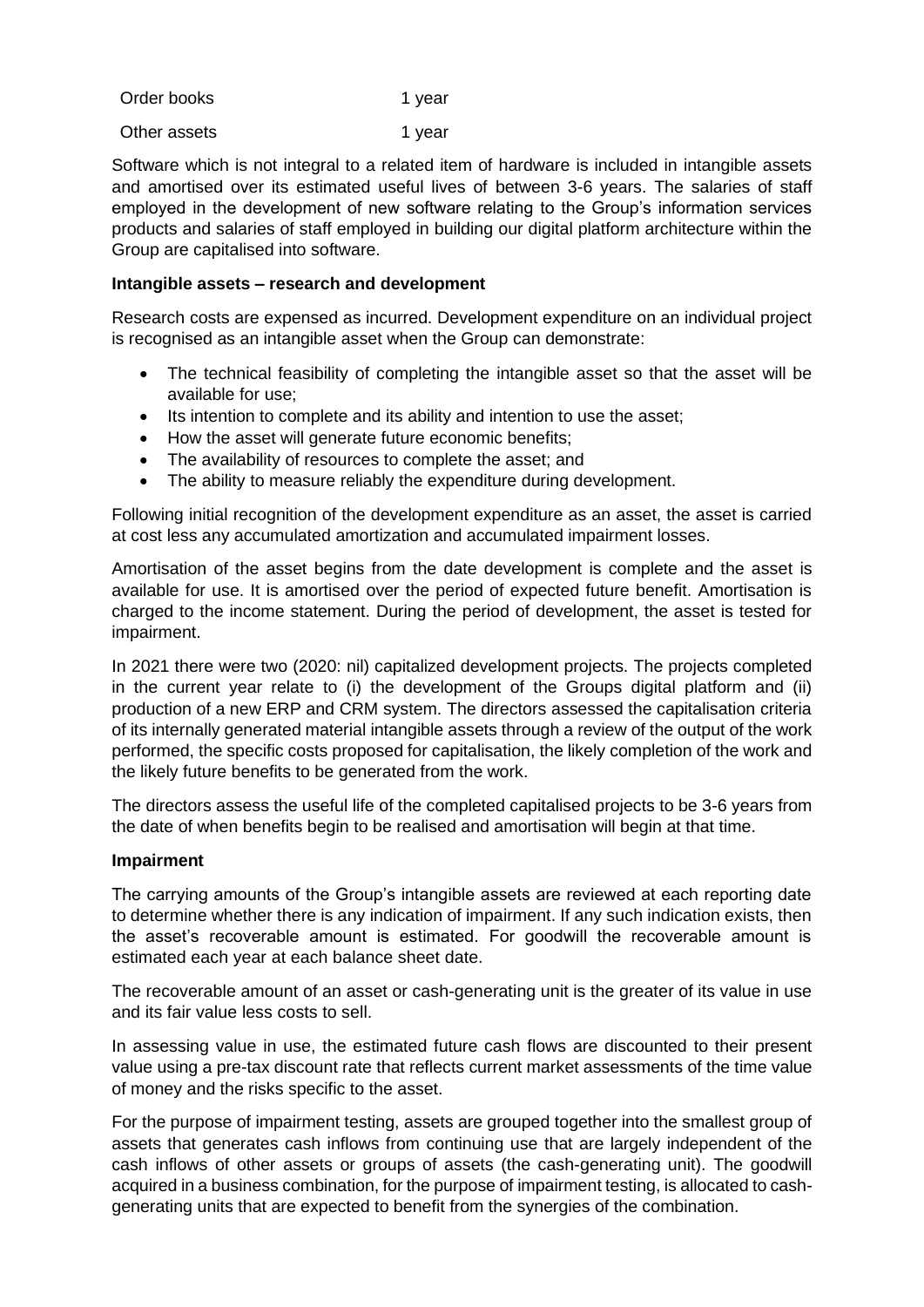An impairment loss is recognised whenever the carrying amount of an asset or its cashgenerating unit exceeds its estimated recoverable amount. Impairment losses are recognised in profit or loss. Impairment losses recognised in respect of cash-generating units are allocated first to reduce the carrying amount of any goodwill allocated to the units and then to reduce the carrying amounts of the other assets in the unit (group of units) on a pro rata basis.

An impairment loss in respect of goodwill is not reversed. In respect of other assets, impairment losses recognised in prior periods are assessed at each reporting date for any indications that the loss has decreased or no longer exists. An impairment loss is reversed if there has been a change in the estimates used to determine the recoverable amount.

An impairment loss is reversed only to the extent that the asset's carrying amount does not exceed the carrying amount that would have been determined, net of depreciation or amortisation, if no impairment loss had been recognised.

#### **Property, plant and equipment**

Property, plant and equipment is stated at cost less accumulated depreciation and impairment losses, if any.

Depreciation is provided to write off the cost less estimated residual value of property, plant and equipment by equal instalments over their estimated useful economic lives as follows:

Leasehold improvements Over the shorter of the life of the asset or lease period

Equipment, fixtures and fittings 3-7 years

Depreciation methods, useful lives and residual values are reviewed at each balance sheet date.

#### **Inventories**

Inventories are stated at the lower of cost and net realisable value. Inventories are subsequently measured at average weighted cost.

#### **Cash**

Cash includes cash on hand and in the bank. The Group recognises government grants under the accruals model, which requires that the grant be recognised as "revenue based", in the financial statements this is recognised in operating income. Grants which are receivable as compensation for expenses or losses already incurred or for the purpose of giving immediate financial support to the Group with no future related costs shall be recognised in income in the period in which it becomes available.

#### **Foreign currencies**

The individual financial statements of each Group company are presented in the currency of the primary economic environment in which it operates (its functional currency). For the purpose of the consolidated financial statements, the results and financial position of each Group company are expressed in Pounds Sterling, which is the presentation currency of the Group.

In preparing the financial statements of the individual companies, transactions in currencies other than the entity's functional currency (foreign currencies) are recorded at the rates of exchange prevailing on the dates of the transactions. At each balance sheet date, monetary assets and liabilities that are denominated in foreign currencies are retranslated at the rates prevailing on the balance sheet date.

Non-monetary items that are measured in terms of historical cost in a foreign currency are not retranslated but remain at the exchange rate at the date of the transaction.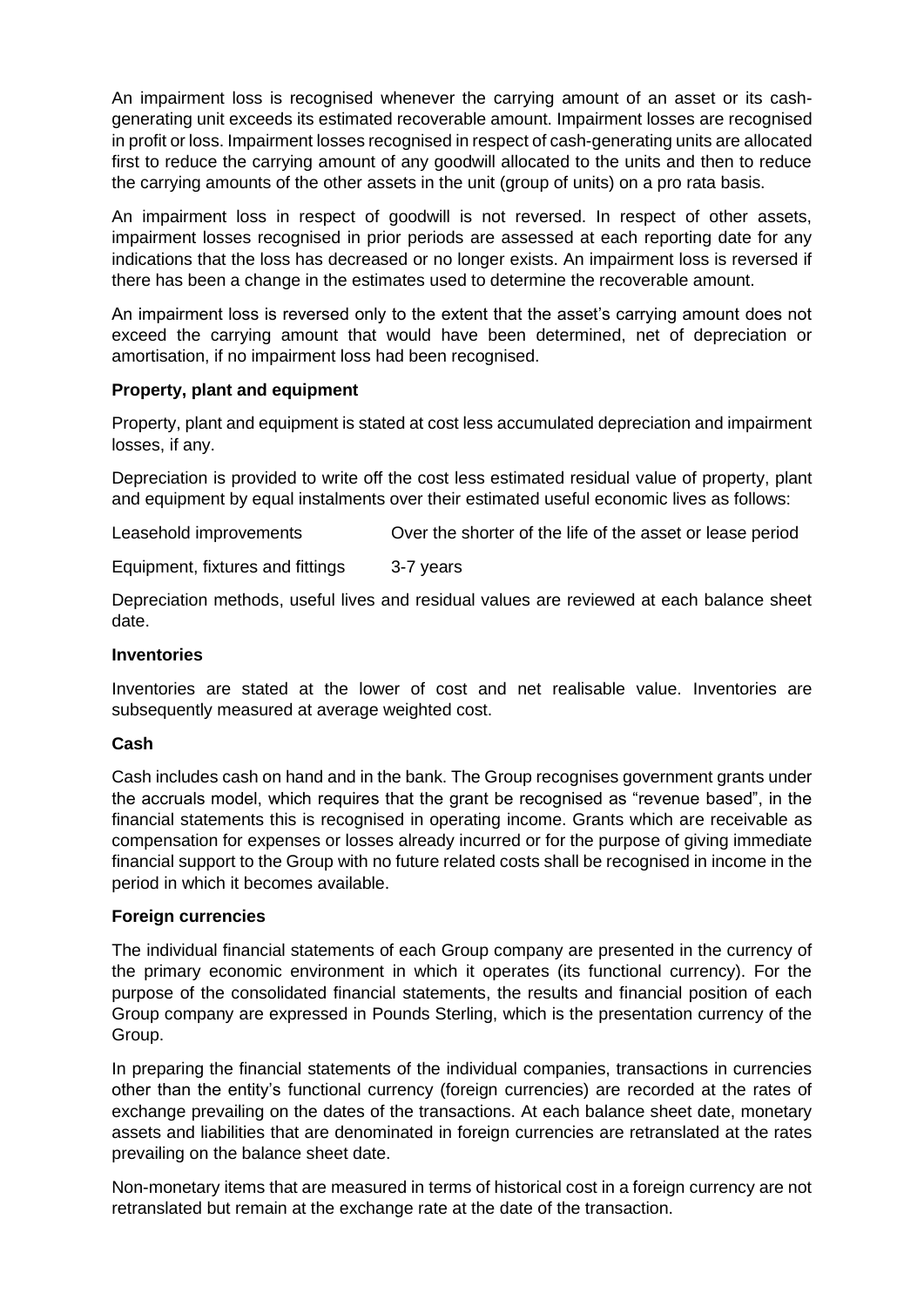Exchange differences arising on the settlement of monetary items, and on the retranslation of monetary items, are included in profit or loss for the period. Exchange differences arising on the retranslation of non-monetary items carried at fair value are included in the income statement for the period except for differences arising on the retranslation of non-monetary items in respect of which gains and losses are recognised directly in equity. For such nonmonetary items, any exchange component of that gain or loss is also recognised directly in equity.

For the purpose of presenting consolidated financial statements, the assets and liabilities of the Group's foreign operations are translated at exchange rates prevailing on the balance sheet date. Income and expense items are translated at the average exchange rates for the period ended on the balance sheet date. Exchange rate differences arising, if any, are recognised directly in equity in the Group's translation reserve. Such translation differences are recognised as income or as expense in the income statement in the period in which the operation is disposed of.

### **Provisions**

A provision is recognised on the balance sheet when the Group has a present legal or constructive obligation as a result of a past event, and it is probable that an outflow of economic benefits will be required to settle the obligation.

### **Financial Instruments**

#### Financial assets

Financial assets are recognised on the Group's balance sheet when the Group becomes a party to the contractual provisions of the instrument.

#### Financial liabilities and equity instruments

Financial liabilities and equity instruments are classified according to the substance of the contractual arrangements entered into. Equity instruments issued by the Company are recorded at the proceeds received, net of direct issue costs.

#### **Derivative financial instruments**

All of the Group's derivatives and forward contracts are measured at their fair value at the end of each period. Derivatives and forward contracts that mature within one year are classified as current.

#### **Financial assets**

Financial Assets are measured at amortised cost, fair value through other comprehensive income (FVTOCI) or fair value through income statement (FVTPL). The measurement basis is determined by reference to both the business model for managing the financial asset and the contractual cash flow characteristics of the financial asset. The Groups financial assets comprise of trade and other receivables and cash and cash equivalents.

#### **Trade receivables**

Trade receivables are measured at amortised costs and are carried at the original invoice amount less allowances for expected credit losses.

Expected credit losses are calculated in accordance with the simplified approach permitted by IFRS 9, using a provision matrix applying a historical credit loss experience to the trade receivables. The expected credit loss rate varies depending on whether, and the extent to which, settlement of the trade receivables is overdue and it is also adjusted as appropriate to reflect current economic conditions and estimates of future conditions. For the purpose of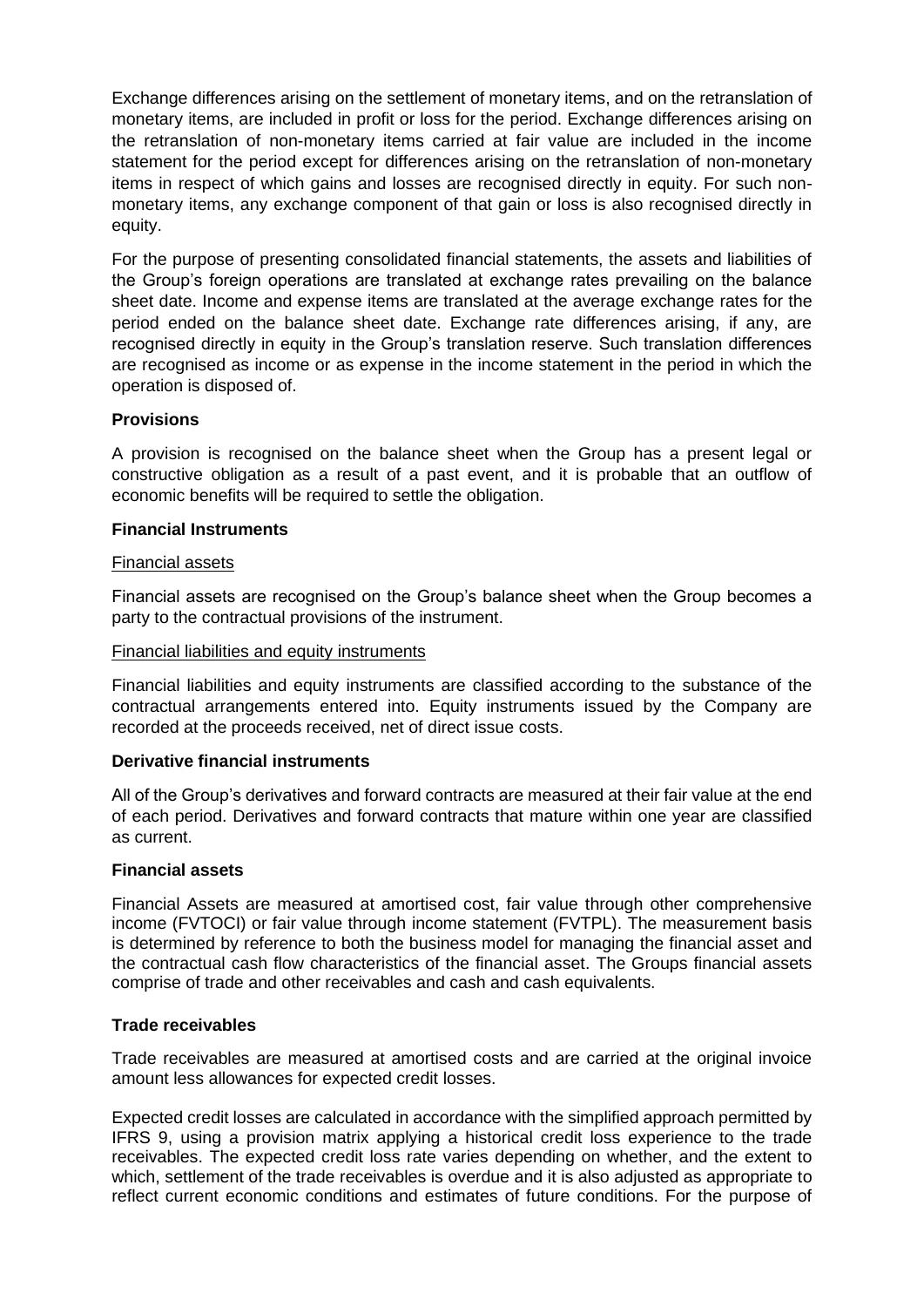determining credit loss rates, customers are classified into groupings that have similar loss patterns. The key driver of the loss rates are the ageing of the debtor. When a trade receivable is determined to have no reasonable expectation of recovery it is written off, firstly against any credit loss allowance available and then to the income statement.

Subsequent recoveries of amounts previously provided for or written off are credited to the income statement. Long term receivables are discounted where the effect is material.

#### **Cash & cash equivalents**

Cash held in deposit accounts is measured at amortised cost.

#### **Financial Liabilities**

The Groups financial liabilities consist of trade payables, loans and borrowings, and other financial liabilities. Trade payables are non-interest bearing. Trade payables initially recognised at their fair value and subsequently measured at their amortised cost. Loans and borrowings and other financial liabilities are initially measured at fair value, net of transaction costs, and are subsequently measured at amortised cost using the effective interest rate method. Interest expense is measured on an effective interest rate basis and recognised in the income statement over the relevant period.

#### **Associated companies**

Associated companies are entities over which the Group has significant influence, but not control, generally accompanied by a shareholding giving rise to voting rights of 20% and above but not exceeding 50%. Investments in associated companies are accounted for in the consolidated financial statements using the equity method of accounting less impairment losses.

Investments in associated companies are initially recognised at cost. The cost of an acquisition is measured at the fair value of the assets given, equity instruments issued, or liabilities incurred or assumed at the date of exchange, plus costs directly attributable to the acquisition. Periodically management assesses whether there is any sign of impairment in the investment in associate, management make judgment in regard to the investees ability to fulfil financial obligations, significant adverse changes in the environment where the investee operate. If management judge that evidence of impairment exists, an impairment test will be conducted. The entire carrying amount of the investment is tested for impairment as a single asset by comparing it's carrying amount to its recoverable amount. Recoverable amount is the higher of value in use and fair value less cost to sell. If the carrying amount of an investment in associate is higher than its recoverable amount, an impairment charge is recognised in the consolidated income statement.

In applying the equity method of accounting, the Group's share of its associated companies' post-acquisition profits or losses are recognised in the income statement and its share of postacquisition other comprehensive income is recognised in other comprehensive income. These post-acquisition movements and distributions received from the associated companies are adjusted against the carrying amount of the investment. When the Group's share of losses in an associated company equals or exceeds its interest in the associated company, including any other unsecured non-current receivables, the Group does not recognise further losses, unless it has obligations or has made payments on behalf of the associated company.

Unrealised gains on transactions between the Group and its associated companies are eliminated to the extent of the Group's interest in the associated companies. Unrealised losses are also eliminated unless the transaction provides evidence of an impairment of the asset transferred.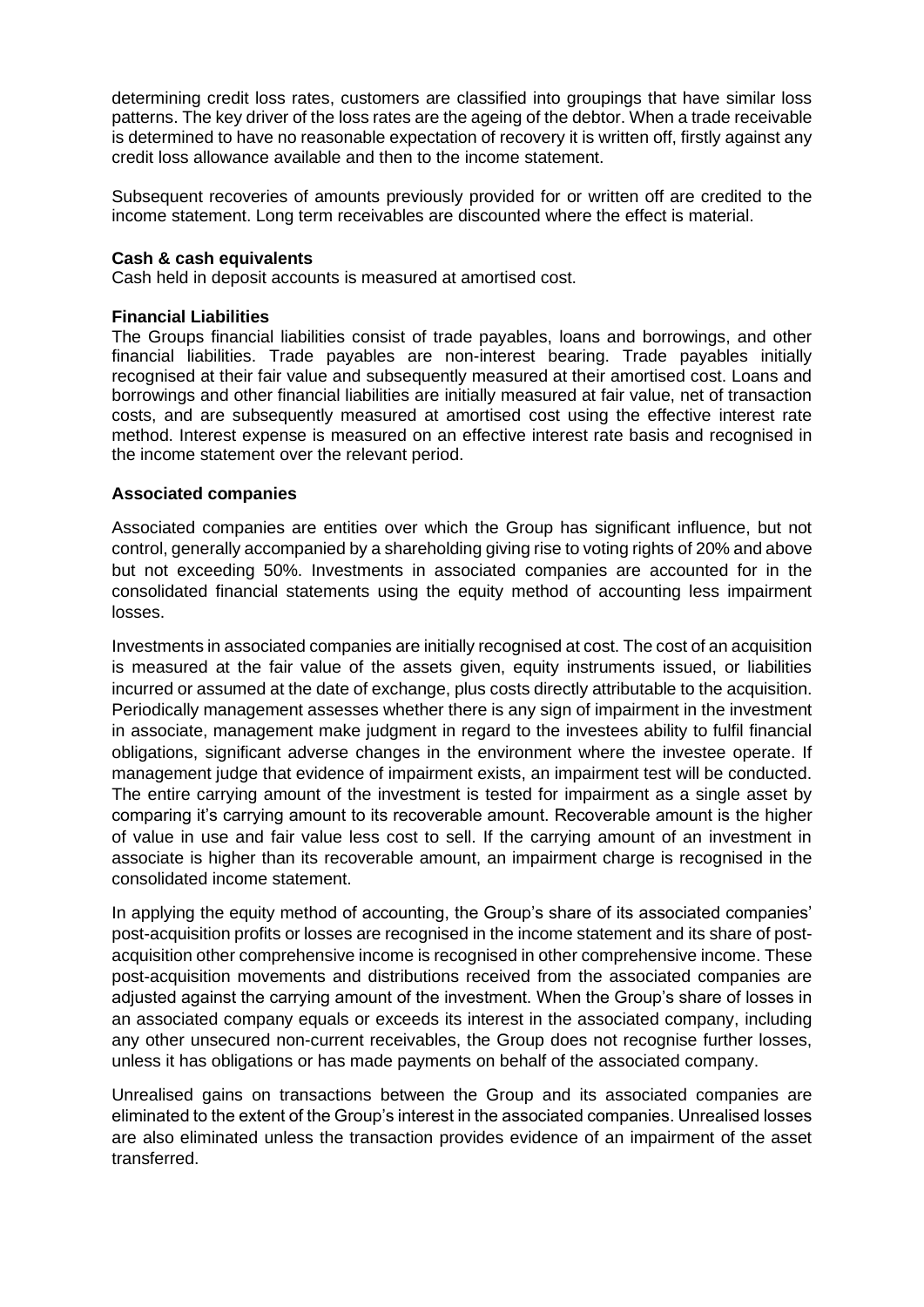Gains and losses arising from partial disposals or dilutions in investments in associated companies are recognised in the income statement. Investments in associated companies are derecognised when the Group loses significant influence. Any retained interest in the entity is remeasured at its fair value. The difference between the carrying amount of the retained investment at the date when significant influence is lost and its fair value is recognised in profit or loss.

# **Government grants**

The Group recognises government grants under the accruals model, which requires that the grant be recognised as "revenue based", in the financial statements this is recognised in operating income. Grants which are receivable as compensation for expenses or losses already incurred or for the purpose of giving immediate financial support to the Group with no future related costs or unfulfilled conditions and other contingencies attached to the government assistance, shall be recognised in income in the period in which it becomes available.

# **2. Critical accounting estimates and judgements and adopted IFRS not yet effective**

The key assumptions concerning the future and other key sources of estimation and judgements at the balance sheet date that have a risk of causing a material adjustment to the carrying amounts of assets and liabilities within the next financial year are discussed below.

# **Significant Financial Judgements**

a) Going concern

Management applies judgement when determining to apply the going concern basis for preparation of the financial statements, through evaluation of financial performance and forecasts. See "Going concern" section for further details.

b) Recognition of deferred tax assets

Judgement is applied in the assessment of deferred tax assets in relation to losses to be recognized in the financial statements. As the Group has not been generating taxable profits for the last few years, the Board has judged that the deferred tax assets should only be recognized to the extent that they offset a tax liability. See Note 23 for further details.

c) Capitalisation of development costs

Management applies judgement when determining the value of development costs to be capitalised as an intangible asset in respect of its product development program. Judgement includes the technical feasibility, intention and availability of resources to complete the intangible asset so that the asset will be available for use and assessment of likely future economic benefits. Details of intangible assets capitalized are available on Note 14.

- d) Accounting for acquisitions Management applies judgement in accounting for acquisitions, including identifying assets arising from the application of IFRS 3 Business Combinations, undertaking Purchase Price Allocation exercises to allocate value between assets acquired, including the allocation between intangible assets and goodwill.
- e) Identification of cash generating units for goodwill impairment testing Judgement is applied in the identification of cash-generating units (CGUs). The directors have judged that the primary CGUs used for impairment testing should be: Dods and Merit, see Note 13 for further details.
- f) Non-recurring administrative expenses

Due to the Group's significant restructuring and acquisition related activity in recent years, there are a number of items which require judgement to be applied in determining whether they are non-recuring in nature. In the current year these relate largely to restructuring and redundancy costs. See Note 5 for further details.

g) Contingent cash pay-out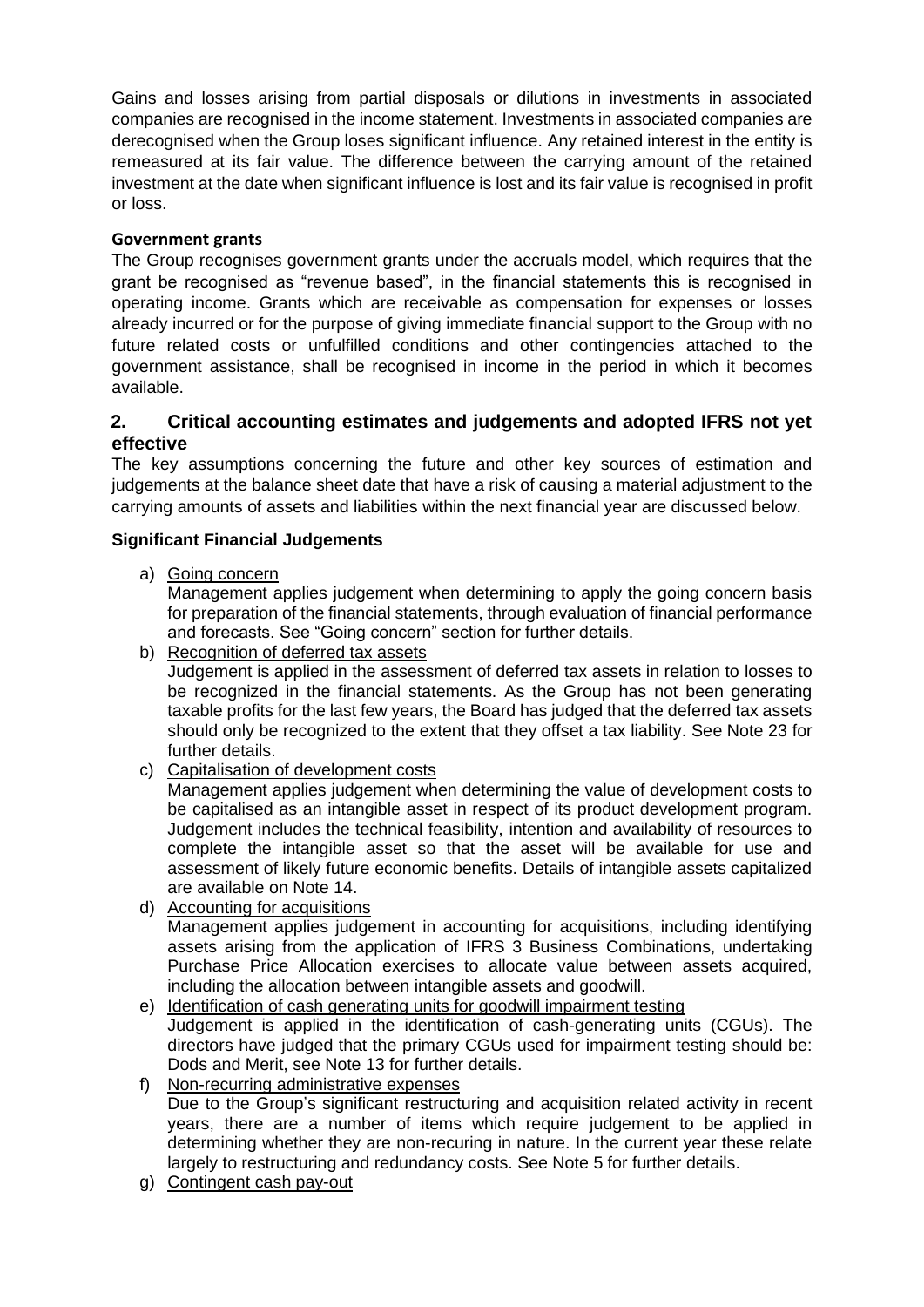The expense relating to amounts payable arising on the acquisition of Meritgroup is contingent upon the continued employment of certain employees. Accordingly the expense will be recognised in the income statement when it is incurred.

h) Investments

The Group takes into account the power over its investee, its exposure and rights to variable returns from its involvement with the investee, and its ability to use the power over the investee to affect the amount of the investor's return to determine whether the investment is treated as an associate or a controlling interest. See note 17 for further details. Where a controlling interest exists, the investee is consolidated.

#### **Significant Financial Estimates**

#### a) Carrying value of goodwill

The Group uses forecast cashflow information and estimates of future growth to assess whether goodwill is impaired. Key assumptions include the EBITDA margin allocated to each CGU, the growth rate to perpetuity and the discount rate. If the results of an operation in future years are adverse to the estimates used for impairment testing, impairment may be triggered at that point. Further details regarding impairment testing are available on Note 13.

The Merit CGU was determined to be sensitive to these estimates. The key assumptions for the sensitivity analysis being a decrease in cash flows of 10% and separate scenario of an increase in discount rate by 20%. If these scenarios occur then Merit CGU will have a carrying value higher than its recoverable value and an impairment loss will have to be recorded. The carrying value of goodwill for Merit CGU is £15.6m (2020: £15.6m).

b) Bad debt allowance

Under IFRS 9 simplified approach, a bad debt allowance is calculated be segmenting debtors into categories and estimating a credit loss risk percentage for each category. Using this approach, a bad debt allowance of £162,000 was estimated for the year (2020: £62,000).

c) Pensions

Pension scheme assets are measured using market values. Pension scheme liabilities are measured using the projected unit credit method.

Past service cost and settlement gains are recognized immediately in the Income Statement. Remeasurements comprising of actuarial gains and losses as well as the difference between the return on plan assets and the amounts included in net interest on the net defined benefit liability (asset), are recognized in other comprehensive income (OCI) , net of income taxes.

The pension scheme surplus (to the extent that it is recoverable) or deficit is recognized in full. Further details of the estimate are on note 27.

# **Adopted IFRS not yet applied**

This report has been prepared based on the accounting policies detailed in the Group's financial statements for the year ended 31 March 2021 and is consistent with the policies applied in the previous financial year. There are no other new standards, amendments and interpretations which are effective for periods beginning on or after 1 April 2020, which had any impact on the Group's accounting policies and disclosures in these financial statements. None of the new standards, amendments and interpretations, which are effective for periods beginning after 1 April 2020 and which have not been adopted early, are expected to have a significant effect on the consolidated financial statements of the Group.

# **3. Segmental information**

The basis on which operating results are reviewed and resources allocated is examined from both a business and geographic perspective by the senior management team.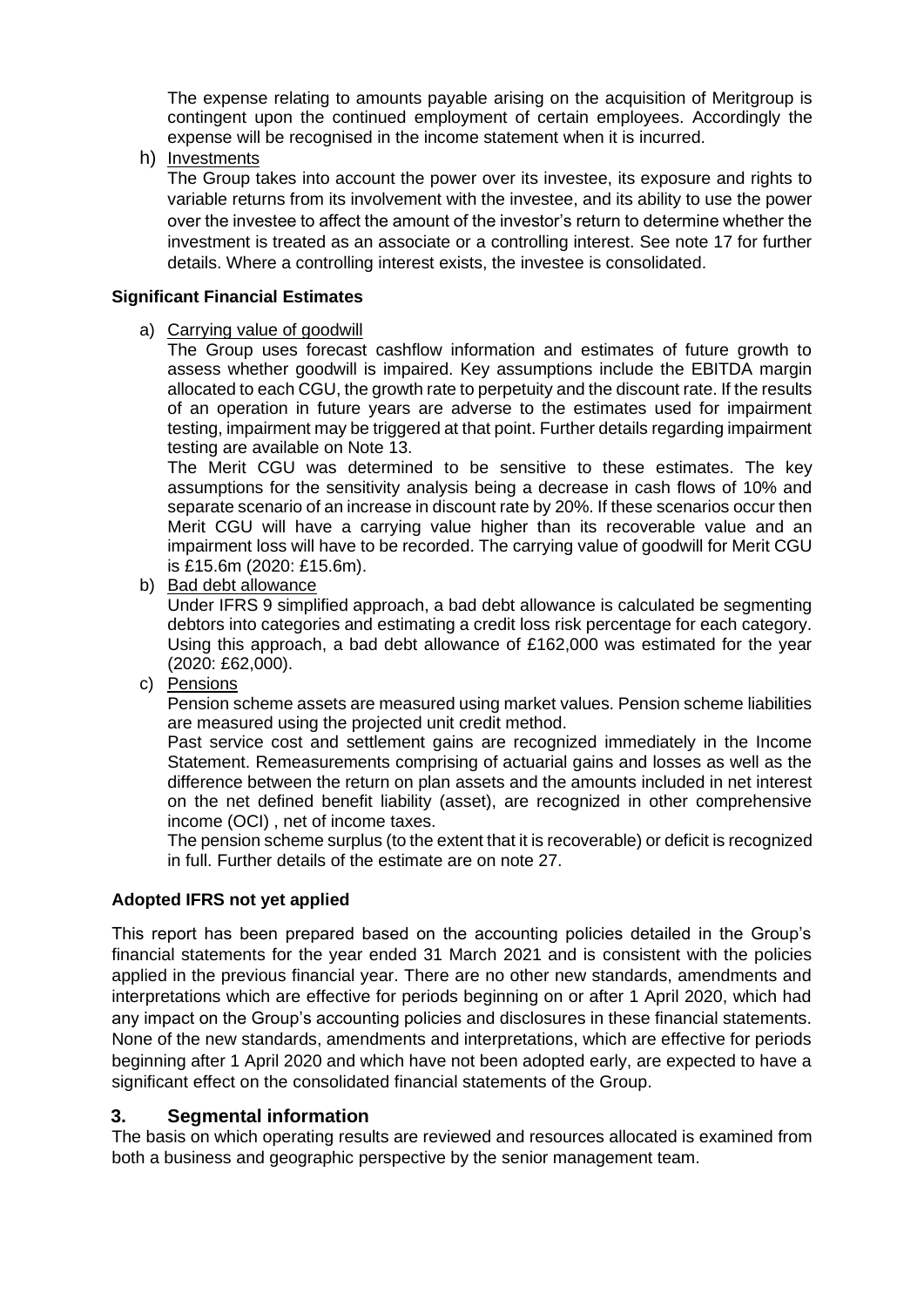#### **Business segments**

The Group now considers that it has two operating business segments, Dods and Merit Data & Technology. Dods business segment concentrates on the provision of key information and insights into the political and public policy environments around the UK and the European Union. The Merit Data & Technology segment focuses on the fields of data engineering, machine learning, and artificial intelligence.

The following table provides an analysis of the Group's segment revenue by business segment.

| *2020: 8.5 months only.                                        |               |               |
|----------------------------------------------------------------|---------------|---------------|
|                                                                | 24,690        | 27,796        |
| BPO <sup>*</sup>                                               | 1,596         | 746           |
| Software & Technology Resourcing*                              | 2,875         | 1,754         |
| Marketing Data*                                                | 2,239         | 2,434         |
| Industry Intelligence*                                         | 3,586         | 2,708         |
| Media                                                          | 2,987         | 3,005         |
| Training                                                       | 1,616         | 1,950         |
| Events                                                         | 2,952         | 7,993         |
| <b>Business Intelligence</b>                                   | 6,839         | 7,206         |
| <b>Group Revenue by stream</b>                                 | 2021<br>£'000 | 2020<br>£'000 |
| No client accounted for more than 10 percent of total revenue. |               |               |
| *2020: 8.5 months only.                                        |               |               |
|                                                                | 24,690        | 27,796        |
| Merit Data & Technology                                        | 10,296        | 7,642         |
| Dods                                                           | 14,394        | 20,154        |
| Revenue by business segment                                    | 2021<br>£'000 | 2020<br>£'000 |

| Profit before tax by business segment                                       | 2021<br><b>Dods</b><br>£'000 | 2020<br><b>Dods</b><br>£'000 | 2021<br><b>Merit Data &amp;</b><br><b>Technology</b><br>£'000 | 2020*<br>Merit Data &<br>Technology<br>£'000 |
|-----------------------------------------------------------------------------|------------------------------|------------------------------|---------------------------------------------------------------|----------------------------------------------|
| <b>Adjusted EBITDA</b>                                                      | 503                          | 810                          | 1,494                                                         | 1,980                                        |
| Depreciation of tangible fixed assets                                       | (392)                        | (378)                        | (220)                                                         | (159)                                        |
| Depreciation of right-of-use assets                                         | (753)                        | (736)                        | (577)                                                         | (474)                                        |
| Amortisation of intangible assets acquired through<br>business combinations | (351)                        | (351)                        | (511)                                                         | (360)                                        |
| Amortisation of software intangible assets                                  | (488)                        | (158)                        |                                                               |                                              |
| Non-recurring items                                                         |                              |                              |                                                               |                                              |
| Non-recurring acquisition costs and professional fees                       |                              | (171)                        |                                                               |                                              |
| People-related costs                                                        | (771)                        | (785)                        |                                                               |                                              |
| Other non-recurring items                                                   | (168)                        | (80)                         | (42)                                                          |                                              |
| <b>Operating profit (loss)</b>                                              | (2, 420)                     | (1,849)                      | 144                                                           | 987                                          |
| Net finance Cost                                                            | (424)                        | (218)                        | (245)                                                         | (337)                                        |
| Share of profit of associate                                                | 56                           | 158                          |                                                               |                                              |
| Profit (loss) before tax                                                    | (2,788)                      | (1,909)                      | (101)                                                         | 650                                          |

 $*2020 - 8.5$  months only.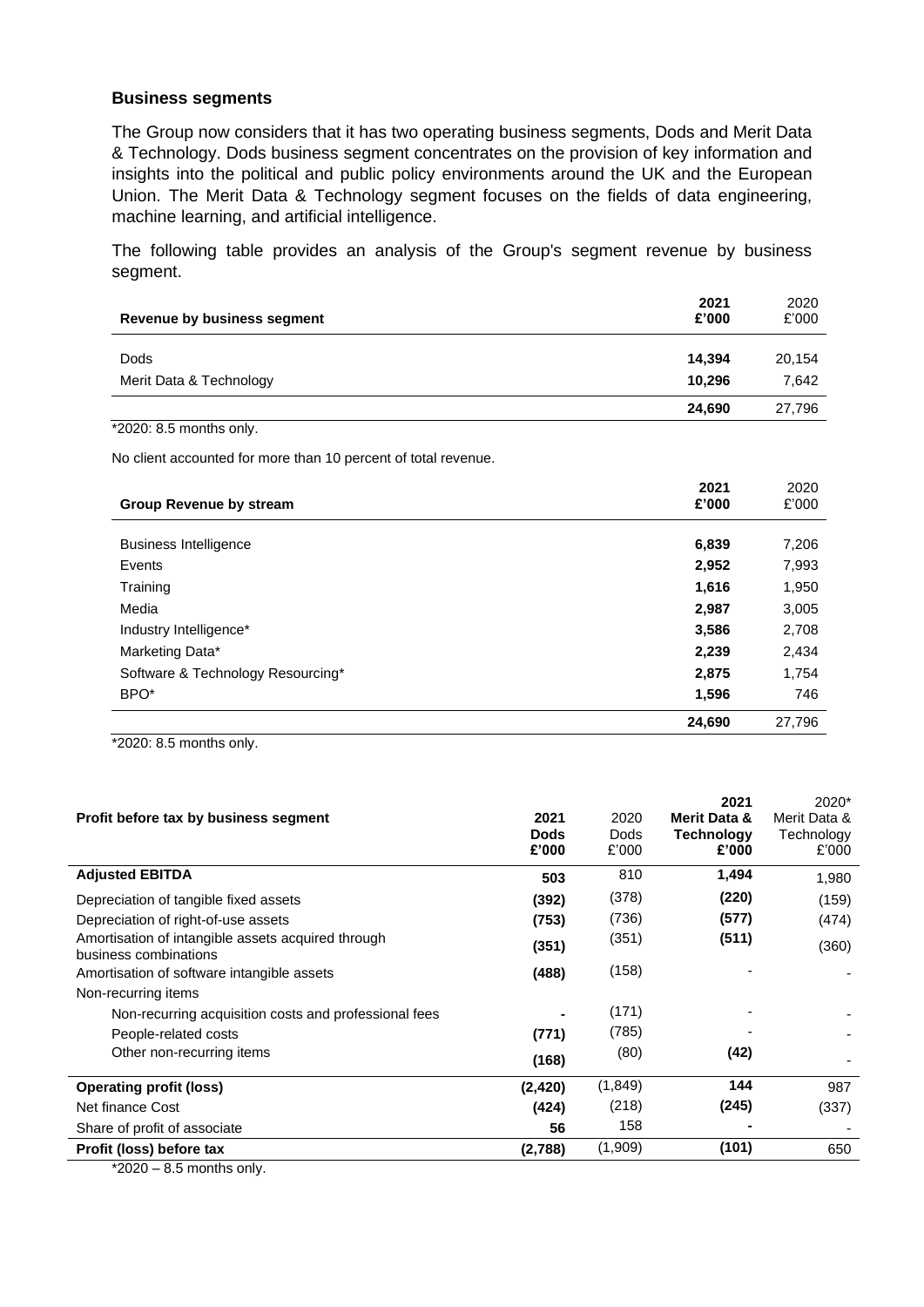#### **Geographical segments**

The following table provides an analysis of the Group's segment revenue by geographical market. Segment revenue is based on the geographical location of customers.

| <b>Aggregate Deferred Revenue</b>          | 2021<br>£'000 |               | 2020<br>£'000 |
|--------------------------------------------|---------------|---------------|---------------|
| <b>Dods</b>                                | 4,749         |               | 5,596         |
| Merit Data & Technology                    | 46            |               | 26            |
|                                            | 4,795         |               | 5,622         |
| Revenue by geographical segment            |               | 2021<br>£'000 | 2020<br>£'000 |
| UK                                         |               | 19,708        | 22,179        |
| Belgium                                    |               | 1,943         | 1,897         |
| <b>USA</b>                                 |               | 489           | 337           |
| France                                     |               | 768           | 658           |
| Germany                                    |               | 391           | 455           |
| Rest of world                              |               | 1,391         | 2,270         |
|                                            |               | 24,690        | 27,796        |
|                                            |               |               |               |
| Non-current assets by geographical segment |               | 2021<br>£'000 | 2020<br>£'000 |
| <b>UK</b>                                  |               | 45,611        | 47,324        |
| Goodwill                                   |               | 28,911        | 28,911        |
| Intangible assets                          |               | 10,448        | 11,238        |
| Property, plant and equipment              |               | 1,536         | 1,763         |
| Right-of-use asset                         |               | 3,999         | 4,191         |
| Investment in associates                   |               | 717           | 661           |
| Long-term loan receivable                  |               |               | 560           |
| India                                      |               | 3,338         | 4,106         |
| Property, plant and equipment              |               | 649           | 371           |
| Right-of-use asset                         |               | 2,689         | 3,735         |
|                                            |               | 48,949        | 51,430        |

#### **Group Deferred revenue**

The following table provides an analysis of Groups deferred revenue.

| <b>Aggregate Deferred Revenue</b>      | 2021<br>£'000 | 2020<br>£'000 |
|----------------------------------------|---------------|---------------|
| <b>Dods</b><br>Merit Data & Technology | 4,749<br>46   | 5,596<br>26   |
|                                        | 4,795         | 5,622         |

The Group expects to recognise £4.1 million over the next year with the remainder in following periods.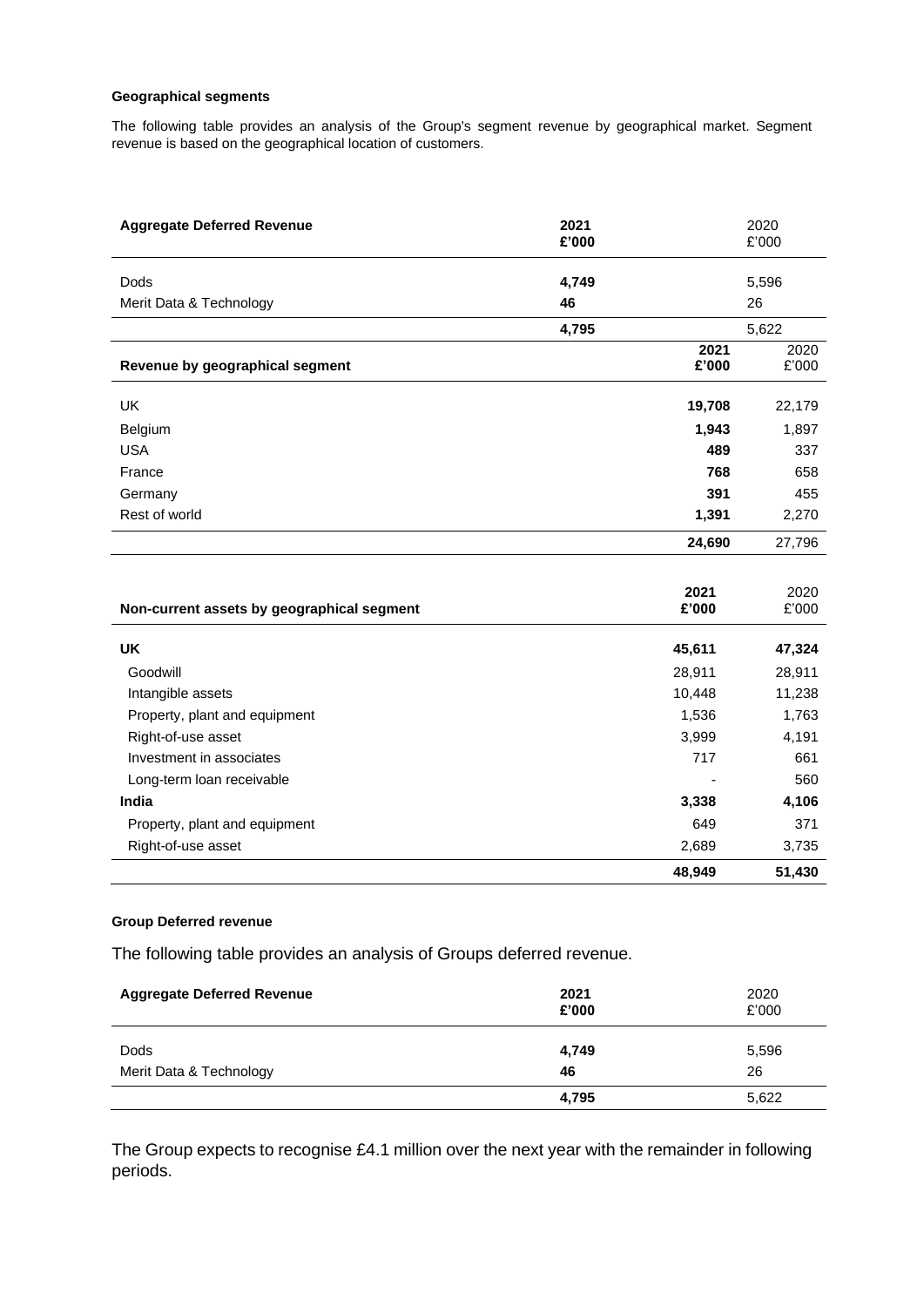During the current year the Group recognised £4.9m of deferred revenue from prior period, based on the performance obligation being satisfied. The remaining £0.7 million is yet to be recognised, and is expected to be recognised in the year, this also forms part of the current year balance.

# **4. Other operating income**

During the year the Group participated in the UK Government's Coronavirus Job Retention Scheme (CJRS) for its London and Edinburgh based employees. Details of the scheme criteria and eligibility are well documented.

The Group has accounted for this scheme using the accrual model; all amounts received are recognized as Other Income in the Consolidated Income Statement. There are no unfulfilled conditions and other contingencies attaching to the government assistance.

The number of employees who were put on the CJRS varied from month to month up to a maximum of 140. Total amount received during the year was £648,000 (2020: £nil).

In February 2021 the Group also received a one-off grant from the Scottish Government. The grant was issued by the Pivotal Event Businesses Fund (the Issuer) and was for £40,000 (2020: £nil).

Again, the Group has accounted for this scheme using the accrual model; all amounts received are recognized as Other Income in the Consolidated Income Statement.

In August 2021 the Group must provide the Issuer with a report to assess the value of the grant to the Group. There are no unfulfilled conditions and other contingencies attaching to the government assistance.

### **5. Non-recurring items**

| -                                                     | 2021<br>£'000  | 2020<br>£'000 |
|-------------------------------------------------------|----------------|---------------|
| Non-recurring acquisition costs and professional fees | $\blacksquare$ | 171           |
| People-related costs                                  | 771            | 785           |
| Other                                                 |                |               |
| - Professional services and consultancy               | 85             | 45            |
| - Other                                               | 125            | 35            |
|                                                       | 981            | 1,036         |

People Related costs include deferred cash consideration on the Meritgroup acquisition. Also included are redundancy costs reflecting the effect of Group initiatives to appropriately restructure the business. Prior Year costs included redundancy and recruitment of senior management for roles which have been newly created within the Group.

Other non-recurring costs include branding and marketing expenses, costs relating to ongoing strategic corporate review and initiatives, various legal fees and one-off consultancy expenses. These are classified as non-recurring as they relate to the name change and share capital restructure and are therefore highly unlikely to arise again.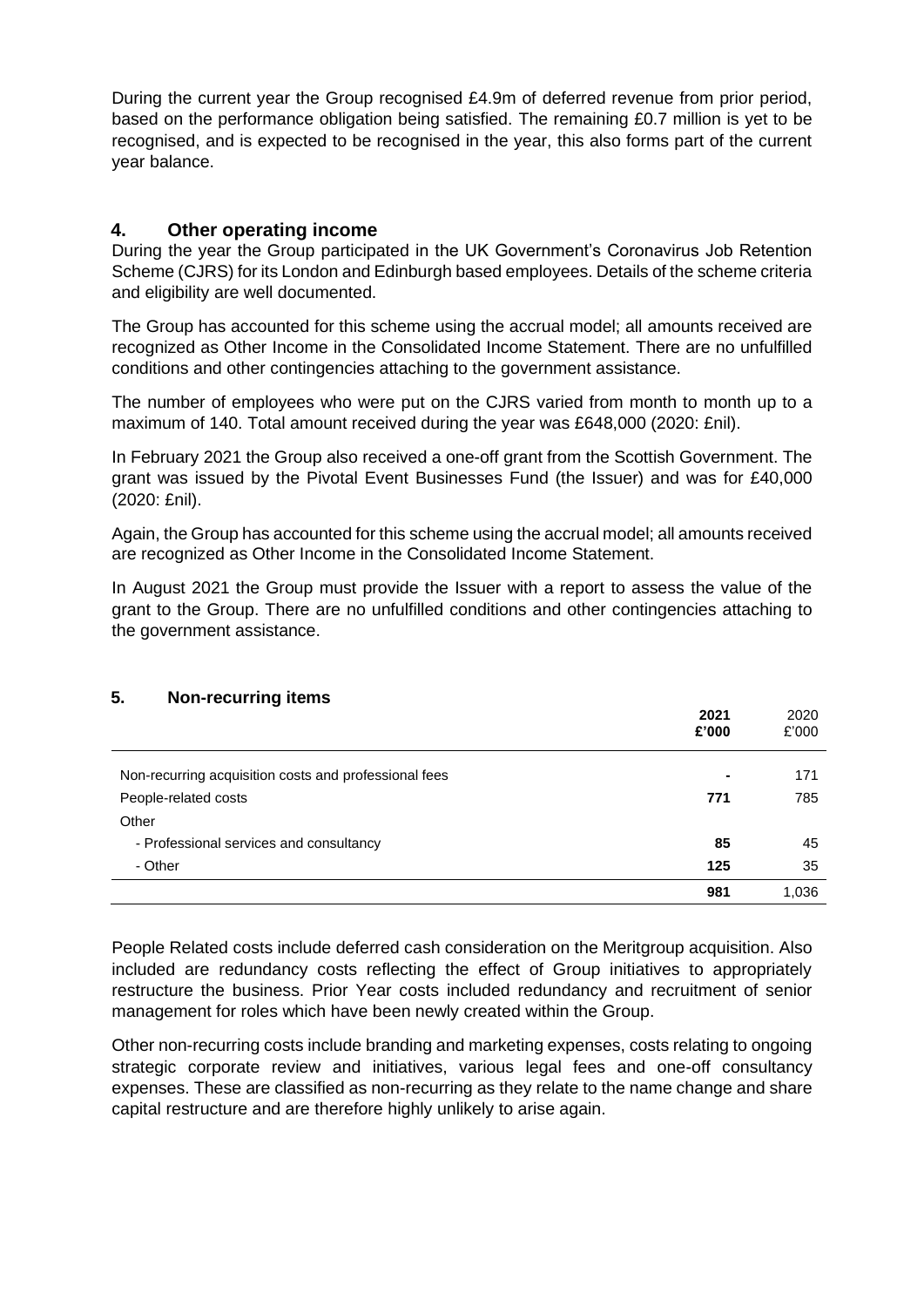#### **6. Loss before tax**

Loss before tax has been arrived at after charging:

|                                                                                         | 2021<br>£'000 | 2020<br>£'000 |
|-----------------------------------------------------------------------------------------|---------------|---------------|
| Depreciation of property, plant and equipment                                           | 612           | 537           |
| Depreciation of right of use asset                                                      | 1,330         | 1,210         |
| Amortisation of intangible assets acquired through business combinations                | 862           | 711           |
| Amortisation of other intangible assets                                                 | 488           | 158           |
| Staff costs (see note 8)                                                                | 15,127        | 14,616        |
| Non-recurring items (see note 5)                                                        | 981           | 1,036         |
| Share of profit of associate                                                            | 56            | 158           |
| Net finance costs                                                                       | 669           | 555           |
|                                                                                         | 2021          | 2020          |
| Auditor's remuneration                                                                  | £'000         | £'000         |
| Fees payable to the Company's auditor for the audit of the Company's annual<br>accounts | 22            | 20            |
| Fees payable to the Company's auditor and its associates for other services:            |               |               |
| - The audit of the Company's subsidiaries, pursuant to legislation                      | 102           | 78            |
| - Non-audit services in relation to IT program assurance                                |               | 18            |
|                                                                                         | 124           | 116           |

# **7. Directors' remuneration**

The remuneration of the directors of the Group for the years ended 31 March 2021 and 31 March 2020 are set out in the annual report.

#### **8. Staff costs**

The average number of persons employed by the Group (including executive directors) during the year within each category was:

|                                                                         | 2021<br><b>Number</b> | 2020<br><b>Number</b> |
|-------------------------------------------------------------------------|-----------------------|-----------------------|
| Editorial and production staff                                          | 117                   | 137                   |
| Sales and marketing staff                                               | 36                    | 37                    |
| Managerial and administration staff                                     | 31                    | 31                    |
| Technology and support staff                                            | 974                   | 724                   |
|                                                                         | 1,158                 | 929                   |
| The prior year figure includes only 8.5 months of Meritgroup employees. |                       |                       |
|                                                                         | 2021<br>£'000         | 2020<br>£'000         |
| Wages and salaries                                                      | 13,568                | 13,049                |
| Social security costs                                                   | 1,295                 | 1,376                 |
| Pension and other costs                                                 | 237                   | 171                   |
| Share-based payment charge                                              | 27                    | 20                    |
|                                                                         | 15,127                | 14,616                |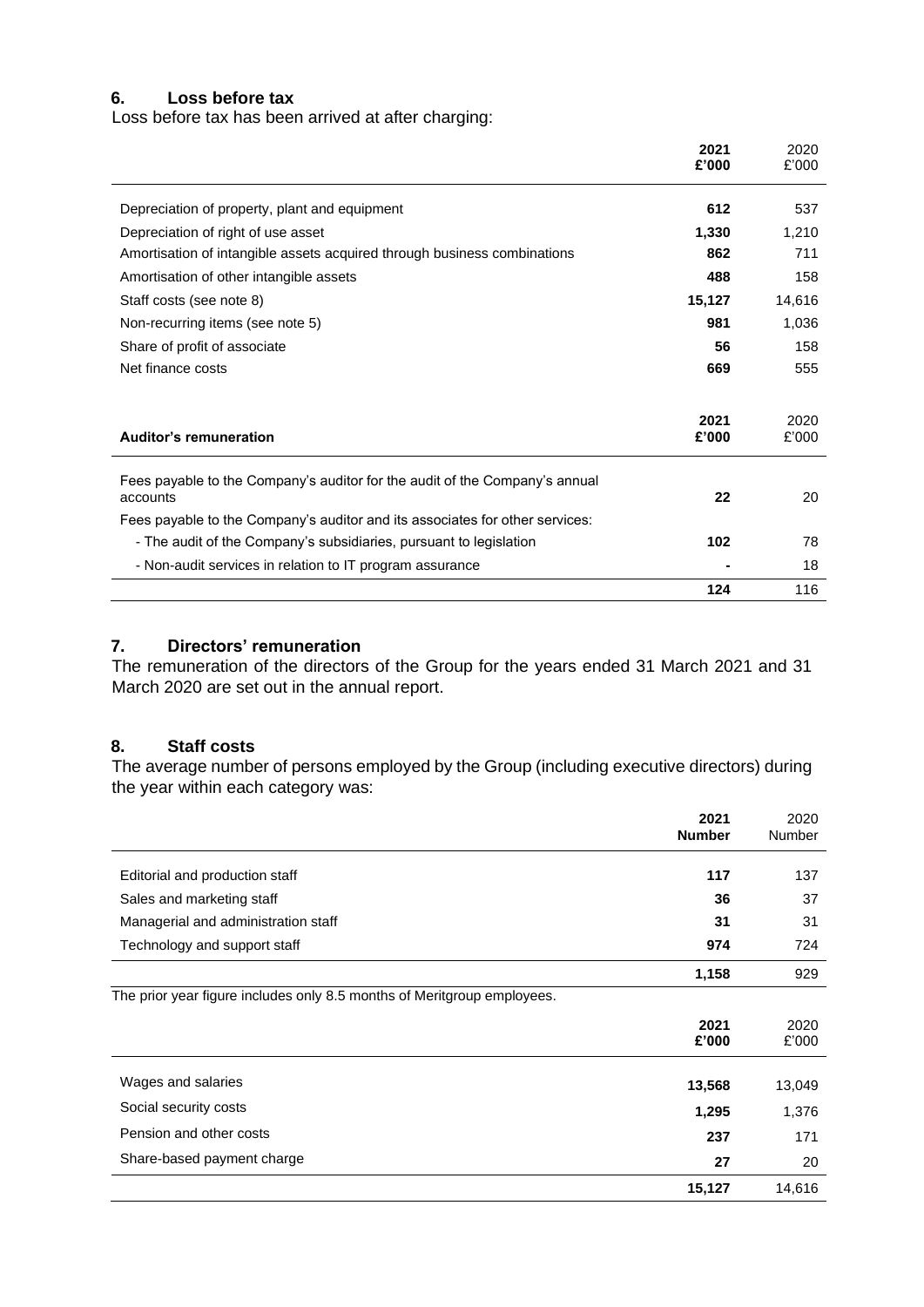Staff costs do not include deferred cash consideration in relation to the Meritgroup acquisition, this is treated as non-recurring.

# **9. Finance income**

|                    |                                                       | 2021<br>£'000 | 2020<br>£'000 |
|--------------------|-------------------------------------------------------|---------------|---------------|
|                    | Bank interest receivable                              | 16            | 5             |
|                    |                                                       |               |               |
| 10.                | <b>Finance costs</b>                                  | 2021          | 2020          |
|                    |                                                       | £'000         | £'000         |
|                    | Bank interest payable                                 | 195           | 117           |
|                    | Lease interest expense                                | 422           | 420           |
|                    | Net foreign exchange losses (1)                       | 68            | 23            |
|                    |                                                       | 685           | 560           |
| (1)                | Includes £6k FX gain on derivative (2020: £nil)       |               |               |
| 11.                | <b>Taxation</b>                                       |               |               |
|                    |                                                       | 2021<br>£'000 | 2020<br>£'000 |
|                    |                                                       |               |               |
| <b>Current tax</b> |                                                       |               |               |
|                    | Current tax on income for the year at 19% (2020: 19%) |               |               |
|                    | Adjustments in respect of prior periods               |               | (173)         |
|                    |                                                       |               | (173)         |
| Overseas tax       |                                                       |               |               |
|                    | Current tax expense on income for the year            | 251           | 260           |
|                    | Total current tax expense                             | 251           | 87            |
|                    |                                                       |               |               |
|                    | Deferred tax (see note 23)                            |               |               |
|                    | Origination and reversal of temporary differences     | (479)         | (150)         |
|                    | Effect of change in tax rate                          |               | 142           |
|                    | Adjustments in respect of prior periods               | (161)         | (155)         |
|                    | Total deferred tax income                             | (640)         | (163)         |
|                    |                                                       |               |               |
|                    | Total income tax / (credit)                           | (389)         | (76)          |

The tax charge / (credit) for the year differs from the standard rate of corporation tax in the UK of 19% (2020: 19%). A reconciliation is provided in the table below:

|                                                         | 2021<br>£'000 | 2020<br>£'000 |
|---------------------------------------------------------|---------------|---------------|
| Loss before tax                                         | (2,889)       | (1,259)       |
| Notional tax credit at standard rate of 19% (2020: 19%) | (549)         | (239)         |

Effects of: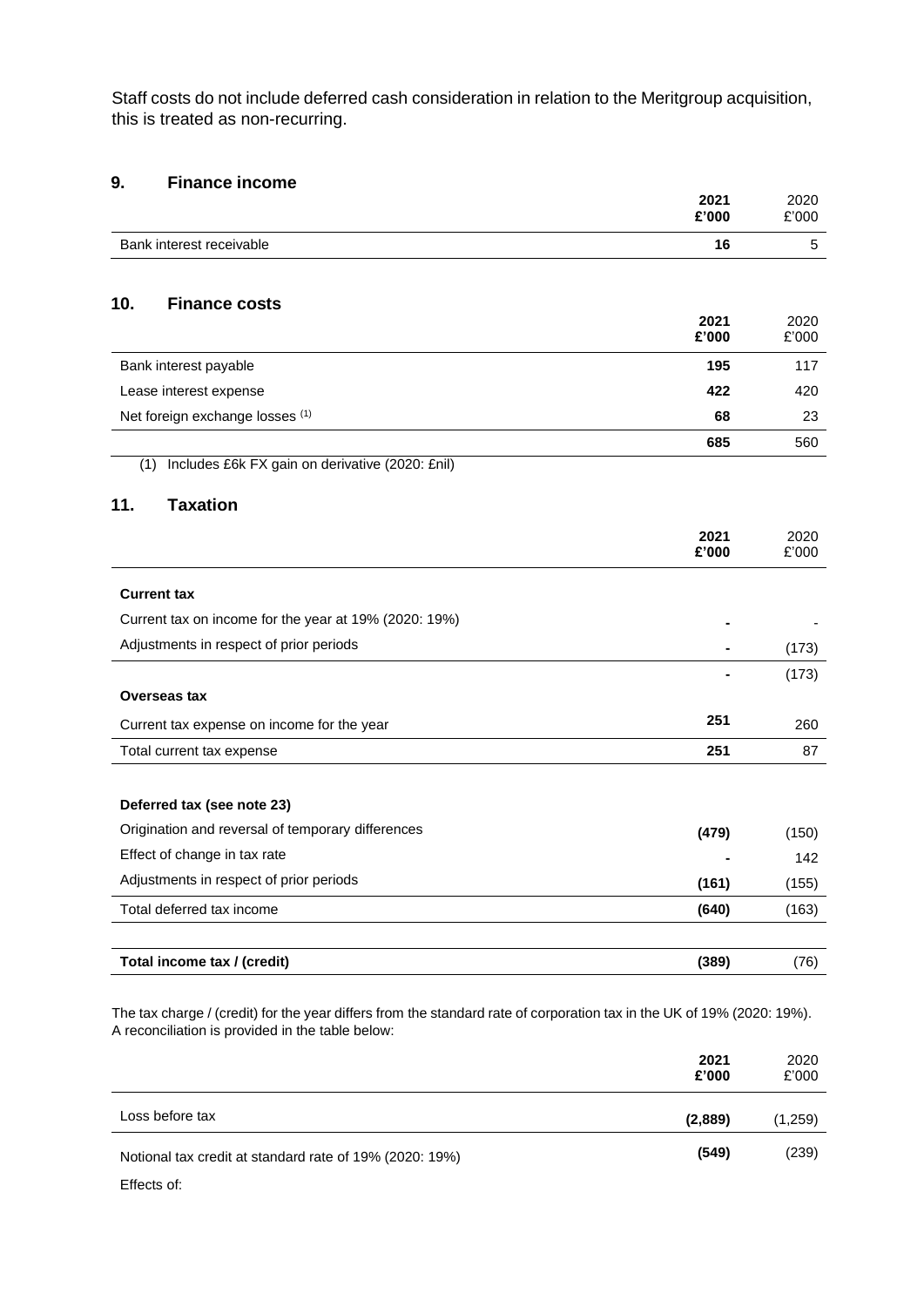| Expenses not deductible for tax purposes                           | 143   | 23    |
|--------------------------------------------------------------------|-------|-------|
| Non-qualifying depreciation                                        | 69    | 88    |
| Adjustments to bought forward value                                | (161) |       |
| Effect of deferred tax rate changes on realisation and recognition |       | 142   |
| Deferred tax not recognized                                        | 39    | 10    |
| Utilisation of losses not provided for                             | (97)  |       |
| Tax losses carried forward                                         | 107   | 52    |
| Adjustment to agree foreign tax charge                             | 66    |       |
| Other                                                              | (6)   | (152) |
| Total income tax charge / (credit)                                 | (389) | (76)  |

In the Spring Budget on 3 March 2021, the UK Government announced that from 1 April 2023 the corporation tax rate would increase to 25% for companies with profits of over £250,000. A small profits rate will also be introduced for companies with profits of £50,000 or less so that they will continue to pay corporation tax at 19%. From this date companies with profits between £50,000 and £250,000 will pay tax at the main rate reduced by a marginal relief providing a gradual increase in the effective corporation tax rate.

As of the date of the approval of these financial statements the increase in rates has been substantively enacted; however, as the proposal to increase the rate had not been substantively enacted at the balance sheet date, its effects are not included in these financial statements.

| 12.<br><b>Earnings per share</b>                                              |                            |                            |
|-------------------------------------------------------------------------------|----------------------------|----------------------------|
|                                                                               | 2021<br>£'000              | 2020<br>£'000              |
| Loss attributable to shareholders                                             | (2,500)                    | (1, 183)                   |
| Add: non-recurring items                                                      | 981                        | 1,036                      |
| Add: amortisation of intangible assets acquired through business combinations | 862                        | 711                        |
| Add: net exchange losses                                                      | 68                         | 23                         |
| Add: share-based payment expense                                              | 27                         | 20                         |
| Adjusted post-tax profit / (loss) attributable to shareholders                | (562)                      | 607                        |
|                                                                               |                            |                            |
|                                                                               | 2021<br>Ordinary<br>shares | 2020<br>Ordinary<br>shares |
| Weighted average number of shares                                             |                            |                            |
| In issue during the year - basic                                              | 574,357,445                | 492,696,964                |
| Adjustment for share options                                                  | 1,632,833                  | 1,674,500                  |
|                                                                               |                            | 494,371,464                |

|                                            | 2021<br>Pence per<br>share | 2020<br>Pence per<br>share |
|--------------------------------------------|----------------------------|----------------------------|
| Earnings per share – continuing operations |                            |                            |
| Basic                                      | (0.44)                     | (0.24)                     |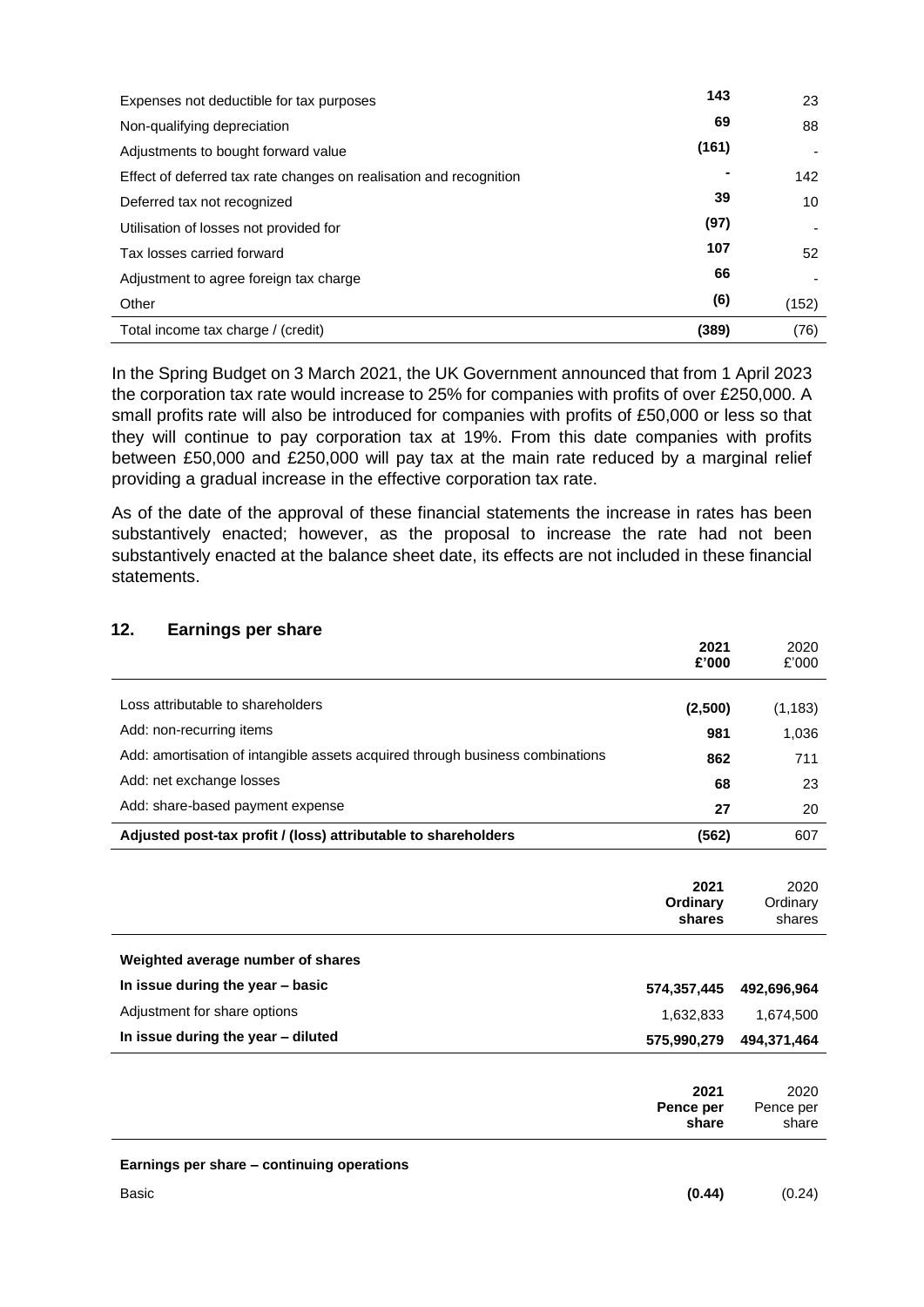| <b>Diluted</b>                                      | (0.44)         | (0.24)        |
|-----------------------------------------------------|----------------|---------------|
| Adjusted earnings per share - continuing operations |                |               |
| Basic                                               | (0.10)         | 0.12          |
| <b>Diluted</b>                                      | (0.10)         | 0.12          |
| 13.<br>Goodwill                                     | 2021<br>£'000  | 2020<br>£'000 |
| Cost and net book value                             |                |               |
| Opening balance                                     | 28,911         | 13,282        |
| Acquisition of subsidiary                           | $\blacksquare$ | 15,629        |

Goodwill acquired in a business combination is allocated at acquisition to the cash-generating units (CGUs) that are expected to benefit from that business combination. During the prior year the carrying amount of goodwill, £13.3 million had been allocated to the Dods CGU (2020: £13.3 million) and £15.6 million has been allocated to the Merit CGU (2020: £15.6 million).

**Closing balance 28,911** 28,911

Goodwill is not amortised but tested annually for impairment with the recoverable amount being determined from value in use calculations. The key assumptions for the value in use calculations are those regarding the discount rate, growth rates and forecasts of income and costs.

The Group assessed whether the carrying value of goodwill was supported by the discounted cash flow forecasts of the Group based on financial forecasts approved by management covering a three-year period, considering both past performance and expectations for future market developments. Management estimates the discount rate using a pre-tax rate that reflects current market assessments of the time value of money and the risks specific to each separate business.

The impairment charge was £nil (2020: £nil).

# **CGU**

The recoverable amount of each CGU is determined from value in use calculations. The CGU is the smallest identifiable group of assets that generates cash inflows that are largely independent of the cash inflows from other group of assets. Management determined that the smallest level they could reasonably allocate the group of assets to was Dods CGU and Merit CGU. Dods CGU being the historical element of the Group and Merit CGU being the assets from prior year acquisition.

Value in use was determined by discounting future cash flows generated from the continuing use of the assets and was based on the following most sensitive assumptions:

- cash flows for 2021/22 were projected based on the forecast for 2021/22, using the budget as a base and sensitising in light of the current environment.
- cash flows for years ending 31 March 2023 to 2024 were projected based on the Group forecast for these two years, based on the current economic environment in respect of Covid-19. For years ending 31 March 2025 and 31 March 2026, cash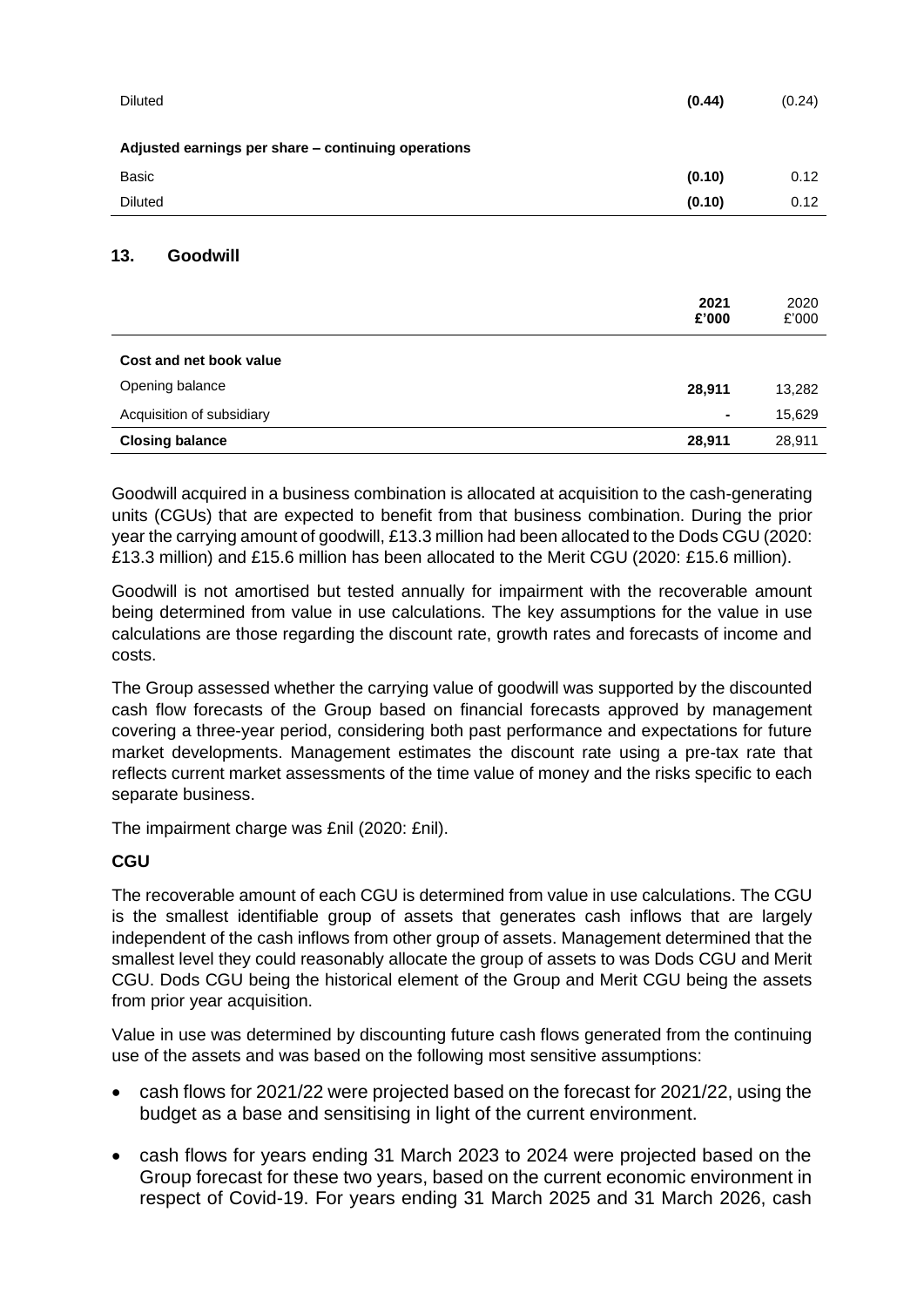flows were prepared using underlying growth rates of 5% for Dods and 5% for Merit, based on management's view on likely trading and likely growth for those years;

- this assumption is based upon both assumed increases in revenue from yield improvements and expansion of markets and also strict cost control;
	- cash flows beyond 2026 are extrapolated using a 2% growth rate for both Dods and Merit;
	- cash flows were discounted using the CGU's pre-tax discount rate of 9.72% for Dods and Merit.

Based on the above sensitivity assumptions the calculations disclosed headroom against the carrying value of goodwill for Dods CGU. However due to the pandemic, it is acknowledged that given the environment, it is not possible to determine what changes to these estimates may eventuate.

It was determined that the estimate for Merit CGU is sensitive to negative adjustments in discount rate and cash flow. However, management believe that these occurring are unlikely due to the performance of Merit CGU an expected future performance as mentioned earlier in the report. The key assumptions for the sensitivity analysis being a decrease in cash flows of 10% and separate scenario of an increase in discount rate by 20%. If these scenarios occur then Merit CGU will have a carrying value higher than its recoverable value and an impairment loss will have to be recorded. Headroom for the Merit CGU is £6.1 million.

|                                  | <b>Assets acquired</b><br>through business<br>combinations <sup>1</sup> | <b>Software</b> | <b>Under</b><br><b>Construction</b><br>capitalised<br>costs | <b>Total</b> |
|----------------------------------|-------------------------------------------------------------------------|-----------------|-------------------------------------------------------------|--------------|
|                                  | £'000                                                                   | £'000           | £'000                                                       | £'000        |
| Cost                             |                                                                         |                 |                                                             |              |
| At 1 April 2019                  | 23,956                                                                  | 3,419           |                                                             | 27,375       |
| Additions - internally generated |                                                                         | 296             |                                                             | 296          |
| Additions - other                |                                                                         |                 | 1,304                                                       | 1,304        |
| Acquisition of subsidiary        | 4,086                                                                   |                 |                                                             | 4,086        |
| At 31 March 2020                 | 28,042                                                                  | 3,715           | 1,304                                                       | 33,061       |
| Additions - internally generated |                                                                         | 200             | 316                                                         | 516          |
| Additions - other                |                                                                         | 45              |                                                             | 45           |
| <b>Reclass to Software</b>       |                                                                         | 874             | (874)                                                       |              |
| At 31 March 2021                 | 28,042                                                                  | 4,834           | 746                                                         | 33,622       |
| <b>Accumulated amortisation</b>  |                                                                         |                 |                                                             |              |
| At 1 April 2019                  | 17,710                                                                  | 3,244           |                                                             | 20,954       |
| Charge for the year              | 711                                                                     | 158             |                                                             | 869          |
| At 31 March 2020                 | 18,421                                                                  | 3,402           | ٠                                                           | 21,823       |
| Charge for the year              | 862                                                                     | 488             |                                                             | 1,350        |
| At 31 March 2021                 | 19,283                                                                  | 3,890           | ۰                                                           | 23,173       |

#### **14. Intangible assets**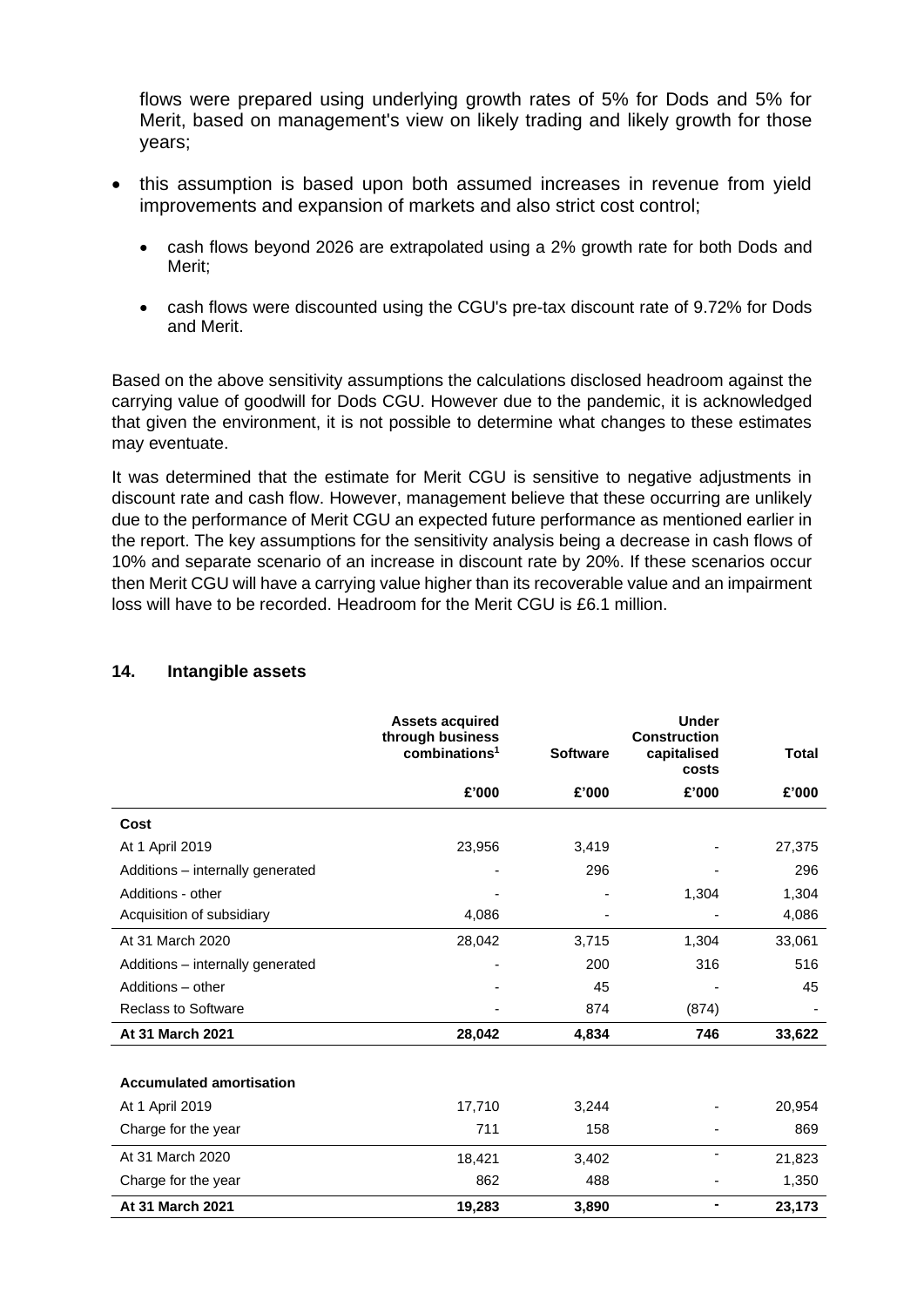| At 31 March 2021 | 8.759 | 944 | 746   | 10.449 |
|------------------|-------|-----|-------|--------|
| At 31 March 2020 | 9.621 | 313 | 1.304 | 11.238 |
| Net book value   |       |     |       |        |

The useful economic lives of the intangible assets are as follows:

| Publishing rights             | 20-75 years (one specific right is deemed to<br>have a useful economic life of 75 years) |
|-------------------------------|------------------------------------------------------------------------------------------|
| <b>Brand names</b>            | $15-20$ years                                                                            |
| <b>Customer relationships</b> | 1-8 years                                                                                |
| Customer list                 | 4-8 years                                                                                |
| Order books                   | 1 year                                                                                   |
| Software                      | 3-6 years                                                                                |

The carrying value of publishing rights with a useful economic life of 75 years is £4.0 million (2020: £4.1 million).

Included within intangible assets are internally generated assets with a net book value of £0.5 million (2020: £0.3 million).

During the period there was £nil expenses to income statement for Research & Development (2020: £nil)

<sup>1</sup> Assets acquired through business combinations comprise:

|                                 | <b>Publishing</b> | <b>Brand</b> | <b>Customer</b><br>relationships<br>and lists | Other  | <b>Total</b> |
|---------------------------------|-------------------|--------------|-----------------------------------------------|--------|--------------|
|                                 | rights            | names        |                                               | assets |              |
|                                 | £'000             | £'000        | £'000                                         | £'000  | £'000        |
| Cost                            |                   |              |                                               |        |              |
| At 1 April 2019                 | 18,934            | 1,277        | 3,591                                         | 154    | 23,956       |
| Acquisition of subsidiary       | -                 |              | 4,086                                         |        | 4,086        |
| At 31 March 2020                | 18,934            | 1,277        | 7,677                                         | 154    | 28,042       |
| Acquisition of subsidiary       |                   | ٠            |                                               | -      | -            |
| At 31 March 2021                | 18,934            | 1,277        | 7,677                                         | 154    | 28,042       |
|                                 |                   |              |                                               |        |              |
| <b>Accumulated amortisation</b> |                   |              |                                               |        |              |
| At 1 April 2019                 | 12,688            | 1,277        | 3,591                                         | 154    | 17,710       |
| Charge for the year             | 351               |              | 360                                           |        | 711          |
| At 31 March 2020                | 13,039            | 1,277        | 3,951                                         | 154    | 18,421       |
| Charge for the year             | 351               |              | 511                                           |        | 862          |
| At 31 March 2021                | 13,390            | 1,277        | 4,462                                         | 154    | 19,283       |
|                                 |                   |              |                                               |        |              |
| Net book value                  |                   |              |                                               |        |              |
| At 31 March 2020                | 5,895             |              | 3,726                                         |        | 9,621        |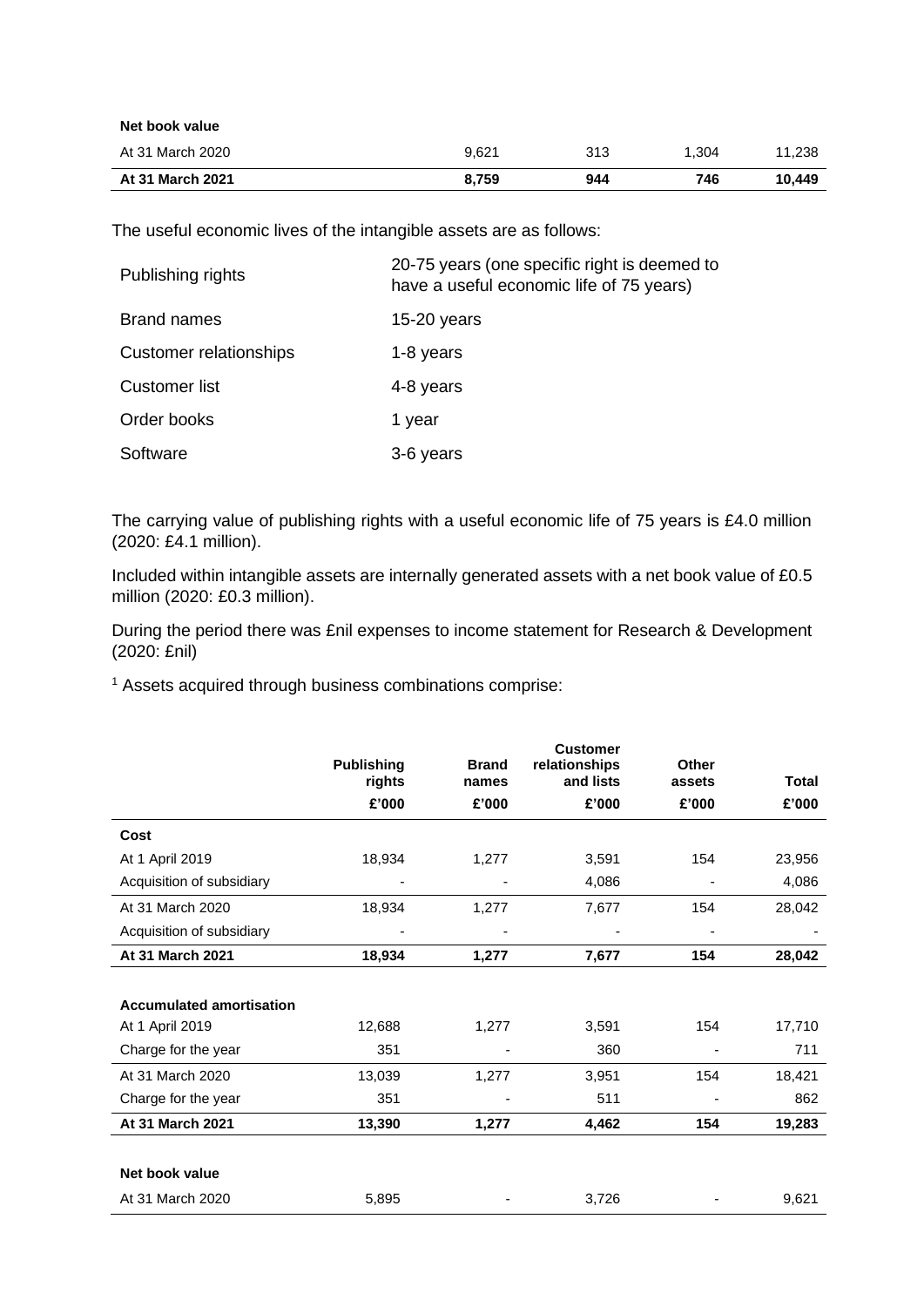| <b>March 2021</b><br>At 31 |  | ---<br>- 544. س |  | $-2.015$<br>J.,<br>. |  |
|----------------------------|--|-----------------|--|----------------------|--|
|                            |  |                 |  |                      |  |

# **15. Property, plant and equipment**

|                                 | Leasehold<br><b>Improvements</b> | <b>IT Equipment and</b><br><b>Fixtures and Fittings</b> | <b>Total</b> |
|---------------------------------|----------------------------------|---------------------------------------------------------|--------------|
|                                 | £'000                            | £'000                                                   | £'000        |
| Cost                            |                                  |                                                         |              |
| At 1 April 2019                 | 2,010                            | 1,121                                                   | 3,131        |
| <b>Additions</b>                | 15                               | 172                                                     | 187          |
| Acquisition of subsidiary       |                                  | 421                                                     | 421          |
| At 31 March 2020                | 2,025                            | 1,714                                                   | 3,739        |
| <b>Additions</b>                | 12                               | 650                                                     | 662          |
| Disposals                       |                                  | (109)                                                   | (109)        |
| At 31 March 2021                | 2,037                            | 2,255                                                   | 4,292        |
|                                 |                                  |                                                         |              |
| <b>Accumulated depreciation</b> |                                  |                                                         |              |
| At 1 April 2019                 | 480                              | 588                                                     | 1,068        |
| Charge for the year             | 212                              | 325                                                     | 537          |
| Disposals                       |                                  |                                                         |              |
| At 31 March 2020                | 692                              | 913                                                     | 1,605        |
| Charge for the year             | 226                              | 386                                                     | 612          |
| Disposals                       |                                  | (109)                                                   | (109)        |
| At 31 March 2021                | 918                              | 1,190                                                   | 2,108        |
|                                 |                                  |                                                         |              |
| Net book value                  |                                  |                                                         |              |
| At 31 March 2020                | 1,333                            | 801                                                     | 2,134        |
| At 31 March 2021                | 1,119                            | 1,065                                                   | 2,184        |

IT equipment additions include £77,000 of lease equipment, liability is recognised in Note 25.

## **16. Subsidiaries**

| Company                                                          | <b>Activity</b> | % holding | Country of registration  |
|------------------------------------------------------------------|-----------------|-----------|--------------------------|
| Dods Group Limited <sup>1</sup>                                  | Publishing      | 100       | England and Wales        |
| Fenman Limited <sup>1</sup>                                      | Publishing      | 100       | England and Wales        |
| Holyrood Communications Ltd <sup>2</sup>                         | Publishing      | 100       | Scotland                 |
| Le Trombinoscope SAS <sup>3</sup>                                | Publishing      | 100       | France                   |
| Total Politics Limited <sup>1</sup>                              | Publishing      | 100       | England and Wales        |
| Training Journal Limited <sup>1</sup>                            | Holding company | 100       | England and Wales        |
| Merit Data & Technology Limited <sup>1</sup>                     | Data and code   | 100       | <b>England and Wales</b> |
| Letrim Intelligence Services Private Limited <sup>4</sup>        | Data and code   | 99.99     | India                    |
| Merit Processes Limited <sup>1</sup>                             | Dormant         | 100       | England and Wales        |
| European Parliamentary Communications Services SPRL <sup>5</sup> | Dormant         | 100       | <b>Belgium</b>           |
| Monitoring Services Limited <sup>1</sup>                         | Dormant         | 100       | England and Wales        |
| Vacher Dod Publishing Limited <sup>1</sup>                       | Dormant         | 100       | England and Wales        |
| VDP Limited <sup>1</sup>                                         | Dormant         | 100       | England and Wales        |

1 Registered address: 11th Floor, The Shard, 32 London Bridge Street, London, SE1 9SG.

2 Registered address: Panmure Court, 32 Calton Road, Edinburgh, EH8 8DP.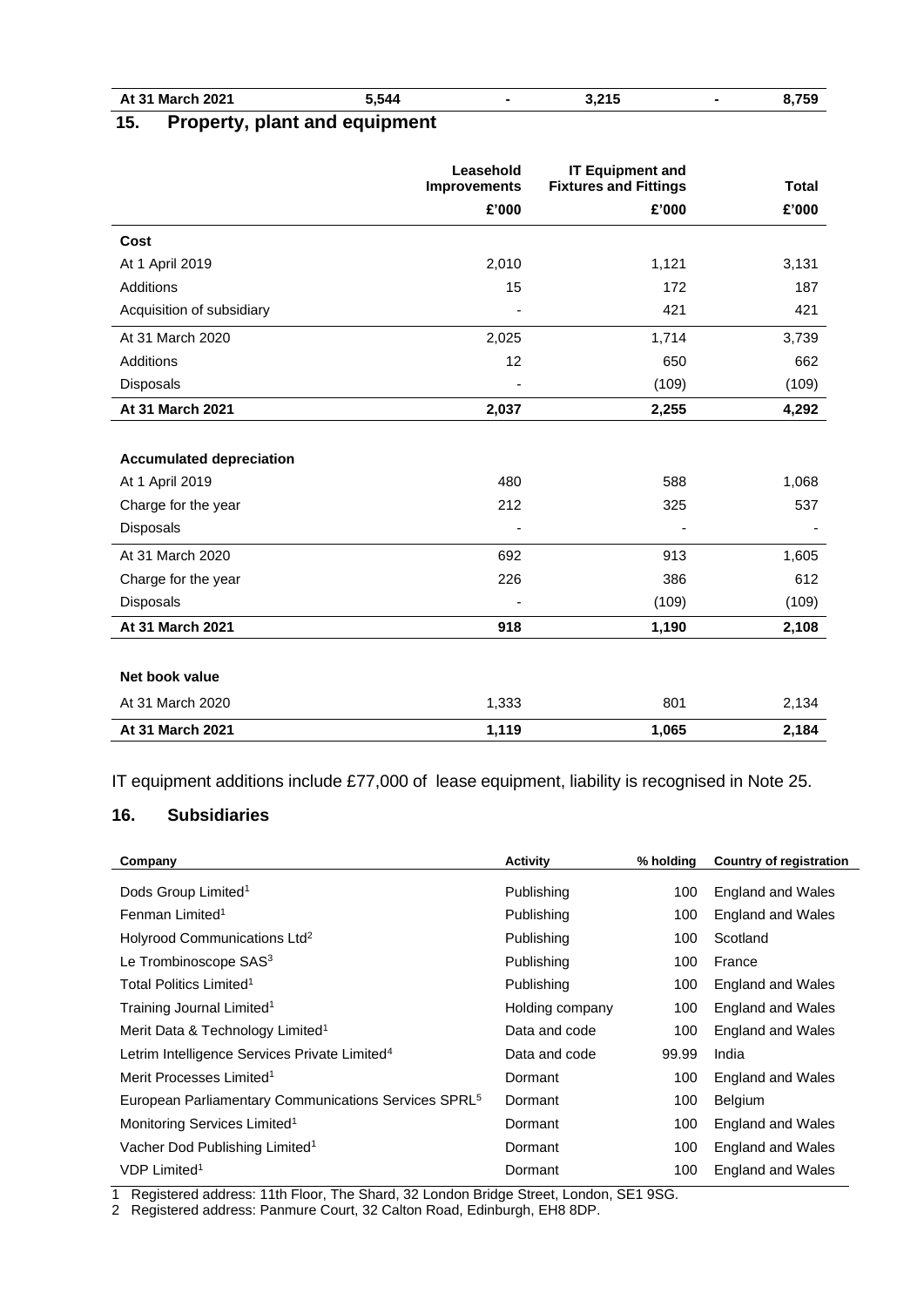- 3 Registered address: Tour Voltaire, 1 place des Degrés La Défense, 92800 Puteaux, Paris, France.
- 4 Registered address: SP 52, 3rd Street, Ambattur Industrial Estate, Chennai 600 058.
- 5 Registered address: Boulevard Carlemagne 1, 1041 Bruxelles, Belgium.

During the current year the Group has elected to provide a parental guarantee to Fenman Limited, Total Politics Limited, Holyrood Communications Limited, Training Journal Limited and Monitoring Services Limited in accordance with section 479C of the Companies Act 2006, meaning that they are exempt from the requirement to have a statutory audit.

#### **Acquisitions of subsidiaries**

There was no acquisition during the current year.

#### *Summary of prior year acquisition*

In the prior year the Group acquired 100% of the issued share capital of Meritgroup Limited and its subsidiaries, a provider of data services and software code. The acquisition enabled the Group to further diversify and strengthen its presence in new end markets and open significant opportunities through the sharing of resources and talent across the Group. The purchase consideration was for £21.4 million made up of £18.2 million cash, £1.1 million ordinary shares and £2.1 million deferred consideration. On acquisition £15.6 million goodwill, £4.1 million intangible assets and £1.7 million other identifiable assets were recognised on the Group balance sheet.

Of the £2.1 million deferred consideration, £1.05 million was finalised during the year, the remainder £1.05 million will be issued in the following year.

|                                   | 2020    |
|-----------------------------------|---------|
| Fair value of net assets acquired | £'000   |
| Cash and cash equivalents         | 1,176   |
| Trade and other receivables       | 2,336   |
| Property, plant and equipment     | 421     |
| Right-of-use assets               | 4,209   |
| Identifiable intangible assets    | 4,086   |
| Trade and other payables          | (1,587) |
| Lease liabilities                 | (4,209) |
| Deferred tax liability            | (693)   |
| Net identifiable assets acquired  | 5,739   |
| Add: Goodwill                     | 15,629  |
| Net assets acquired               | 21,368  |

#### **17. Investments in associates**

Set out below are the associates of the Group as at 31 March 2021 which, in the opinion of the directors, are individually not material to the Group. The entities listed below have share capital consisting solely of ordinary shares, which are held directly by the Group. The country of incorporation or registration is also their principal place of business, and the proportion of ownership interest is the same as the proportion of voting rights held.

| Name of entity                              | %<br>ownership | Carrying<br>amount<br>2020<br>£'000 | Impairment<br>2021<br>£'000 | Share of profit<br>2021<br>£'000 | Carrying<br>amount<br>2021<br>£'000 |
|---------------------------------------------|----------------|-------------------------------------|-----------------------------|----------------------------------|-------------------------------------|
| Sans Frontieres Associates Ltd <sup>1</sup> | 40             | 164                                 | $\overline{\phantom{a}}$    | 65                               | 229                                 |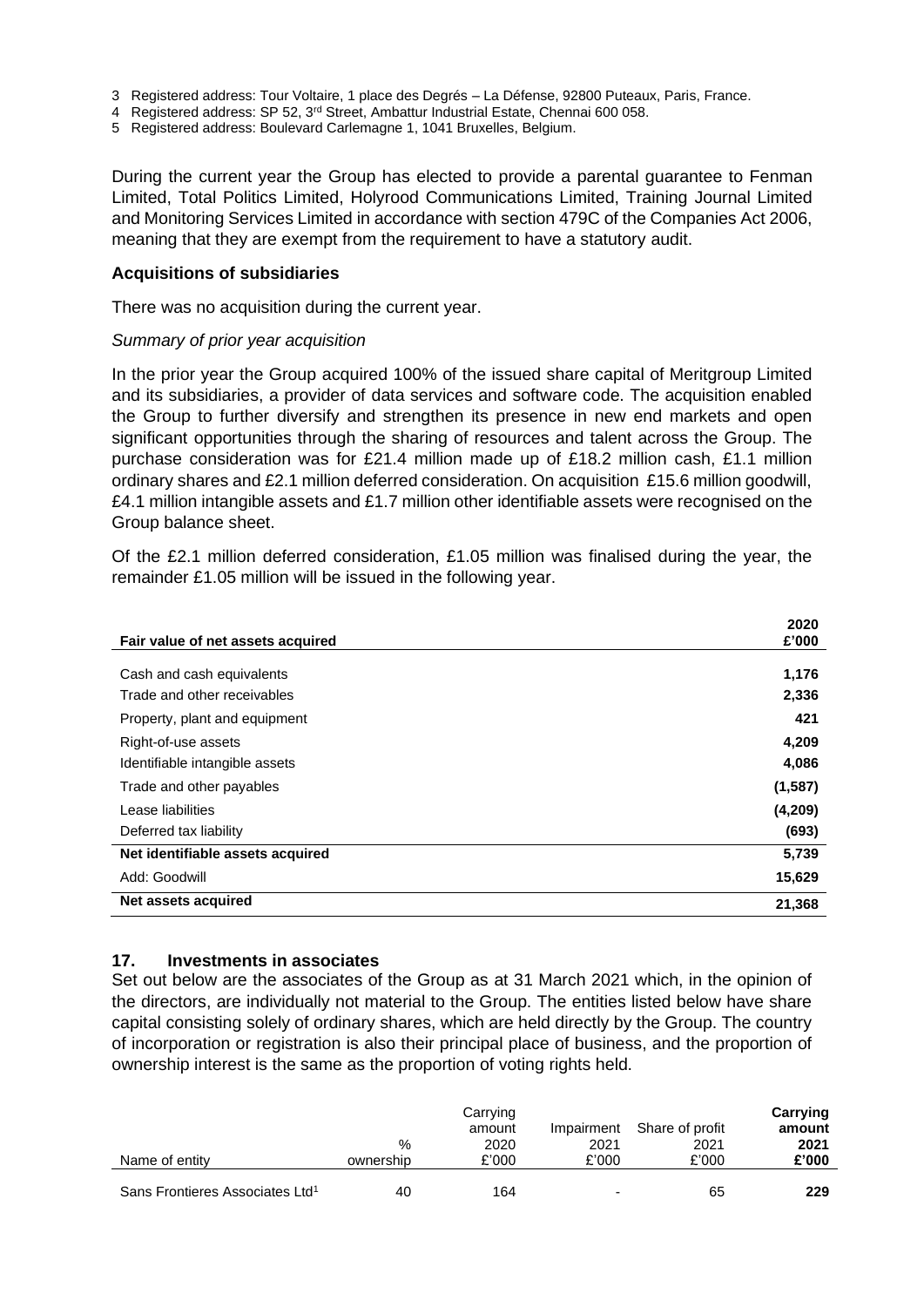| Social 360 Limited <sup>2</sup> | ົ<br>ას | 497 | ί9 | 488          |
|---------------------------------|---------|-----|----|--------------|
|                                 |         | 661 | 56 | 74 7<br>- 11 |

Place of business/country of incorporation of both entities is England. The Group accounts for both entities as equity-accounted associates.

 $(1)$  On 16 February 2017, the Group purchased 40% of the issued share capital of Sans Frontieres Associates Limited (SFA), a company registered in England and Wales, for a carrying value of £40.

SFA's objective is to redefine the approach taken to international geopolitical and crisis communications consulting.

As at the year end the Group had loaned SFA £560,000 (2020: £560,000). The unsecured loan of £560,000 carries no interest rate charge and is repayable in 2022. Recoverability is reviewed on an annual basis.

After taking into account the Group's power over its investee, its exposure and rights to variable returns from its involvement with the investee, and its ability to use the power over the investee to affect the amount of investor's return, the Directors have concluded that the Group does not have a controlling interest in SFA as it is not able to direct the activities of SFA. Therefore SFA has been accounted for as an associate in these financial statements.

No dividend was received for the year (2020: £nil)

As required by IFRS12 the financial information from the unaudited abridged accounts of SFA dated 30 November 2020 is as follows: Current Assets £1,170k of which £722k is cash and cash equivalents, non-current assets £2k, current liabilities £39k, noncurrent liabilities £1,132k. The depreciation recorded was of £1k.

 $(2)$  On 16 November 2017, the Group purchased 30% of the enlarged share capital of Social 360 Limited (Social360), a company registered in England and Wales, for a carrying value of £1.68 million in cash including acquisition costs. Social360 provides intelligent digital media monitoring and analysis.

No dividend was received for the year (2020: £nil) As required by IFRS12 the financial information from the unaudited filleted abridged accounts of Social360 dated 31 August 2020 is as follows: Current Assets £798k of which £325k is cash and cash equivalents, non-current assets £6k, current liabilities £188k, non-current liabilities £100k. The depreciation recorded was of £4k.

The total share of profit recognised from associates which is based on the unaudited management accounts as 31 March 2021 is £56k (2020: £158k).

#### **18. Work in progress and inventories**

|                                  | 2021<br>£'000 | 2020<br>£'000 |
|----------------------------------|---------------|---------------|
| Work in progress and inventories | 36            | 273           |
|                                  | 36            | 273           |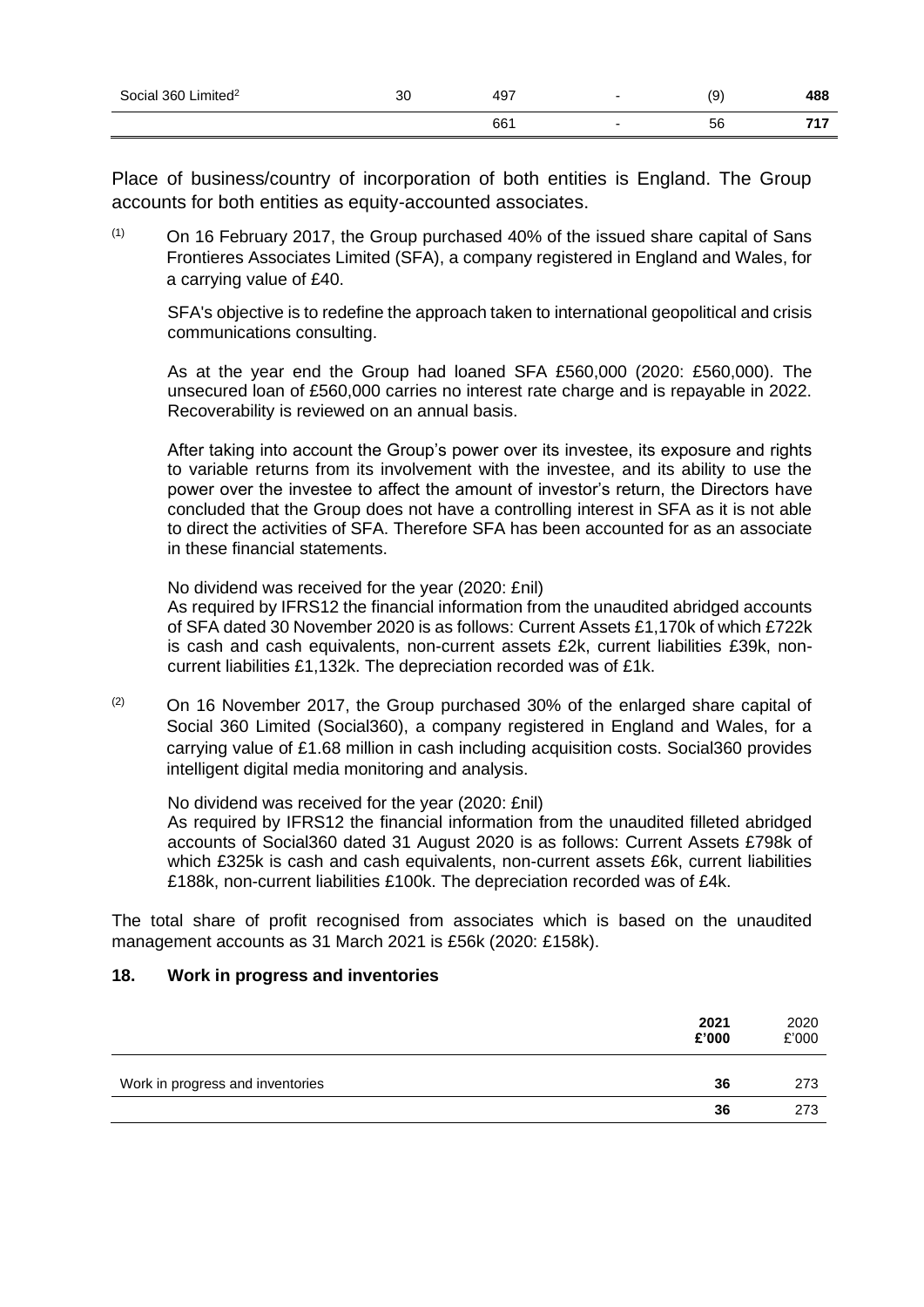### **19. Financial instruments**

The carrying amount of financial assets and liabilities recognised at the balance sheet date of the reporting periods under review may also be categorised as follows:

|                                              | 2021<br>£'000 | 2020<br>£'000 |
|----------------------------------------------|---------------|---------------|
| <b>Financial assets</b>                      |               |               |
| Trade and other receivables (amortised cost) | 3,996         | 5,086         |
| Derivate Contracts (FVTPL*)                  | 6             |               |
| Loan receivable (amortised cost)             | 560           | 560           |
| Cash and cash equivalents (amortised cost)   | 5,565         | 4,368         |
|                                              | 10,127        | 10,014        |
| <b>Financial liabilities</b>                 |               |               |
| Trade and other payables (amortised cost)    | (10,018)      | (10, 226)     |
| Lease liabilities (amortised cost)           | (7,936)       | (9,216)       |
| Bank loan & RCF (amortised cost)             | (4,631)       | (3,000)       |
|                                              | (22, 585)     | (22, 442)     |
| Net financial assets and liabilities         | (12, 458)     | (12, 428)     |

\*FVTPL stands for "Fair value through profit and loss"

The loan receivable has no discount rate. The fair value of the loan is the same as the booked value therefore there is no discounting on the outstanding amount. During the financial year there was no repayments on the loan.

On 2 February 2021, Group signed 6 forward contracts of total value approximately £2.9 million with a maturity date ranging from 22 April 2021 to 20 October 2021. The forward contracts are for currency pairing of GBP to INR.

The Group has exposure to several forms of risk through its use of financial instruments. Details of these risks and the Group's policies for managing these risks are included below.

#### **Credit risk**

Credit risk is the risk of financial loss to the Group if a customer or counterparty to a financial instrument fails to meet its contractual obligations. The Group's principal financial assets are trade and other receivables, and cash.

The Group's credit risk is primarily attributable to its trade receivables. The amounts presented in the balance sheet are net of allowances for doubtful receivables. The Group has no significant concentration of credit risk, with exposure spread over a large number of counterparties and customers.

At 31 March 2021, £350,000 of the Group's trade receivables were exposed to risk in countries other than the United Kingdom (2020: £487,000).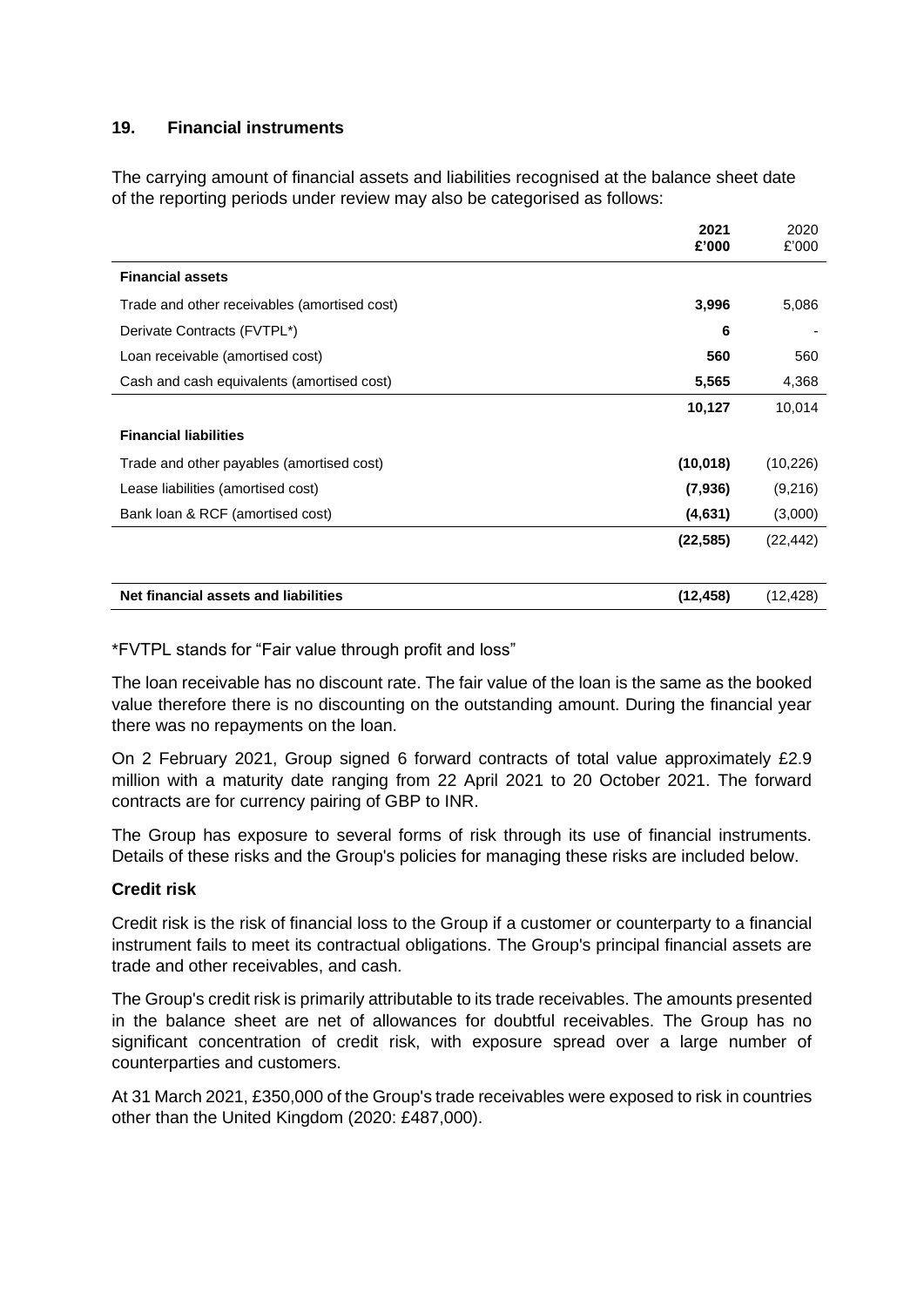The ageing of trade receivables at the reporting date was:

|                          | <b>Gross</b><br>2021<br>£'000 | <b>Provided</b><br><b>Loss</b><br><b>Allowance</b><br>2021<br>£'000 | Gross<br>2020<br>£'000 | Provided<br>Loss<br>Allowance<br>2020<br>£'000 |
|--------------------------|-------------------------------|---------------------------------------------------------------------|------------------------|------------------------------------------------|
| <b>Trade Receivables</b> | 3,882                         | (162)                                                               | 4,576                  | (64)                                           |
|                          | 3,882                         | (162)                                                               | 4,576                  | (64)                                           |

The maximum credit risk exposure for the group is £136,000.

The loan receivable has not been assessed for credit losses, the Group believes that the expectation for default is not probable given the subsequent repayment and SFAs declaration to continue repaying. SFA is also currently in a strong cash position and highly liquid.

The movement in allowance for doubtful accounts in respect of trade receivables during the year was as follows:

|                                      | 2021<br>£'000 | 2020<br>£'000 |
|--------------------------------------|---------------|---------------|
| Balance at the beginning of the year | 64            | 95            |
| Acquisition of subsidiary            |               | 15            |
| Movement                             | 98            | (46)          |
| Balance at the end of the year       | 162           | 64            |

#### **Liquidity risk**

Liquidity risk is the risk that the Group will not be able to meet its financial obligations as they fall due. The contractual cash flows of each financial liability are materially the same as their carrying amount.

A reconciliation of the Group's liabilities arising from financing activities is disclosed below.

|                                             | 2021<br>£'000 | 2020<br>£'000 |
|---------------------------------------------|---------------|---------------|
| Loan Balance at the beginning of the year   | 3,000         | 3,000         |
| Drawdown of RCF                             | 2,000         | 2,000         |
| Repayments of principle                     | (369)         | (2,000)       |
| Loan and RCF Balance at the end of the year | 4,631         | 3,000         |

#### **Banking covenants**

On a rolling 12 month basis, at each quarter end date, the Group is subject to a covenant compliance test of the following three covenants:

- Minimum Cash Balance: Total Group cash including term deposits available in under 30 days;
- Leverage Ratio: Gross debt shall not be more than X Adjusted EBITDA;
- Profit Cover Ratio: Gross financing costs (capital & interest) shall not be less than X Adjusted EBITDA.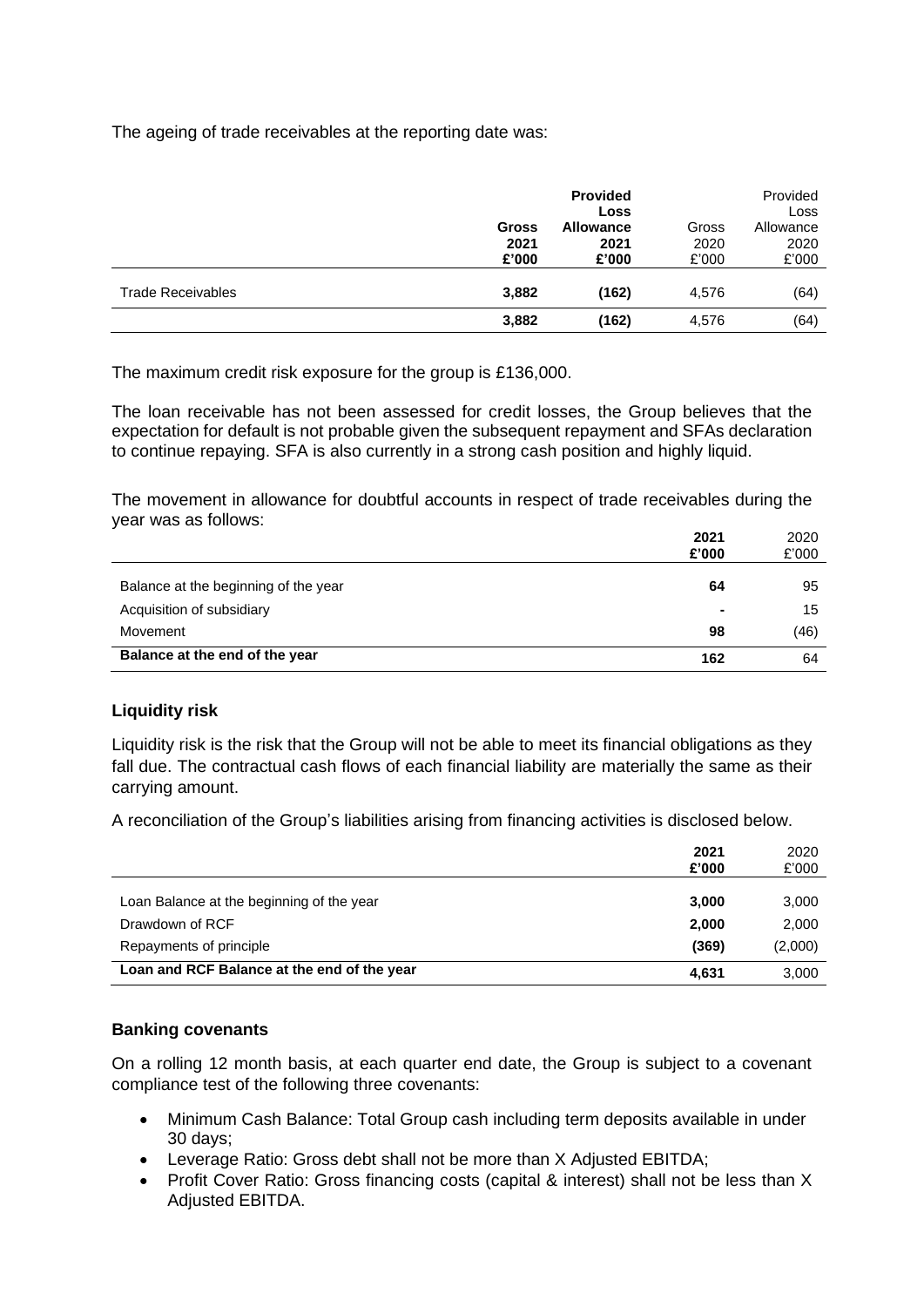| Rolling 12 month basis,<br>ending on | Minimum<br>Cash<br><b>Balance</b> | Leverage<br>Ratio | Profit<br>Cover<br>Ratio |
|--------------------------------------|-----------------------------------|-------------------|--------------------------|
| 30 June 2021                         | £500K                             | 3.0x              | 2.5x                     |
| 30 September 2021                    | £500K                             | 2.5x              | 3.0x                     |
| 31 December 2021                     | £500K                             | 2.5x              | 3.0x                     |
| 31 March 2022                        | £500K                             | 2.5x              | 3.0x                     |
| 30 June 2022                         | £500K                             | 2.5x              | 3.0x                     |
| 30 September 2022                    | £500K                             | 2.5x              | 3.0x                     |
| 31 December 2022                     | £500K                             | 2.0x              | 3.0x                     |
| 31 March 2023                        | £500K                             | 2.0x              | 3.0x                     |
| 30 June 2023                         | £500K                             | 1.5x              | 3.0x                     |
| 30 September 2023                    | £500K                             | 1.5x              | 3.0x                     |
| 31 December 2023                     | £500K                             | 1.5x              | 3.0x                     |
| 31 March 2024                        | £500K                             | 1.5x              | 3.0x                     |
| 30 June 2024                         | £500K                             | 1.5x              | 3.0x                     |

Adjusted EBITDA: Earnings before interest, tax, depreciation & amortisation adjusted for share based payments and non-recurring items. On an IFRS16 basis.

The Directors had approved a budget for a period of 12 months from the date of approving these accounts and have additionally prepared a 3 year forecast. The Directors consider the forecasts to be reasonable.

In agreeing to the above covenants, the forecasts were sensitized to ensure suitable headroom to enable compliance with the covenant tests.

Based on this work the Directors are satisfied that the Group is unlikely to breach any of the above covenants.

#### *Maturity of financial liabilities:*

The tables below analyses the Group's financial liabilities into relevant maturity groupings based on their contractual maturities as at 31 March 2021. The amounts disclosed in the table are the contractual undiscounted cash flows.

|                             | Due within 1<br>year<br>£'000 | 2-5 years<br>£'000 | <b>Beyond 5</b><br>vears<br>£'000 | Total<br>£'000 |
|-----------------------------|-------------------------------|--------------------|-----------------------------------|----------------|
| Trade and other<br>payables | 5.874                         | 317                |                                   | 6,191          |
| Lease liability             | 1,834                         | 7.249              | 316                               | 9,399          |
| Bank loan / RCF             | 2.417                         | 2,498              |                                   | 4.915          |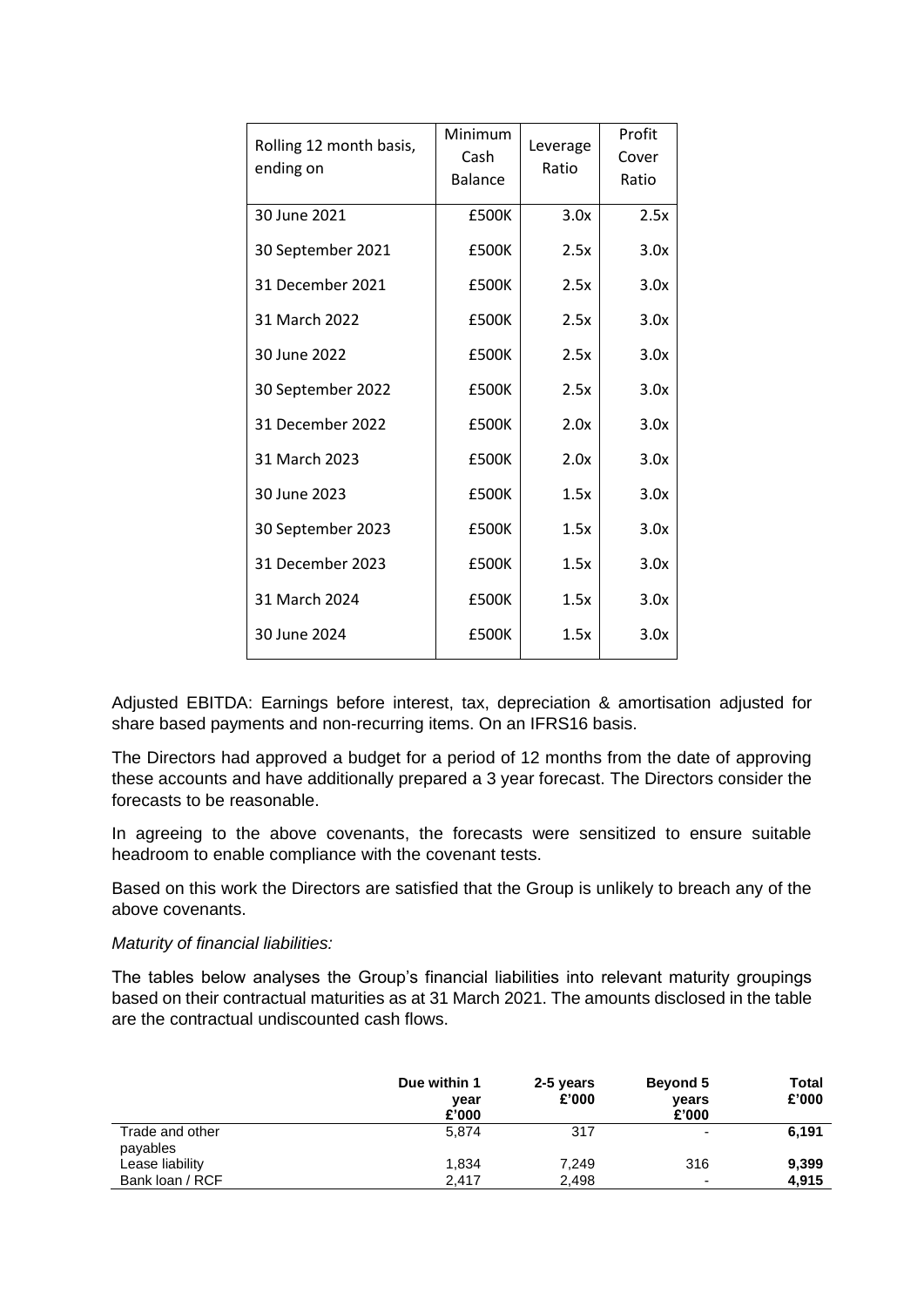The Group has a long standing and supportive relationship with Barclays Bank and has recently agreed variations to the terms of its bank debt in order to give it further headroom. The Group has a three year plan that has been shared with Barclays and formed the basis of the new banking arrangements that were put in place. The plan sets out how the Group expects to return to bottom line profitability after recent losses, in part caused by the Covid-19 pandemic.

The group has a strong track record on cash and working capital management and carefully monitors its aged debtors to ensure its cash receipts are as expected. The Group does not anticipate paying dividends to shareholders at this time.

## **Currency risk**

The Group is exposed to currency risk on transactions denominated in Euros, US Dollars and Indian Rupees.

#### **Share capital**

The holders of ordinary shares are entitled to receive dividends as declared from time to time and are entitled to one vote per share at meetings of the Company. For further details of share capital see note 24.

#### **Sensitivity analysis**

In managing interest rate and currency risks the Group aims to reduce the impact of shortterm fluctuations on the Group's earnings. Over the longer-term, however, changes in foreign exchange and interest rates would have an impact on consolidated earnings. The balances of the financial assets and liabilities exposed to these sensitivities are £532,000 Trade receivables, £3.1 million Cash and equivalents and £285,000 Trade payables for the year.

At 31 March 2021, it is estimated that a general increase of one percentage point in interest rates would have decreased the Group's profit before tax by approximately £34,000 (2020: £32,000).

It is estimated that a general increase of one percentage point in the value of the Euro and Dollar against Sterling would have decreased the Group's profit before tax by approximately £13,000 (2020: £11,000).

It is estimated that a general increase of one percentage point in the value of the Rupee against Sterling would have increased the Group's profit before tax of approximately £1,000. (2020: £2,000)

#### **Fair values**

The directors consider that the fair value of financial instruments is materially the same as their carrying amounts.

#### **Capital management**

The Group manages its capital to ensure that all entities will be able to continue as a going concern while maximising return to stakeholders, as well as sustaining the future development of the business. The capital structure of the Group consists of cash and cash equivalents and equity attributable to the owners of the parent, comprising issued share capital, other reserves and retained earnings.

| <b>Capital Management</b> | 2021<br>£'000 | 2020<br>£'000 |
|---------------------------|---------------|---------------|
| Cash & cash equivalents   | 5.565         | 4.368         |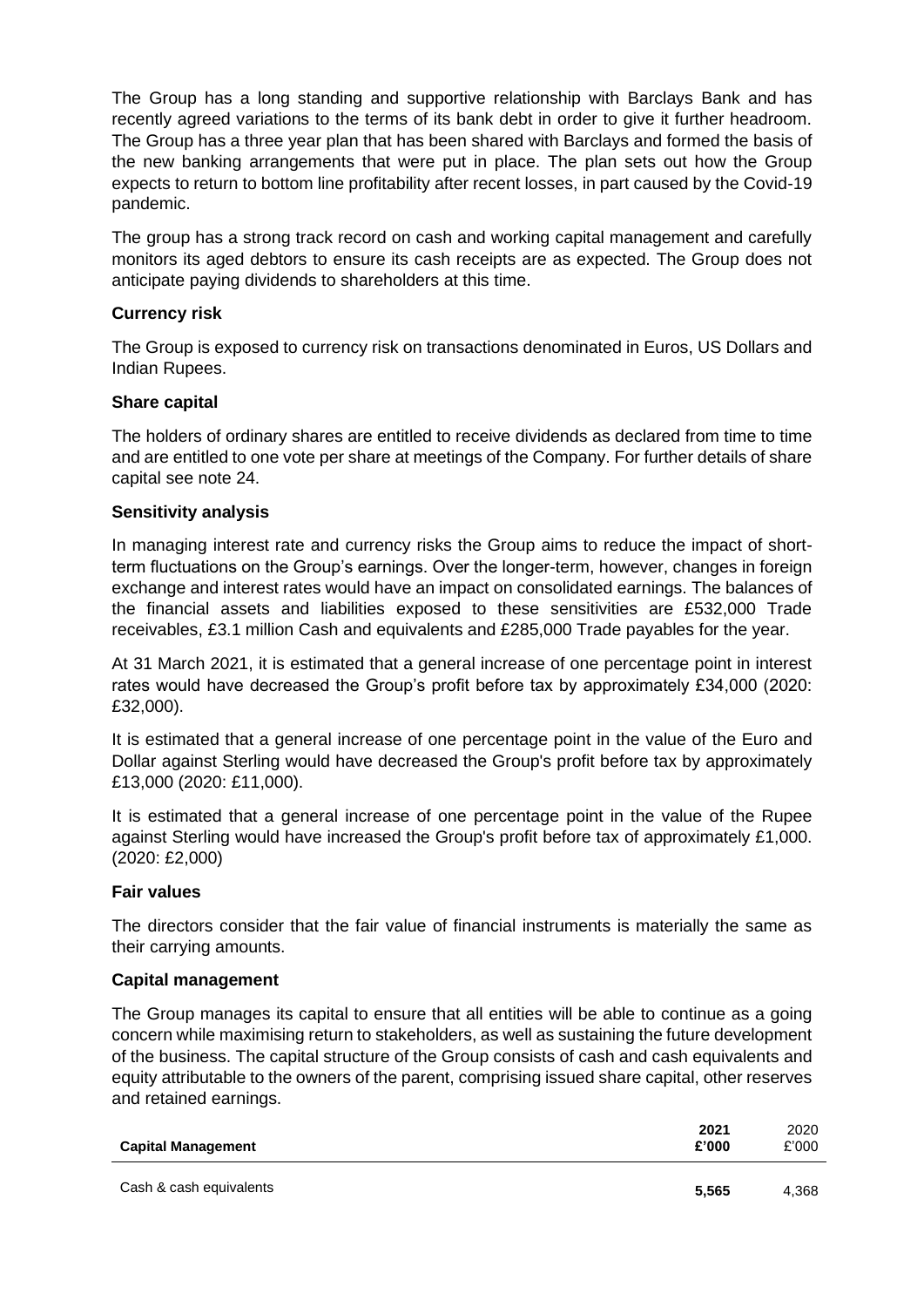|                          | 39,827   | 40.121  |
|--------------------------|----------|---------|
| <b>Retained Earnings</b> | (6, 492) | (3,991) |
| Other reserves           | 21.253   | 20,505  |
| <b>Share Capital</b>     | 19.501   | 19,239  |
|                          |          |         |

#### **20. Other financial assets**

| Trade and other receivables    | 2021<br>£'000 | 2020<br>£'000 |
|--------------------------------|---------------|---------------|
|                                |               |               |
| Trade receivables              | 3,720         | 4,512         |
| Other receivables              | 281           | 574           |
| Prepayments and accrued income | 2,216         | 2,733         |
|                                | 6,217         | 7,819         |

Trade and other receivables denominated in currencies other than Sterling comprise £336,000 (2020: £351,000) denominated in Euros and £13,000 (2020: £127,000) denominated in USD.

The Group had a balance of £146,000 of accrued income relating to contract assets (2020: £420,000).

| <b>Cash related</b>       | 2021<br>£'000 | 2020<br>£'000 |
|---------------------------|---------------|---------------|
| Cash and cash equivalents | 5,565         | 4,368         |
|                           | 5,565         | 4,368         |

Cash includes £618,000 (2020: £763,000) denominated in Euros, £480,000 (2020: £248,000) denominated in USD and £438,000 (2020: £998,000) denominated in Indian rupees.

#### **21. Trade and other payables**

| <b>Current</b>                                    | 2021<br>£'000 | 2020<br>£'000 |
|---------------------------------------------------|---------------|---------------|
| Trade creditors                                   | 2,663         | 1,880         |
| Other creditors including tax and social security | 2,895         | 2,197         |
| Other payables                                    | 316           | 272           |
| Accruals and deferred income                      | 6,800         | 7,936         |
|                                                   | 12,674        | 12.285        |

Current liabilities denominated in currencies other than Sterling compromise £24,000 (2020: £47,000) denominated in Euros, £8,000 (2020: £20,000) denominated in USD and £113,000 (2020: £752,000) denominated in Indian rupees.

The Group had a balance of £4.8m of deferred revenue relating to contract liabilities (2020: £5.6m).

| <b>Non-current</b> | 2021<br>£'000 | 2020<br>£'000 |
|--------------------|---------------|---------------|
| Other payables     | 317           | 545           |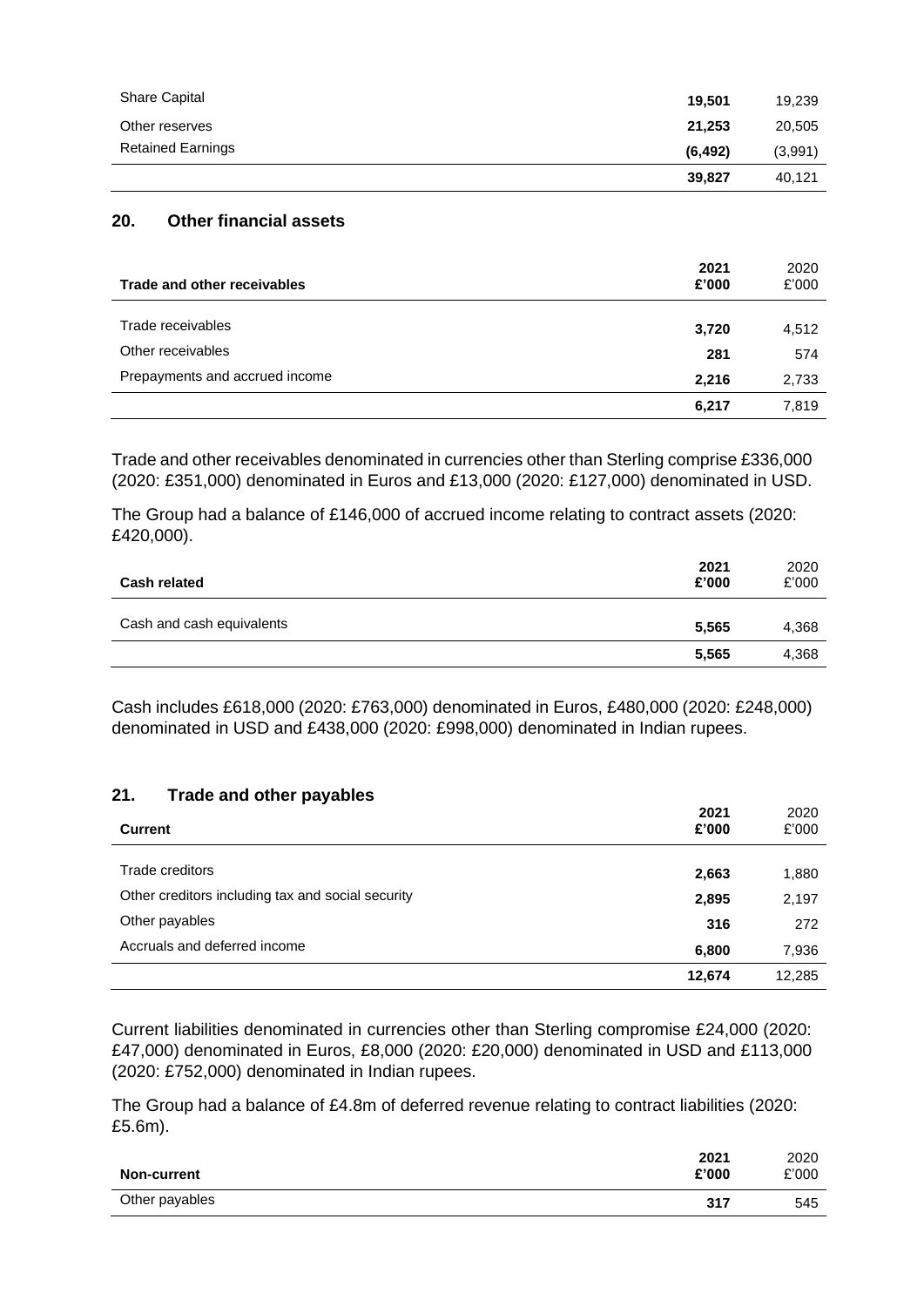The non-current other payables balance reflects an amount payable arising on the acquisition of Meritgroup, contingent on the continued employment of certain employees. During the year £317k was expensed in the income statement and was paid.

# **22. Interest-bearing loans and borrowings**

The Group has a revolving credit facility (RCF) of £2 million (2020: £nil) carrying a rate of 3.5% over LIBOR. The current balance outstanding on the RCF is £2 million. During the prior year, the Group borrowed a term loan of £3 million over a 5-year period carrying a rate of 3.25% over LIBOR. The balance outstanding on the term loan is £2.6 million. In total the Group has a £2 million RCF liability and £2.6 million term loan liability as at the balance sheet date.

See note 19 for the maturity analysis of the bank loan.

# **Revised banking facilities and updated covenants**

On the 30 June 2021 the Group agreed revised facilities with Barclays Bank which included:

- Term Loan: reduced payments in the current year with offsetting increases in subsequent years although no increase in overall duration of the loan; a change in pricing from 3.25% above LIBOR to 3.75% above the Bank of England interest rate;
- RCF: a change in pricing, effective January 2022; from 3.50% above LIBOR to 4.00% above the Bank of England interest rate;
- Covenants: revised leverage and debt service covenants with effect from 1 April 2021 for the balance of the facility (June 2024);
- Cash: the requirement to maintain a minimum cash balance, across the Group, of £0.5m.

In the 12 month period from the balance sheet date capital repayments of  $E2.3$  million is due be repaid to the bank with the remaining £2.3 million due in subsequent periods.

These revised facilities and covenants will help support the Group in the aftermath of the Covid-19 pandemic and we are thankful for the continued support of Barclays Bank.

#### **23. Deferred tax liability**

The following are the major deferred tax liabilities and assets recognised by the Group, and movements thereon during the current year and prior year:

|                           | Liabilities                   |                                      | Assets<br>Accelerated          |                          |                |
|---------------------------|-------------------------------|--------------------------------------|--------------------------------|--------------------------|----------------|
|                           | Intangible<br>assets<br>£'000 | Other timing<br>differences<br>£'000 | capital<br>allowances<br>£'000 | Tax losses<br>£'000      | Total<br>£'000 |
| At 31 March 2019          | 713                           | (4)                                  | (42)                           | (180)                    | 487            |
| Acquisition of subsidiary | 693                           | $\overline{\phantom{a}}$             |                                | -                        | 693            |
| Other movements           | (155)                         | ٠                                    | ٠                              | $\overline{\phantom{0}}$ | (155)          |
| Charge/(credit)           | (140)                         | 45                                   | 2                              | (70)                     | (163)          |
| At 31 March 2020          | 1,111                         | 41                                   | (40)                           | (250)                    | 862            |
| Charge/(credit)           | (152)                         | (65)                                 | 15                             | (438)                    | (640)          |
| At 31 March 2021          | 959                           | (24)                                 | (25)                           | (688)                    | 222            |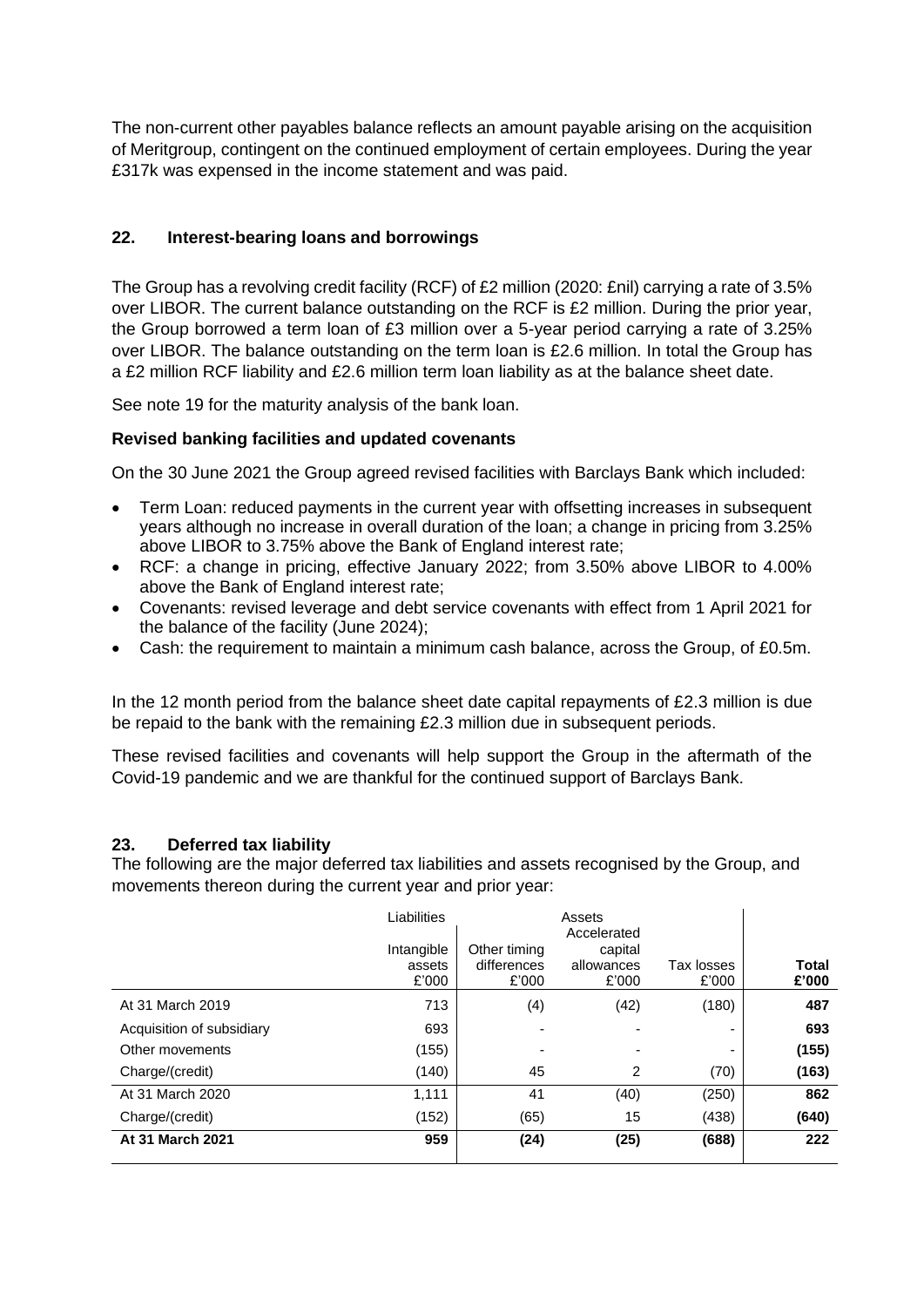Deferred tax assets and liabilities have been offset in both the current year and preceding year as the current tax assets and liabilities can be legally offset against each other, and they relate to taxes levied by the same taxation authority or the Group intends to settle its current tax assets and liabilities on a net basis.

At the balance sheet date, the Group has tax losses of £10.5 million (2020: £8.1 million) available for offset against future profits when there will be greater availability of taxable profits. A deferred tax asset of £688,000 (2020: £250,000) has been recognised in respect of such losses.

#### **24. Issued capital**

|                                          | 9p deferred shares<br>Number | 1p ordinary shares<br>Number | Total<br>£'000 |
|------------------------------------------|------------------------------|------------------------------|----------------|
| Issued share capital as at 1 April 2020  | 151.998.453                  | 555.929.713                  | 19,239         |
| Shares issued during the year            | ۰                            | 26.141.667                   | 262            |
| Issued share capital as at 31 March 2021 | 151,998,453                  | 582,071,380                  | 19.501         |

Holders of the deferred shares do not have the right to receive notice of any general meeting of the Company or any right to attend, speak or vote at such meeting. The deferred shareholders are not entitled to receive any dividend or distribution and shall on a return of assets in a winding up of the Company entitle the holders only to the repayment of 1 pence aggregate. The deferred shares are also incapable of transfer and no share certificate will be issued.

During the year the Company issued 26,141,667 ordinary shares priced at 4 pence due to the consideration on the acquisition of Meritgroup.

On 16 April 2021 the Group's shareholders approved the resolutions set out in the 1 April 2021 circular to all shareholders which recommended proposals for a cancellation of share premium account, a capitalisation of merger account and cancellation of the resulting share, the cancellation of Deferred Shares, the consolidation and sub division of the Company's Ordinary Shares, the purchase of certain of the Company's Ordinary Shares, the change of the Company's name and the adoption of new Articles of Association.

The impact of the consolidation and subdivision was to reduce the number of ordinary shares by a factor of 28 and to increase the nominal value by a factor of 28 (so from 1p to 28p nominal).

# **25. Leases**

The Group had adopted IFRS 16 Leases as at 1 April 2019, which replaced IAS 17 Leases. The Group had elected to apply the modified retrospective approach, with the cumulative effect of adopting IFRS 16 being recognised as an opening balance adjustment to retained earnings as at 1 April 2019. Prior periods have not been restated.

On transition to IFRS 16 on 1 April 2019, the Group recognised a £4.9 million right-of-use asset, along with a corresponding lease liability of £6.2 million. Accrued rent has been adjusted by £1.1 million and the difference of £0.2 million against opening retained earnings. The incremental borrowing rate used by the Group in applying IFRS 16 is 5 percent.

A reconciliation of total operating lease commitments disclosed at 31 March 2019 to the lease liability amount recognised on adoption of IFRS 16 is as follows: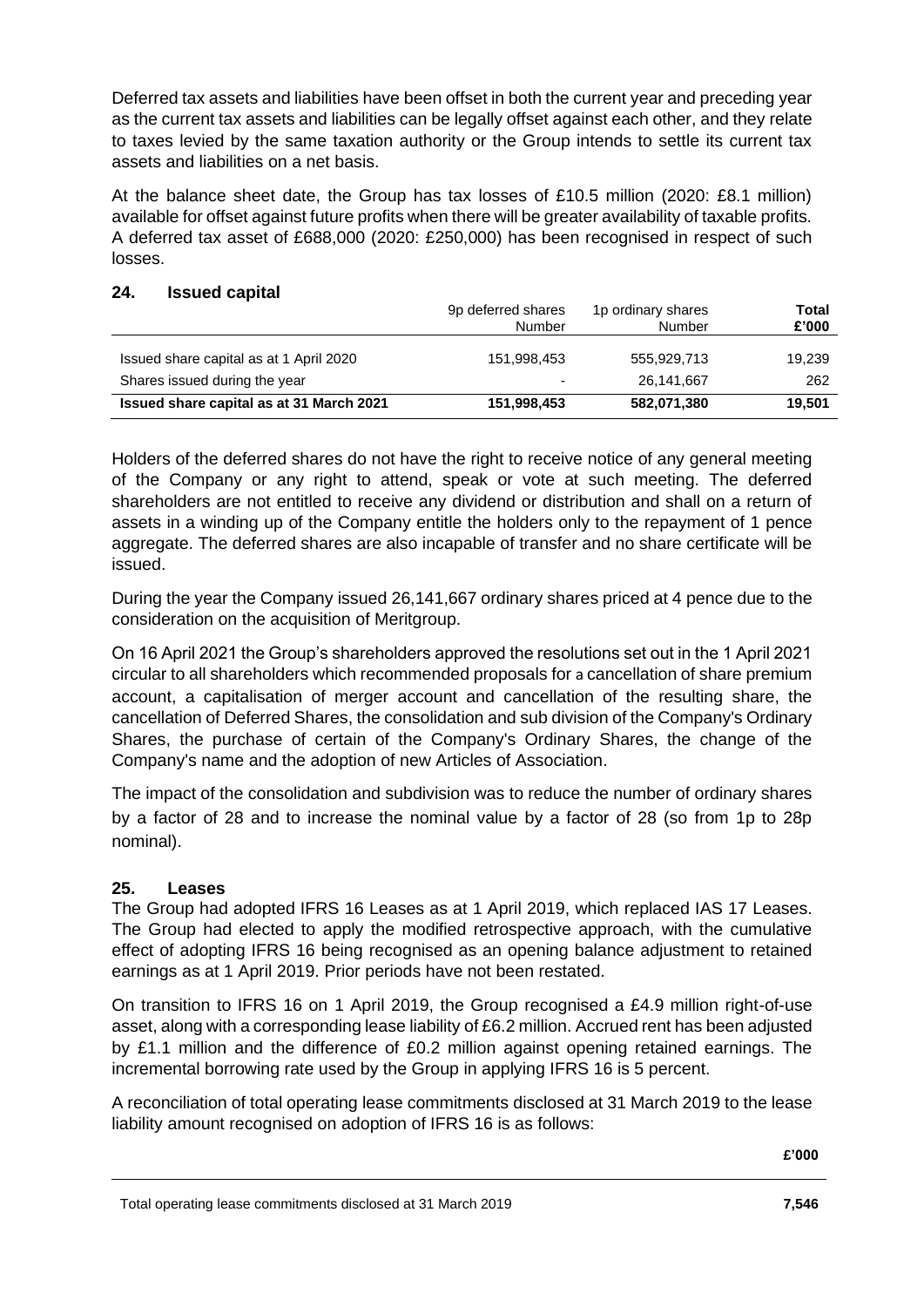|  | Discounted using incremental borrowing rate | (1, 359) |
|--|---------------------------------------------|----------|
|--|---------------------------------------------|----------|

| Total lease liabilities recognised under IFRS 16 at 1 April 2019<br>6,187 |
|---------------------------------------------------------------------------|
|---------------------------------------------------------------------------|

|                                             | <b>Right-of-use</b><br>assets<br>£'000 | Lease<br><b>liabilities</b><br>£'000 |
|---------------------------------------------|----------------------------------------|--------------------------------------|
| On adoption - 1 April 2019                  | 4,927                                  | (6, 187)                             |
| Additions through acquisition of subsidiary | 4,209                                  | (4, 209)                             |
| Depreciation                                | (1, 210)                               |                                      |
| Lease interest                              |                                        | (420)                                |
| Lease payments                              |                                        | 1,732                                |
| Decrease in accruals/prepayments            |                                        | (132)                                |
| As at 31 March 2020                         | 7,926                                  | (9,216)                              |
| Additions                                   | 713                                    | (765)                                |
| Depreciation                                | (1, 330)                               |                                      |
| Lease Interest                              |                                        | (422)                                |
| Lease payments <sup>1</sup>                 |                                        | 1,846                                |
| Disposals                                   | (89)                                   | 72                                   |
| Translation                                 | (532)                                  | 549                                  |
| As at 31 March 2021                         | 6,688                                  | (7,936)                              |
| Current                                     | n/a                                    | (1, 467)                             |
| Non-current                                 | n/a                                    | (6, 469)                             |

1. Of the £1,846k, payment of the lease liability was £1,181k, payment of the interest expense £362k and an accrual of £303k paid post year end.

The statement of profit or loss shows the following amounts relating to leases:

|                                             | 2021<br>£'000 | 2020<br>£'000 |
|---------------------------------------------|---------------|---------------|
| Depreciation charge of right-of-use assets  | 1,330         | 1.210         |
| Interest expense (included in finance cost) | 422           | 420           |

The right-of-use assets relate to office space in five locations and at the balance date have remaining terms ranging up to 9 years.

There were £nil of expenses relating to diminutive payments not included in the measurement of lease liabilities. (2020: £nil)

The Group is potentially exposed to adverse changes in lease liabilities as there is a rent review due on its London premises in July 2021 and the Brussels lease has an immaterial inflationary increase every January.

Lease liabilities includes £77,000 of IT equipment. These assets are capitalised in Note 15 under IT equipment.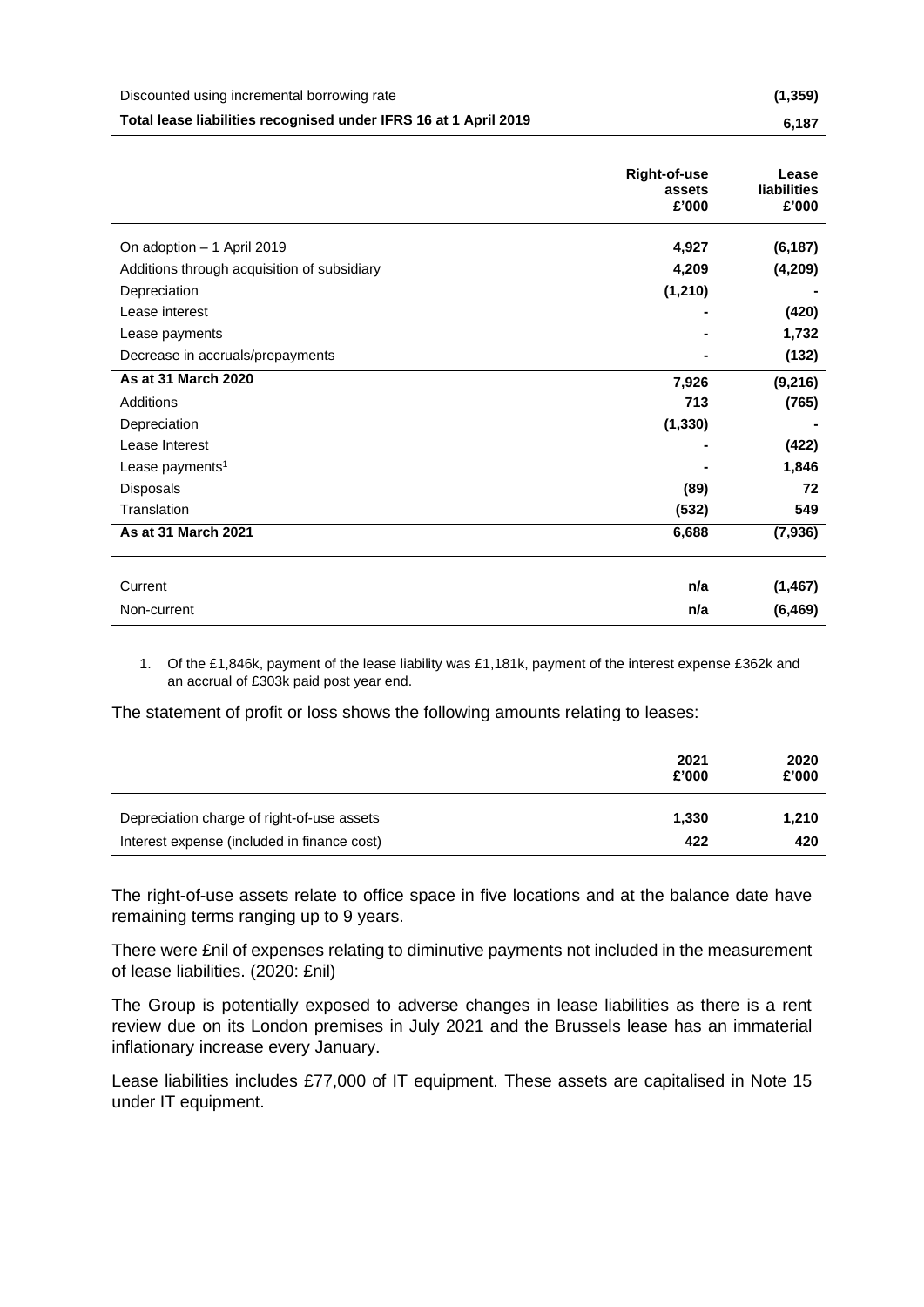### **25. Share-based payments**

#### **Executive Share Option Scheme**

The Company operated an Unapproved Executive Share Option Scheme under which equitysettled share options are granted to selected Group employees. Only 1 employee held options under the scheme, and this employee is not a director of the Company. The contractual life of each grant was 10 years. No more awards will be made under this scheme.

| <b>Grant date</b> | Outstanding options<br>at 1 April 2020 | Granted<br>during the year | Lapsed/exercised<br>during the year | <b>Outstanding options</b><br>at 31 March 2021 |
|-------------------|----------------------------------------|----------------------------|-------------------------------------|------------------------------------------------|
| 4 November 2010   | 100.000                                | ۰                          | (100,000)                           | $\overline{\phantom{a}}$                       |
|                   | 100.000                                | $\blacksquare$             | (100,000)                           |                                                |

All options granted are discretionary (as determined by the Board) and carry a pre-exercise performance condition, requiring the Company's Earnings Per Share achievement during any rolling three-year financial performance year to exceed the retail/consumer price index by at least 3%, in aggregate, during the same period. No consideration is received for an award and no grants can be made at an option exercise price per share which is less than the market price at the time of grant.

# **Long-Term Incentive Plan (LTIP)**

On 21 September 2018, the Company granted the former Chief Executive Officer a conditional award under a new long-term incentive plan. No more awards will be made under this scheme.

| <b>Grant date</b> | Outstanding options<br>at 1 April 2020 | Granted<br>during the year | Lapsed/exercised<br>during the year | <b>Outstanding options</b><br>at 31 March 2021 |
|-------------------|----------------------------------------|----------------------------|-------------------------------------|------------------------------------------------|
| 21 September 2018 | 1.562.000                              | $\overline{\phantom{0}}$   | $\overline{\phantom{0}}$            | 1,562,000                                      |
|                   | 1.562.000                              | -                          | $\overline{\phantom{0}}$            | 1,562,000                                      |

To become exercisable, the options are dependent on the market capitalisation of the Group. The options have a contractual life of 3 years, with the potential for additional value to be realised after a 4th year, subject to performance hurdles. The first £250,000 of this long-term incentive plan are under an approved EMI scheme. The option pricing model used in relation to the LTIP is a Monte-Carlo simulation model. Significant assumptions used include volatility and risk-free rates.

Details of the share options outstanding during the year are as follows.

|                        | Number of Ordinary<br>shares | Weighted average<br>exercise price (pence) |
|------------------------|------------------------------|--------------------------------------------|
|                        |                              |                                            |
| As at 1 April 2019     | 1,812,000                    | n/a                                        |
| Lapsed during the year | (150,000)                    | n/a                                        |
| As at 31 March 2020    | 1,662,000                    | n/a                                        |
| Lapsed during the year | (100,000)                    | n/a                                        |
| As at 31 March 2021    | 1,562,000                    | n/a                                        |

The following options were outstanding under the Company's Executive Share Option Scheme and LTIP, as at 31 March 2021: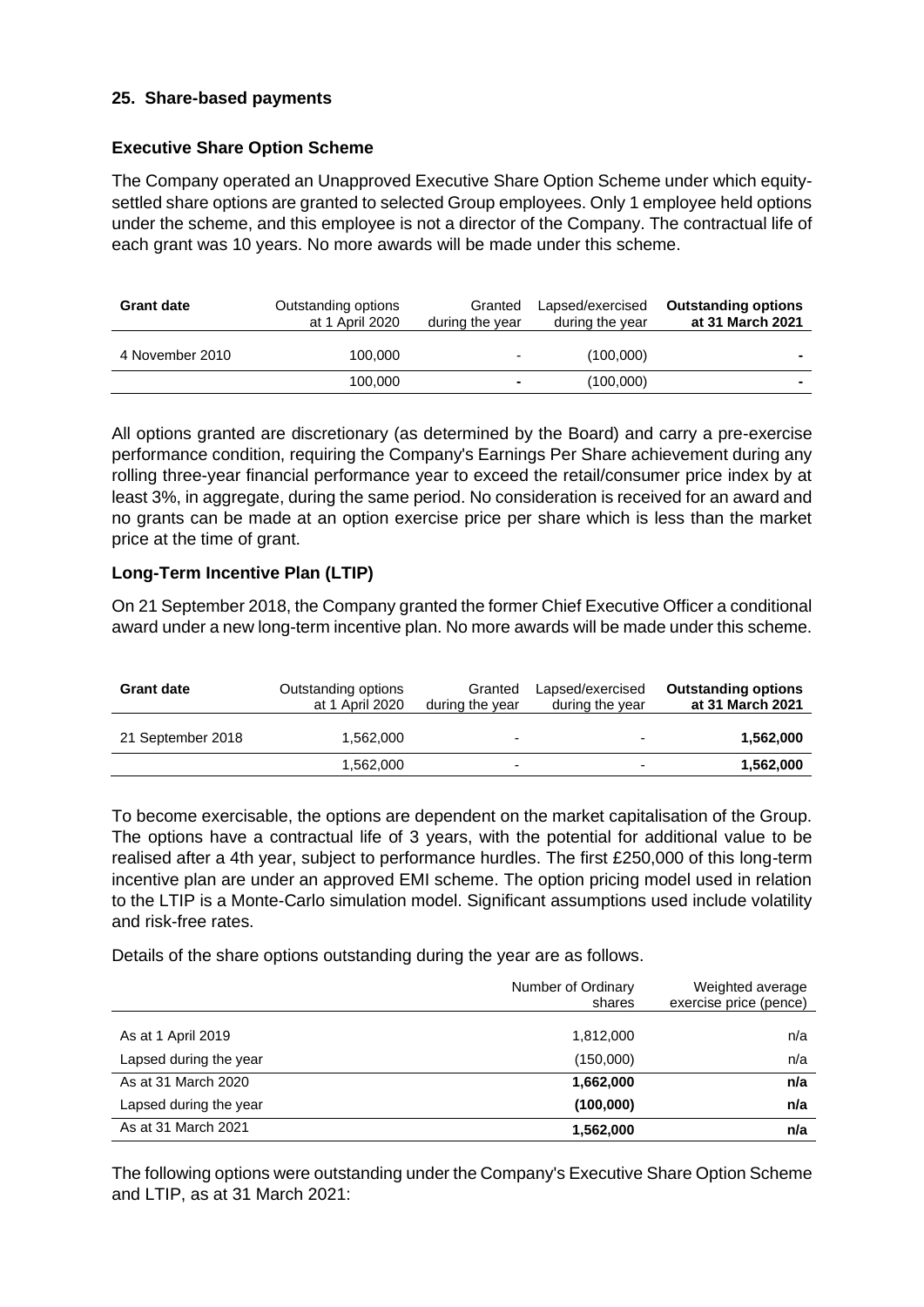|                          | Number of Ordinary<br>shares | Exercise price per<br>share (pence) | Exercise period |
|--------------------------|------------------------------|-------------------------------------|-----------------|
| Long-Term Incentive Plan |                              |                                     |                 |
| 21 September 2018        | 1.562.000                    | 16.1087 <sub>p</sub>                | Oct 2021        |
|                          | 1.562.000                    |                                     |                 |

The income statement charge in respect of the LTIP for the year was £27,000 (2020: £20,000).

### **26. Pensions**

#### **Defined benefit pension**

The Group operates a defined benefit pension scheme for qualifying employees based in India known as Gratuity Benefits which is classified as Post-Retirement Benefits under IAS19 (revised). Under the scheme, the eligible employees are entitled to a retirement benefit in cash based on final salary on attainment of retirement age (or earlier withdrawal/resignment or death) after 5 years of continual service. The assets of the scheme are held separately to the assets of the Group in a trustee administered fund.

The Group employed an independent actuary to update the Gratuity Benefits valuation to measure the scheme's liabilities.

The present value of the defined benefit obligation, the related current service cost and past service cost were measured using the projected unit credit method. The projected unit credit method is based on the plans accrual formula and upon services as of the beginning or end of the year, but using a member's final compensation, projected to the age at which the employee is assumed to leave active service. The plan liability is the actuarial present value of the "projected accrued benefits" as of the beginning of the year for active members.

The scheme's costs are borne by the Group. Any surplus or deficits in the scheme may affect the Group through periodic adjustments to the Group's contribution rate as determined by the actuary.

The plan exposes the group to actuarial risks such as interest rate risk, investment risk, longevity risk and inflation risk.

- Interest rate risk The present value of the defined benefit liability is calculated using a discount rate determined by reference to market yields of high quality corporate bonds.
- Investment risk The plan assets at 31 March 2021 are policy from insurance. The value of assets certified by the insurer may not be the fair value of instruments backing the liability. In such cases the present value of the asset is independent of the future discount rate. This can result in wide fluctuations in the net liability or the funded status if there are significant changes in the discount rate during the valuation period.
- Longevity risk The Group is required to provide benefits for the members in the gratuity scheme. Increases in the continual tenure of employment will increase the defined benefit liability.
- Inflation risk A significant proportion of the defined benefit liability is linked to inflation. An increase in the inflation rate will increase the Group's liability. High salary growths will lead to higher level of benefits to be paid by the Group.

The significant actuarial assumptions for the determination of the defined benefit obligation are the discount rate, the salary growth rate and the withdrawal rates. The assumptions used for the valuation of the defined benefits obligation are as follow in the "principle actuary assumption table".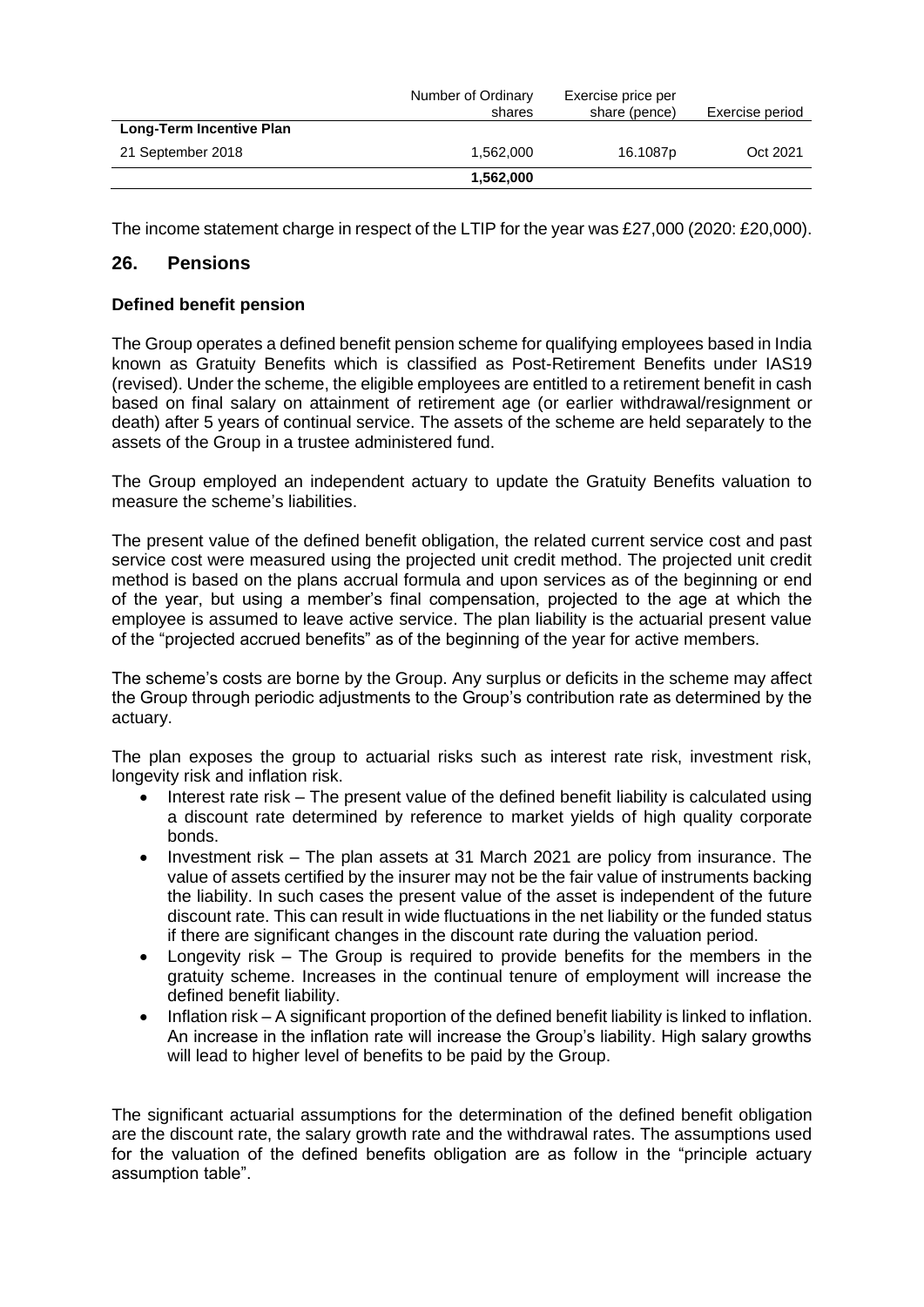#### **Funded status of the plan**

|                                                       | 2021  | 2020  |
|-------------------------------------------------------|-------|-------|
|                                                       | £'000 | £'000 |
| Present value of funded defined benefit obligations   | 371   | 294   |
| Fair value of plan Assets                             | (132) | (156) |
| Present value of unfunded defined benefit obligations | 239   | 138   |
| Current                                               | 73    | 54    |
| Non-current                                           | 166   | 84    |
| <b>Net Deficit</b>                                    | 239   | 138   |
| <b>Net Liability</b>                                  | 239   | 138   |

Prior year balance sheet has been reclassed to show the balances of the net liability, £54k current and £84k non-current. This balance was previously part of trade payables.

| Movement in present value of obligation   | 2021  | 2020  |
|-------------------------------------------|-------|-------|
|                                           | £'000 | £'000 |
| At 1 April                                | 294   | 146   |
| Current service cost                      | 70    | 50    |
| Interest cost                             | 17    | 10    |
| Remeasurement losses (gains) (OCI)        |       |       |
| Due to changes in financial assumptions   | 48    | (10)  |
| Due to changes in demographic assumptions |       | (13)  |
| Due to experience adjustments             | (4)   | 111   |
| Benefits paid from fund                   | (33)  |       |
| FX revaluation                            | (21)  |       |
| At 31 March                               | 371   | 294   |
| Movement in fair value of plan assets     | 2021  | 2020  |
|                                           | £'000 | £'000 |
| At 1 April                                | 156   | 146   |
| Net interest Income                       | 10    | 10    |
| Return on plan assets                     | (1)   |       |
| Contribution by employer                  | 11    |       |
| Benefits paid                             | (33)  |       |
| FX revaluation                            | (11)  |       |
| At 31 March                               | 132   | 156   |

The Breakdown of plan asset is 100% policy of insurance. The plan assets are all based geographically in India.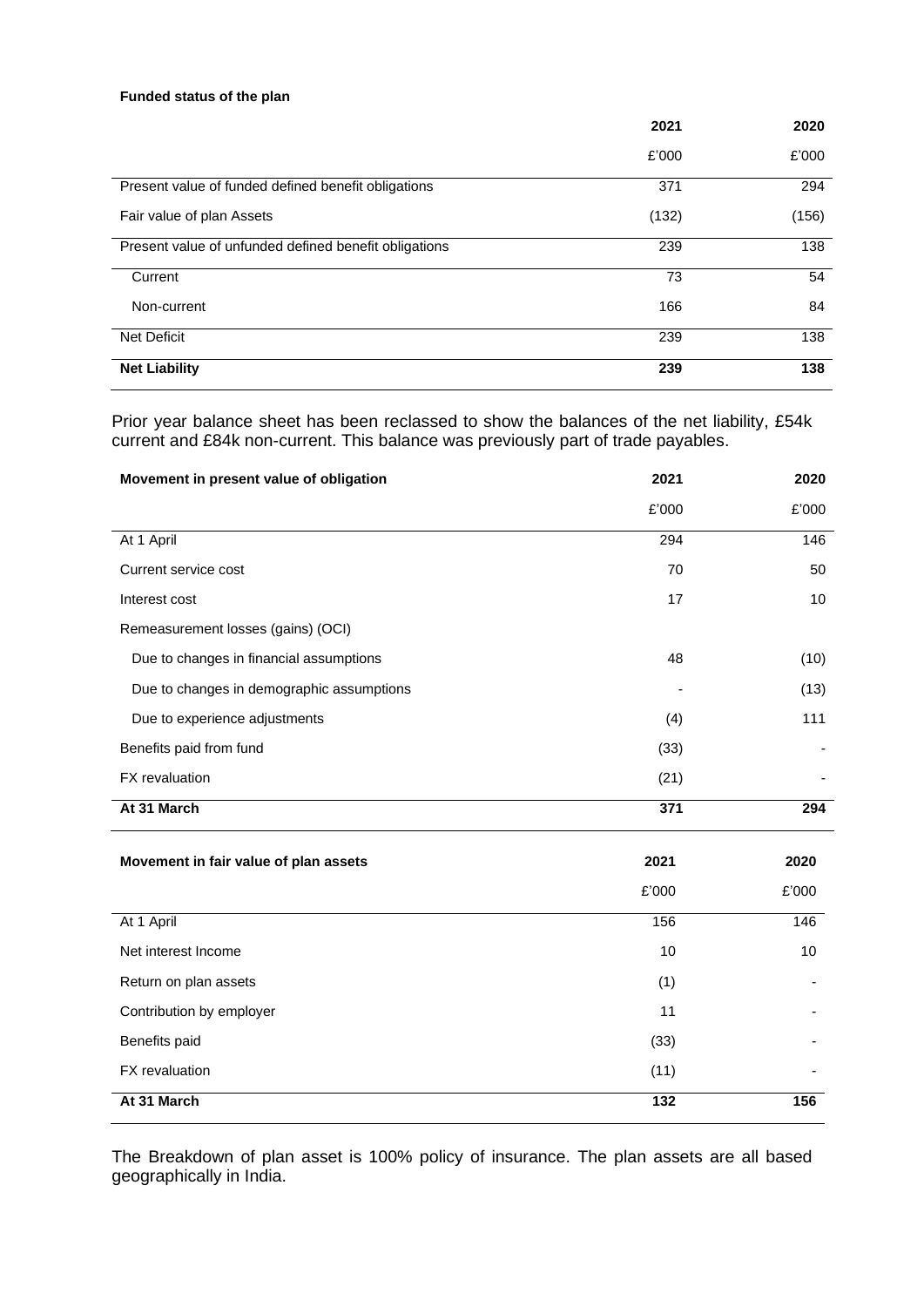| Amount recognised in the Income statement            | 2021  | 2020  |
|------------------------------------------------------|-------|-------|
|                                                      | £'000 | £'000 |
| Service cost                                         | 70    | 50    |
| Interest cost                                        | 17    |       |
| Interest Income                                      | (10)  |       |
| Contribution by ER                                   | 11    |       |
| <b>FX Revaluation</b>                                | (32)  |       |
| <b>Total expenses recognised in Income Statement</b> | 56    | 50    |
| Amount recognised in the statement of OCI            | 2021  | 2020  |
|                                                      | £'000 | £'000 |
| Actuarial changes in financial assumptions           | 48    | (10)  |
| Actuarial changes in demographic assumptions         |       | (13)  |
| Actuarial experience adjustments                     | (4)   | 111   |
| Return on plan assets                                | 1     |       |
| Total expenses recognised in OCI                     | 45    | 88    |

In 2020 the £88k charge was included within admin expenses. Due to its immaterial value of OCI impact in 2020, this prior year reclassification error has not been restated.

Principle actuarial assumptions (expressed as weighted averages) are as follow:

| <b>Principle Actuarial assumptions</b> | 2021   | 2020   |
|----------------------------------------|--------|--------|
|                                        | p.a    | p.a    |
| Discount rate                          | 6.25%  | 6.60%  |
| Salary growth rate                     | 8.50%  | 6.00%  |
| Withdrawal rates by age                |        |        |
| Below 35                               | 25.00% | 25.00% |
| 35 to 45                               | 15.00% | 15.00% |
| Above 45                               | 10.00% | 10.00% |
| Rate of return on plan assets          | 6.25%  | 6.60%  |

In valuing the liabilities of the pension fund, mortality assumptions have been made as indicated below.

**Mortality rates**

| Age (in years) | 2021     | 2020  |
|----------------|----------|-------|
| 20             | 0.09%    | 0.09% |
| 30             | $0.10\%$ | 0.10% |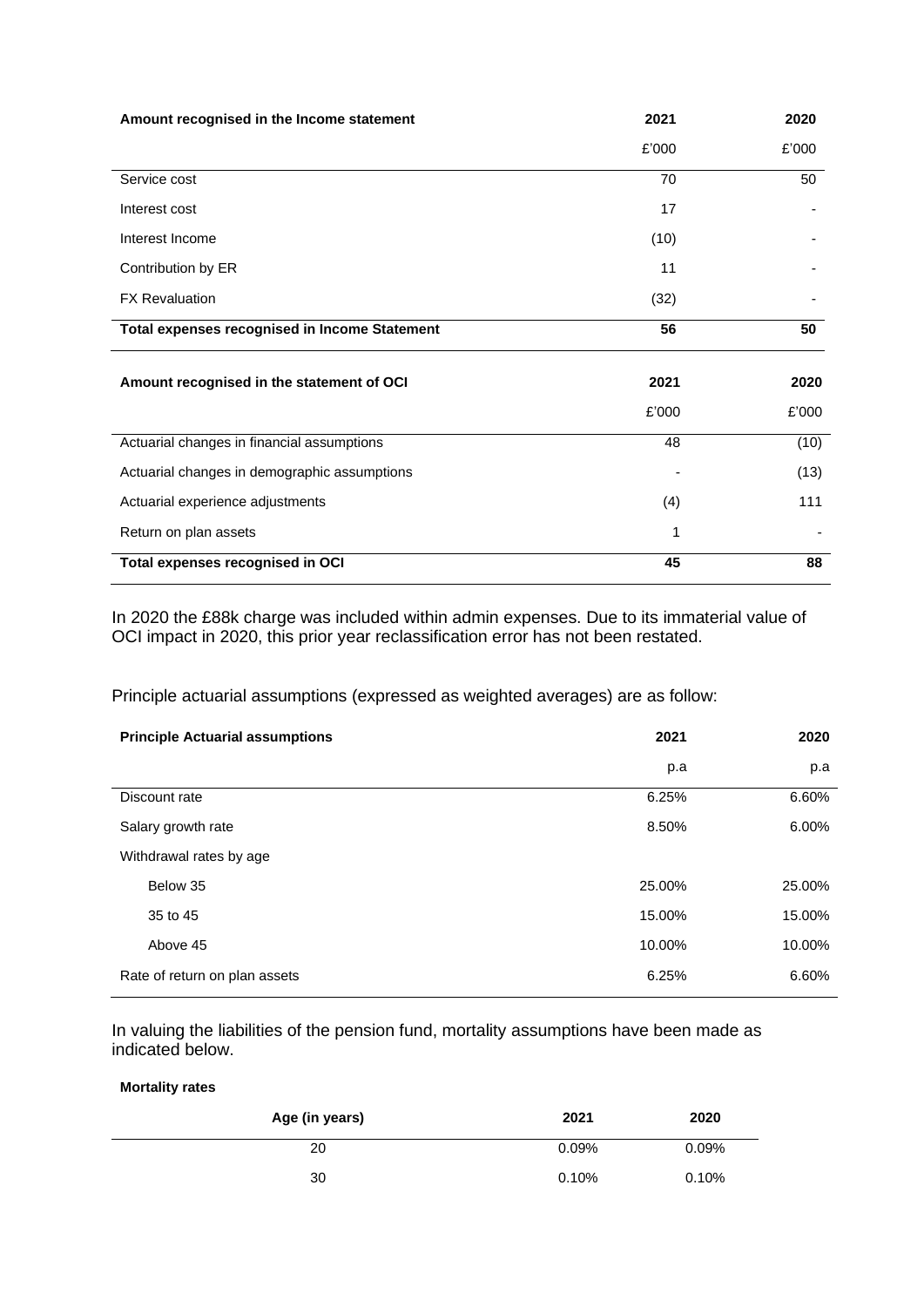| 40 | 0.17% | 0.17% |
|----|-------|-------|
| 50 | 0.44% | 0.44% |
| 60 | 1.12% | 1.12% |

At 31 March 2021 the mortality rates were derived from the Indian Assured Lives Mortality (2012-2014) report.

The Group expects to contribute approximately £120,000 in the next financial year.

The weighted average duration of the defined benefit plan obligation at the end of the reporting period is 5.90 years (2020: 5.77 years).

The calculation of the defined benefit obligation (DBO) is sensitive to the assumptions set out above.

The following table summarises how the define benefit obligation at the end of the reporting period would have been because of a change in the respective assumptions.

| Sensitivity to key assumptions | 2021  | 2020  |
|--------------------------------|-------|-------|
|                                | £'000 | £'000 |
|                                | p.a   | p.a   |
| Discount rate                  |       |       |
| Increase by 0.5%               | 360   | 287   |
| Decrease by 0.5%               | 382   | 302   |
| Salary growth rate             |       |       |
| Increase by 0.5%               | 379   | 301   |
| Decrease by 0.5%               | 362   | 287   |
| Withdrawal rate (W.R)          |       |       |
| W.R x 110%                     | 365   | 292   |
| W.R x 90%                      | 376   | 296   |

#### **27. Related party transactions**

During the year, the Group received a repayment of £nil (2020: £140,000) on its interest free loan to its associate Sans Frontieres Associates (SFA). At 31 March 2021 the balance outstanding was £560,000 (2020: £560,000).

During the year, an amount of £69,493 (2020: £55,720) was payable to an associate Social 360 Limited, in relation to profit-share for monitoring services provided. At 31 March 2021, £nil (2020: £22,620) of this balance was outstanding.

On acquisition of Meritgroup, an arm's length non-repairing 7-year lease was entered into between a Merit subsidiary (Letrim Intelligence Services Private Limited) and Merit Software Services Private Limited. Cornelius Conlon, a director of the Group, is the beneficial owner of Merit Software Services Private Limited. The lease relates to the Chennai office of Merit. During the year, payments of £752,000 (2020: £535,000) were made to Merit Software Services Private Limited in relation to the lease.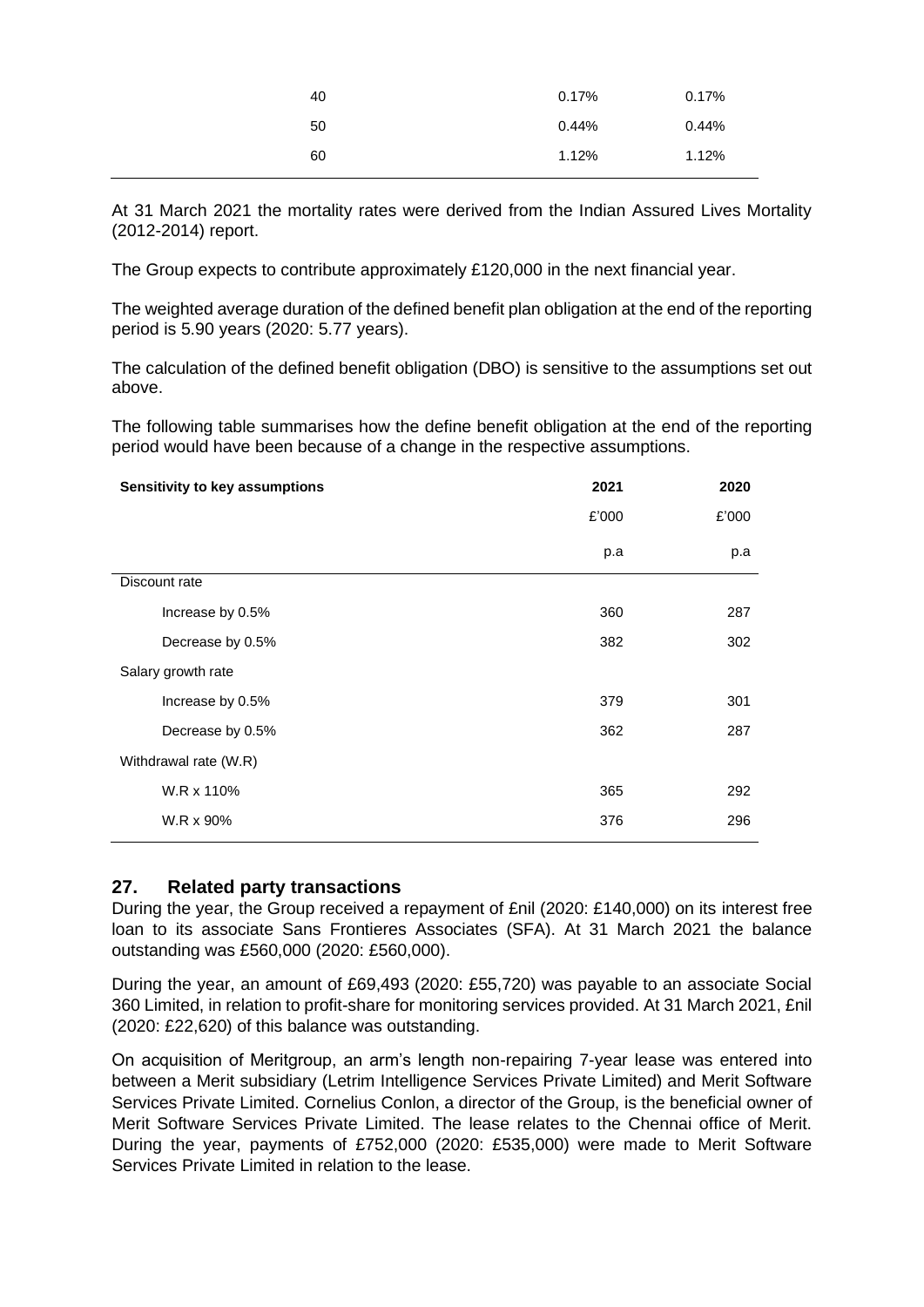Cornelius Conlon, a director of the Group is entitled to shares and a cash consideration on the first three anniversaries of the Meritgroup acquisition. The total number of shares issued were 13,333,819 of value of £533,352 and cash consideration of £220,000.

The Executive directors of the Group are considered key management personnel. See note 7 for details of directors' remuneration.

# **28. Events occurring after the reporting date**

On the 1 April 2021 the Company wrote to all shareholders recommending proposals for a cancellation of share premium account, a capitalisation of merger account and cancellation of the resulting share, the cancellation of Deferred Shares, the consolidation and sub division of the Company's Ordinary Shares, the purchase of certain of the Company's Ordinary Shares, the change of the Company's name and the adoption of new Articles of Association. This would have the effect of increasing distributable reserves to £22,782,434.

The Deferred Shares are not admitted to trading on AIM (unlike the Ordinary Shares) and the Deferred Shares are economically valueless.

The impact of the consolidation and subdivision was to reduce the number of ordinary shares by a factor of 28 and to increase the nominal value by a factor of 28 (so from 1p to 28p nominal).

The proposals were all agreed by shareholders on 16 April 2021.

The Board has no current intention of declaring dividends but as a result of the above proposals would have greater scope to do so if it resolved that the Company's cash reserves and profitability merited it.

|                             | 31/03/2021 | Step 1    | Step 2 | Step 3 | Step 4   | 31/03/2021 |
|-----------------------------|------------|-----------|--------|--------|----------|------------|
| <b>Capital and reserves</b> | £'000      | £'000     | £'000  | £'000  | £'000    | £'000      |
| <b>Issued capital</b>       | 19,501     |           | 409    | (409)  | (13,680) | 5,821      |
| Share premium               | 20,866     | (20, 866) |        |        |          |            |
| Merger reserves             | 409        |           | (409)  |        |          |            |
| <b>Retained loss</b>        | (6, 447)   | 20,866    |        | 409    |          | 14,738     |
| Share option reserve        | 58         |           |        |        |          | 58         |
| <b>Translation reserve</b>  | (80)       |           |        |        |          | (80)       |
| Other reserves              | (45)       |           |        |        |          | (45)       |
| <b>Redemption Reserve</b>   |            |           |        | ۰      | 13,680   | 13,680     |
| <b>Total equity</b>         | 34,262     |           | ۰      | ۰      | -        | 34,262     |

#### **Proforma capital and reserves**

The proposed changes were approved by our shareholders; the impact of the restructure is shown in the following steps below and table above, with the closing balance restated as a proforma.

- 1. The share premium account of the company of £20,866,209 was cancelled and the balance was credited to the reserves;
- 2. The merger reserve balance of £409,286 was issued into a Capital Reduction Share;